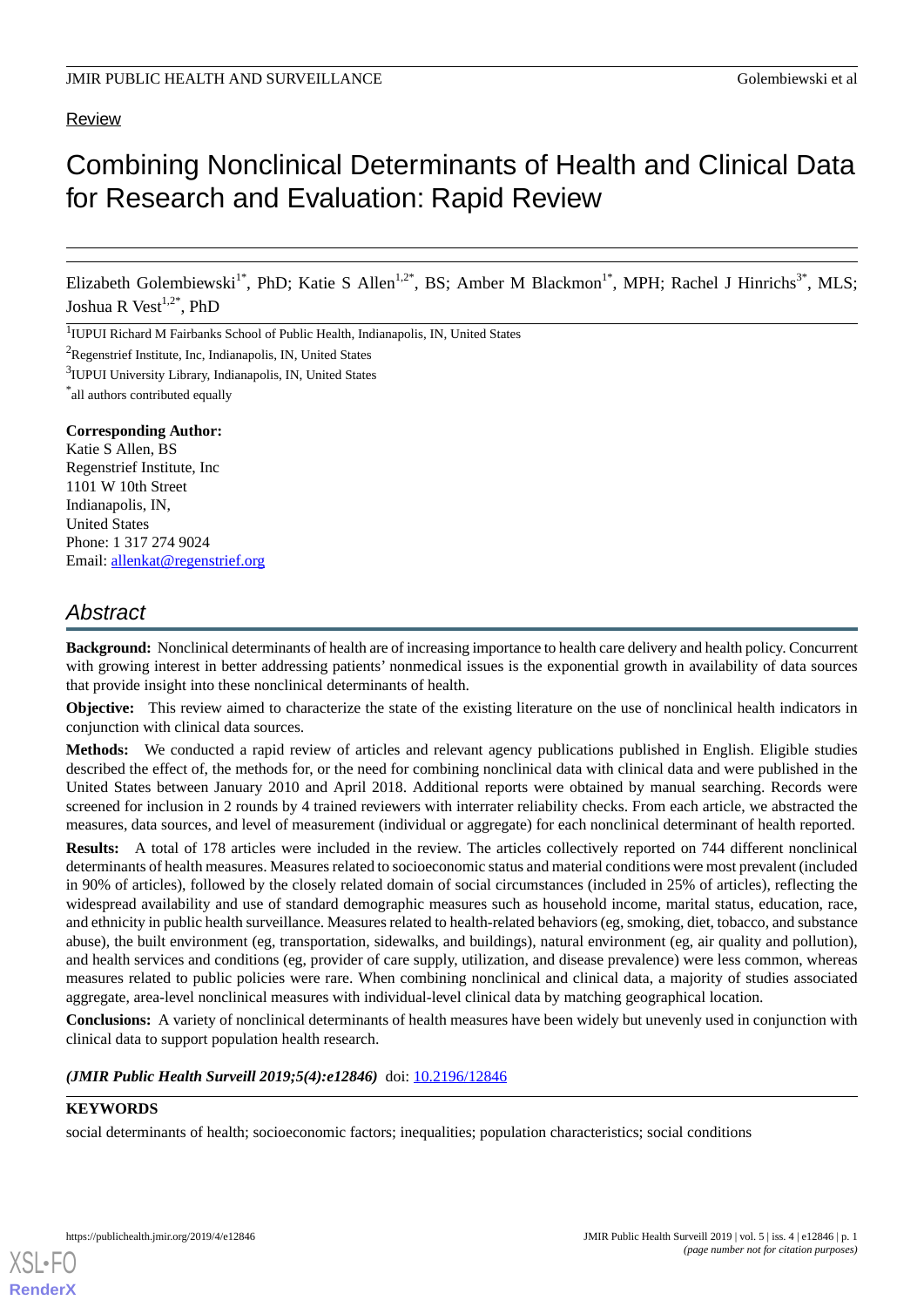# *Introduction*

# **Nonclinical Determinants of Health**

Nonclinical determinants of health, which refer collectively to the social, behavioral, and environmental factors and contexts that influence patient health outside of health care settings, are of growing importance to health care delivery and health policy. In terms of individual care, unmet needs related to nonclinical determinants of health can influence patient nonadherence to health care recommendations, limit patient-provider communication, exacerbate health conditions, and require significant time and organizational resources to address [[1\]](#page-7-0). Moreover, nonclinical determinants of health needs are common. Estimates suggest that as many as half of primary care patients in the United States have unmet social needs [\[2](#page-7-1),[3\]](#page-7-2). For health care organizations, nonclinical determinants can inform risk stratification or patient segmentation efforts as health systems work to develop and target interventions and outreach appropriately [[4,](#page-7-3)[5](#page-7-4)]. From a health policy perspective, the nonclinical determinants of health illustrate disparities within the current US health system, many of which can only be addressed through policy interventions [\[6](#page-7-5)]. As such, health care organizations and policy makers are becoming more attentive to nonclinical determinants of health, as evidenced by initiatives from large, innovative health systems [[7](#page-7-6)[,8](#page-7-7)] and the specific screening and service linkage requirements in the Centers for Medicare and Medicaid Services Accountable Health Communities program [[9\]](#page-7-8).

# **The Potential Utility of Combining Nonclinical Determinants with Clinical Data**

Concurrent with growing interest in better addressing patients' nonmedical issues is the exponential growth in availability of data sources that provide insight into the nonclinical determinants of health. Data potentially relevant to nonclinical determinants range from detailed individual-level observations (such as shopping behavior collected through a grocery store's rewards application) to social networks and area-level measures of climate, built environment, or policy environment [[10\]](#page-7-9). Numerous researchers and commentators see vast potential for indicators derived from these data to improve both the health care system and individual patient care [[11-](#page-7-10)[13\]](#page-7-11). In particular, the greatest gains might be realized using nonclinical determinants of health data in conjunction with clinical data sources, such as electronic health records (EHRs) and clinical registries [\[10](#page-7-9)]. These novel combinations of data could provide new insights into patient risk behaviors, factors complicating care delivery, population-level health assessment, health system evaluation, provider decision making, and more [\[14](#page-8-0),[15\]](#page-8-1).

However, within this context of increasing availability of nonclinical determinants data, it is not widely understood which nonclinical determinants of health constructs and indicators are supported by the literature as useful for health services and policy research. Therefore, the purpose of this review was to characterize the state of the existing literature on the use of nonclinical health indicators in conjunction with clinical data. Specifically, we sought guidance on the domains of determinants (eg, socioeconomic status [SES] or built environment), data

sources (eg, population registries and US Census data), and specific measures (eg, area median household income) that are necessary to characterize the nonclinical determinants of health for use in combination with clinical patient-level data. Review findings will be used to guide the development of a population health data commons that will link to comprehensive, community-wide clinical information.

# *Methods*

# **Overview**

We undertook a rapid review [[16\]](#page-8-2) of the published literature and relevant policy reports to support our institution's broader project of developing the data architecture and governance policies necessary to create a data commons for clinical and nonclinical determinants of health information. Rapid reviews are literature reviews that are limited in scope and have a shorter time frame, typically up to 6 months [\[16](#page-8-2)]. Our institution's broader initiative to develop a data architecture was in direct response to high-priority funding focused on the opioid epidemic and needed feedback from the review team within a few months. The information obtained from this rapid review informed the overall architecture of the system and corresponding metadata dictionaries and prioritized data for inclusion.

# **Search Strategy**

For the purpose of this review, we adopted a broad definition of nonclinical determinants of health that included individual-level behaviors, social contexts, physical environments, and health policies [\[6](#page-7-5)[,17](#page-8-3)-[19\]](#page-8-4). We operationalized *environment* to refer to different levels, such as a community, neighborhood, or family [[20\]](#page-8-5). We took this approach to reflect the wide variation in potential use cases and research questions that could benefit from combined nonclinical determinants and clinical data.

# **Study Eligibility**

Articles and reports describing the effect of, the methods for, or the need for combining nonclinical determinants data with clinical data were eligible for inclusion. For this review, we defined clinical data as any patient-level data that were generated by health care encounters (eg, EHR data, claims, discharge records, immunization records, cancer or other disease registries, or genomic data). We did not consider public health surveys (eg, the National Health and Nutrition Examination Survey) to be clinical data. We did not limit study eligibility by study type and allowed for the inclusion of any study design and nonempirical expert commentaries. Only articles from peer-reviewed publications or reports from governmental agencies and grant-making organizations were eligible for inclusion. We limited the literature to English-language studies published in 2010 or after to reflect the widespread clinical information system adoption resulting from the introduction of the Health Information Technology for Economic and Clinical Health Act.

# **Information Sources and Search Terms**

The primary search concepts were nonclinical determinants of health and clinical data. Although there are numerous specific

 $XS$  • FC **[RenderX](http://www.renderx.com/)**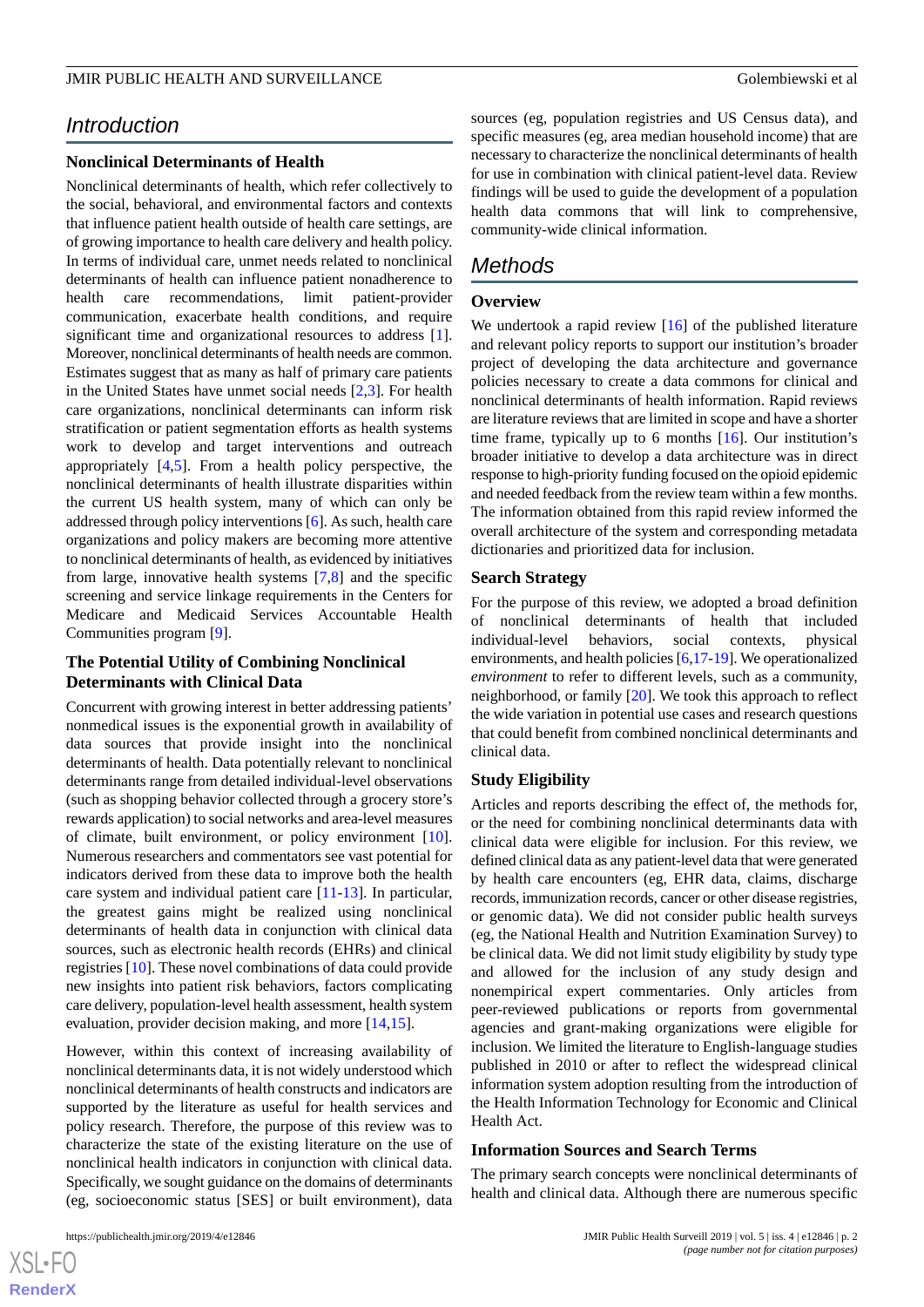nonclinical determinants of health to make the search and screening manageable in the short amount of time available for a rapid review, we used keywords and Medical Subject Headings terms such as social determinants or factors, socioeconomic factors, behavioral factors, health disparities, environmental exposure, and exposome, a specialized term referring to the measure of all lifetime exposures of an individual and how these exposures relate to health. For the clinical data concept, we used terms such as EHR, electronic or computerized patient and medical data, medical order entry systems, and decision support systems. We selected these concepts based on several key reviews and reports [\[17](#page-8-3)[,21](#page-8-6)[,22](#page-8-7)]. [Multimedia Appendix 1](#page-7-12) provides the full search strategy. We searched 2 databases, MEDLINE (via Ovid) and Web of Science, in April 2018.

All English-language articles from 2010 to April 2018 were exported to EndNote Version 8 citation management software (Clarivate Analytics). In addition, we manually reviewed the articles cited within selected articles, the table of contents from key journals ([Multimedia Appendix 1\)](#page-7-12), and the websites of the World Health Organization, Agency for Healthcare Research and Quality, National Institutes of Health, the National Academy of Medicine, and the Robert Wood Johnson Foundation for citations to relevant articles. We elected to search the websites of these governmental and nonprofit organizations in particular because of their focus on nonclinical determinants and population health. If the report summarized or presented previously published findings, we obtained those citations. The initial search yielded 2748 unduplicated records from the database search and 21 records from table of contents screening of key journals and website review [\(Figure 1](#page-2-0)).

<span id="page-2-0"></span>



# **Study Selection**

[XSL](http://www.w3.org/Style/XSL)•FO **[RenderX](http://www.renderx.com/)**

First, we screened the titles and abstracts of all records retrieved from the search. The primary goal of title and abstract screening was to exclude all non-US–based articles and articles with no indication of a focus on nonclinical determinants of health

combined with clinical data. A total of 4 members of the research team first conducted a joint screening session on a random selection of citations to establish operational definitions and develop a cohesive screening approach. The team members then independently reviewed the title and abstract for each record to arrive at the included set. Our primary screening based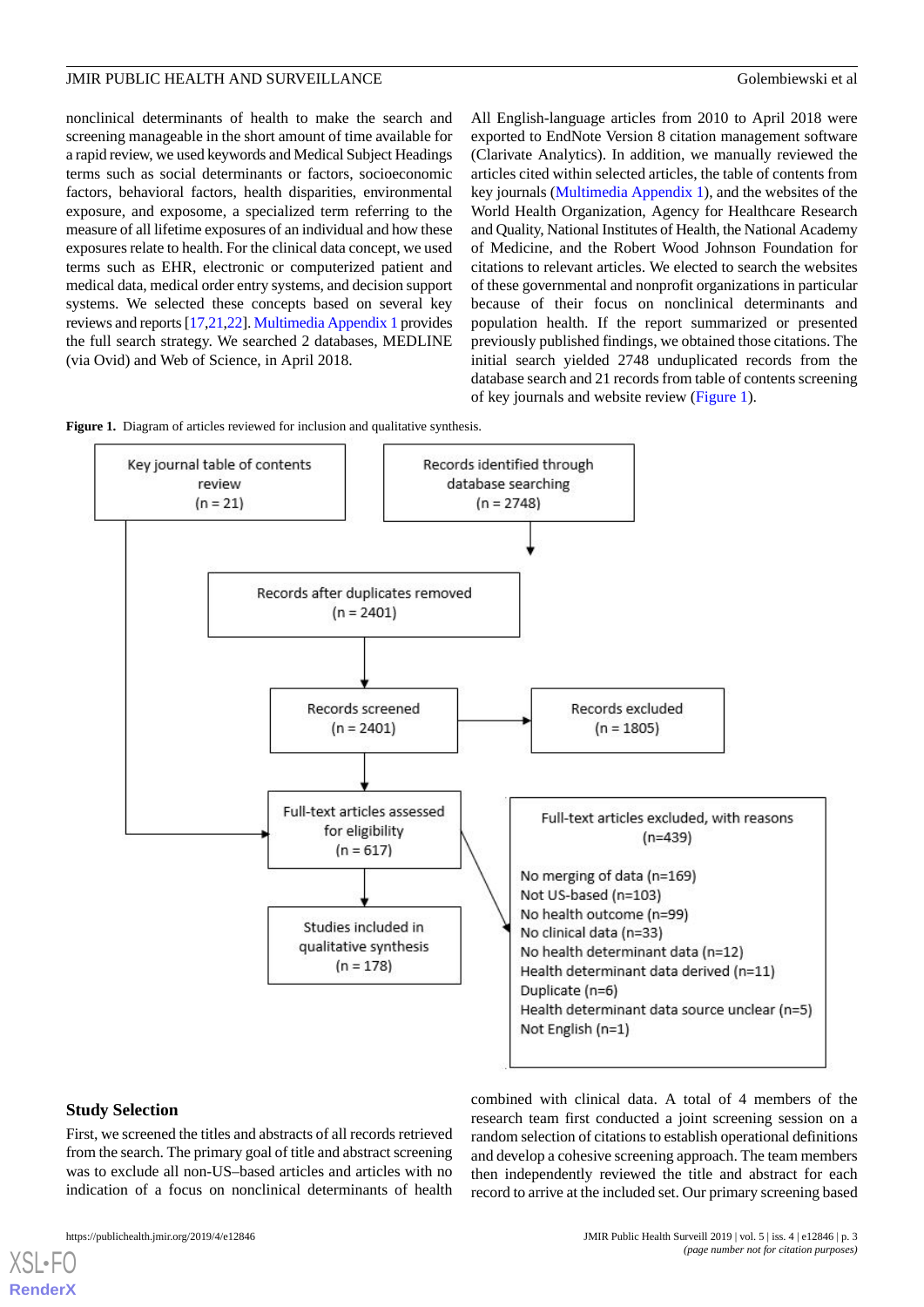on title and abstract resulted in 617 records for full-text review ([Figure 1\)](#page-2-0).

The research team members then independently read the full text of each article and determined its inclusion status on a randomly selected approximately 10% subsample from the 617 records identified from primary review. Agreement on inclusion status for the 10% subsample was kappa=0.70. The research team resolved differences by consensus in a joint reading session and independently reviewed the remainder of the articles. We retained articles for inclusion in the review if the article described the measurement or data source of at least one nonclinical determinant of health, which eliminated articles on technical architectures or database design issues that did not describe actual measurement. Owing to the study focus on nonclinical determinants and clinical data source linkages, we excluded articles in which the only nonclinical determinants of health measures were derived from clinical data (eg, insurance status or smoking history recorded within an EHR). Nonclinical determinants of health measures had to be derived from information systems, repositories, or collection methods apart from a clinical information system, including data from population surveys, epidemiologic registries, and US Census data. Furthermore, because our focus was on the use of these data for research, we limited inclusion to articles that used

nonclinical determinants to describe, explore, or relate to a health outcome (eg, disease, condition, health status, and utilization). In addition, we reassessed each full-text article according to the exclusion criteria used for the initial title and abstract screening (ie, non-US–based articles or no focus on nonclinical determinants of health and clinical data). A total of 178 articles met the inclusion criteria after full-text review.

#### **Data Abstraction**

An initial codebook was established, and after joint coding and discussion on a subset of articles to ensure consistent and calibrated data collection, the reviewers independently abstracted and coded relevant data elements from the full text using a standardized data collection instrument. We developed and refined the data collection instrument in light of the articles read jointly in the previous steps. We abstracted the measures, data sources, and level of measurement (individual or aggregate) for each nonclinical determinant of health reported. To organize the diverse set of reported nonclinical determinants into meaningful groups, we created domains based on a combination of existing conceptual frameworks and definitions [\[22](#page-8-7)-[24\]](#page-8-8). We did not rely on any single framework to ensure that we captured a breadth of nonclinical determinants of health concepts and not only those of greatest interest to US policy makers and researchers. The domains are summarized in [Table 1.](#page-3-0)

<span id="page-3-0"></span>**Table 1.** Nonclinical determinants of health measurements by domain.

| Nonclinical determinants domain              | Example measures                                                                                                |
|----------------------------------------------|-----------------------------------------------------------------------------------------------------------------|
| Socioeconomic status and material conditions | Income, poverty, access to food, employment, living conditions, race and ethnicity, gender,<br>insurance status |
| <b>Behaviors</b>                             | Smoking and tobacco use, diet, illicit substance use, alcohol use, medication adherence,<br>physical activity   |
| Built environment                            | Transportation, sidewalks, walkability, buildings                                                               |
| Natural environment                          | Air quality, pollution, climate, greenspace                                                                     |
| Public policies                              | Health policies, social policies, laws, regulations                                                             |
| Health services and conditions               | Access to health care, utilization, health literacy, disease prevalence                                         |
| Social circumstances                         | Family, social support, caregivers, marital status, civic participation, community stigma                       |

Furthermore, we grouped the reported study populations according to the key defining characteristics for inclusion in the study: geographic location, population focus (eg, Medicare enrollees, females only, and members of a specific racial or ethnic group), health condition of interest, or organization (ie, the study was focused on individuals who were part of the same health system or insurance plan). We also abstracted the study outcome, which we grouped into the broad categories of utilization, disease or health condition status, mortality, behaviors, risk scores, multiple outcomes, and all others. Other data elements that we abstracted include study design, type of clinical data source, use of census measures, and geographic level of measurement (for aggregate measures).

# *Results*

 $XS$  $\cdot$ FC **[RenderX](http://www.renderx.com/)**

# **Primary Findings**

A total of 178 articles reported combining nonclinical determinants of health with clinical data [\(Multimedia Appendix](#page-7-13)

[2](#page-7-13) [[25](#page-8-9)-[145](#page-14-0)]). The most common source of clinical data was EHRs (62.9%; 112/178), followed by claims or discharge data (20.2%; 36/178) and disease registries (19.1%; 34/178). Approximately one-third of the articles (34.3%; 61/178) focused on utilization outcomes, and more than one-fourth (27.0%; 48/178) treated disease or condition status as the outcome. Among studies in which disease or condition status was the outcome, health status indicators were commonly related to body mass index or obesity, asthma, and diabetes. A common health condition (eg, diabetes and cancer) defined the study population for the majority of articles (53.9%; 96/178). One-fifth of studies included children in the study sample.

Included articles contained a mix of determinants measured at the aggregate (50.0%; 89/178) and individual (29.2%; 52/178) levels, with many studies using measures at both the aggregate and individual levels (20.7%; 37/178). Among the articles that included any aggregated measures, the geographic level tended toward smaller areas, with 43.6% (55/126) using areas smaller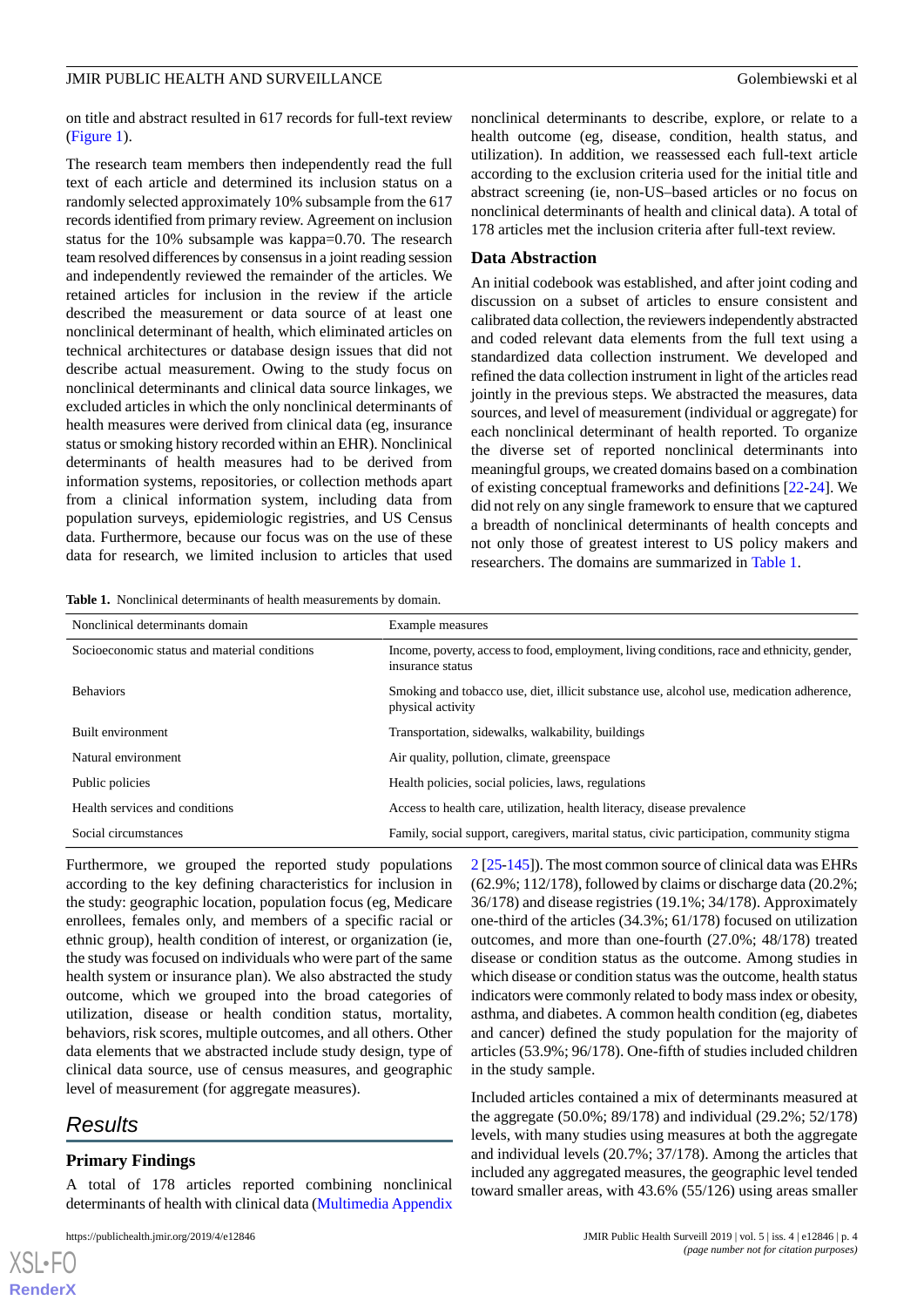than a ZIP code (eg, a census tract) and 2.3% (3/126) using ZIP code–level measures. Articles with aggregated measures relied heavily on US Census Bureau data (81.7%; 103/126). Individual-level measures typically relied on questionnaires or supplemental screening (eg, studies by Sheppard et al [\[146](#page-14-1)] and Hall et al [[147\]](#page-14-2)). The literature appeared to be growing over time, as the number of articles meeting our inclusion criteria generally increased annually from ten articles in 2010 to almost forty in 2018.

The articles collectively reported on 744 different nonclinical determinants of health measures [\(Multimedia Appendix 3](#page-7-14)). The majority of articles reported using multiple measures as independent variables [\(Multimedia Appendix 4;](#page-7-15) however, several articles used existing or created new indices or composite measures ([Multimedia Appendix 5\)](#page-7-16). Most indices intended to summarize the SES and material conditions domain using various measures of income, employment, housing conditions, or other material deprivation. Below, we describe specific findings for each domain of nonclinical determinants.

#### **Socioeconomic Status and Material Conditions**

Although the literature reflected all 7 of our identified nonclinical determinants of health domains, measures from the SES and material conditions domain dominated the literature, with 89.9% (160/178) of all articles including measures from this area. More than half of articles (57.9%; 103/178) used determinants from only a single domain, and if only 1 domain was reported, it was again largely from the SES and material conditions area. When articles reported on more than 1 domain, the additional domain was also most frequently an SES and material conditions measure.

Income, education, employment, and race and ethnicity-based measures were the most common approaches to representing this domain in the literature. Moreover, measures were highly variable and nuanced. For example, articles reported income as annual household income (eg, a study by Toledo et al [[148](#page-14-3)]), mean household income (eg, a study by Seligman et al [[149](#page-14-4)]), median household income (eg, a study by Grimberg et al [[150\]](#page-14-5)), or by various poverty measures (eg, studies by Ye et al [[151\]](#page-14-6), Kanzaria et al [[152\]](#page-14-7), and Patzer [\[153](#page-14-8)]). Similarly, multiple articles used the Gini coefficient to describe income inequality (eg, a study by Wallace [[154\]](#page-14-9)). Likewise, articles expressed employment status variously as employed (eg, a study by Shuman et al [[155\]](#page-15-0)), unemployment (eg, a study by Tanenbaum et al [\[156](#page-15-1)]), seasonal status (eg, a study by Castaneda et al [[157](#page-15-2)]), job class (eg, a study by Eapen et al [[158\]](#page-15-3)), hours worked (eg, a study by DeMaria et al [\[159](#page-15-4)]), or employment rates by different age groups (eg, studies by Grimberg [[150\]](#page-14-5) and Wu  $[170]$  $[170]$ .

#### **Behaviors**

All identified studies combining behavioral data with clinical data sources involved individual-level measurement [\(Multimedia](#page-7-13) [Appendix 2](#page-7-13)), and nearly all (90%) in combination with EHR data. Current or historical substance, alcohol, or tobacco use [[147](#page-14-2)[,155](#page-15-0),[161](#page-15-6)[-168](#page-15-7)]; self-care behaviors [[169](#page-15-8)-[171\]](#page-15-9); and self-reported physical activity levels and nutrition were

commonly reported measures in the behaviors domain [[147](#page-14-2)[,172,](#page-15-10)[173\]](#page-15-11).

#### **Built Environment**

The built environment domain included articles with measures ranging from a detailed description of neighborhood aesthetics [[169\]](#page-15-8) to traffic volume [\[174](#page-16-0)] and land use [\[175\]](#page-16-1). Measures were predominately at the aggregate level, and compared with articles with other domains, a higher proportion of articles considering built environment factors listed disease or condition status as outcomes.

#### **Natural Environment**

Articles with measures related to the natural environment domain measured air pollution and quality [\[176](#page-16-2)-[179\]](#page-16-3), climate and altitude [\[179](#page-16-3),[180\]](#page-16-4), and various hazardous exposures [[147](#page-14-2)[,181,](#page-16-5)[182\]](#page-16-6). This small set of articles linked these measures mostly to EHR and registry data sources.

#### **Public Policies**

The search strategy only identified 2 articles that linked public policy to clinical data sources. Achkar et al [\[183](#page-16-7)] combined state-level policy dates with prescription drug monitoring system usage data in an interrupted time series. Blosnich et al [\[184](#page-16-8)] used multiple measures to determine sociopolitical climate for hate crime protection in relationship to mental health status for transgender US veterans.

#### **Health Services and Conditions**

The health services and conditions domain exhibited substantial variation in measures. Aggregate measures of health services and conditions included both the extent of a particular condition within an area (eg, infectious disease incidence rates [[185\]](#page-16-9), percent of population reporting a disability [[186](#page-16-10)], or obesity prevalence [\[151](#page-14-6)]) and measures of the supply of providers and facilities within an area (eg, studies by Xiao et al [\[162\]](#page-15-12), Beck et al [\[187](#page-16-11)], Roth et al [[188\]](#page-16-12), and Newman et al [[189\]](#page-16-13)). Measures reported on an individual basis included travel time and distance to health care provider [[190](#page-16-14)[,191](#page-16-15)]. Unique to this domain, variables such as emergency department overcrowding [\[192](#page-16-16)] and hospital quality [\[193,](#page-16-17)[194\]](#page-17-0) were measured at a facility level.

#### **Social Circumstances**

Social circumstances was the second most common domain (25%) in the article set, and the most commonly employed measure was an indicator of a patient's marital status, living arrangements, or family composition (eg, studies by Wu et al [[170\]](#page-15-5), Dupre et al  $[195]$  $[195]$ , and Newgard et al  $[196]$  $[196]$ ). Some measures moved toward deeper categorization of these arrangements by specifically looking at intimate partner violence or family conflict dynamics (eg, studies by Valentine et al [\[197](#page-17-3)] and Schuler et al [[198\]](#page-17-4)). Additional social circumstances reflected community stigma [[190](#page-16-14)], social cohesion [[169\]](#page-15-8), self-reported social support [[199\]](#page-17-5), and structural racism [[200\]](#page-17-6).

# *Discussion*

#### **Summary of Findings**

In this review, we sought to describe the extent to which existing research has combined numerous nonclinical determinants of

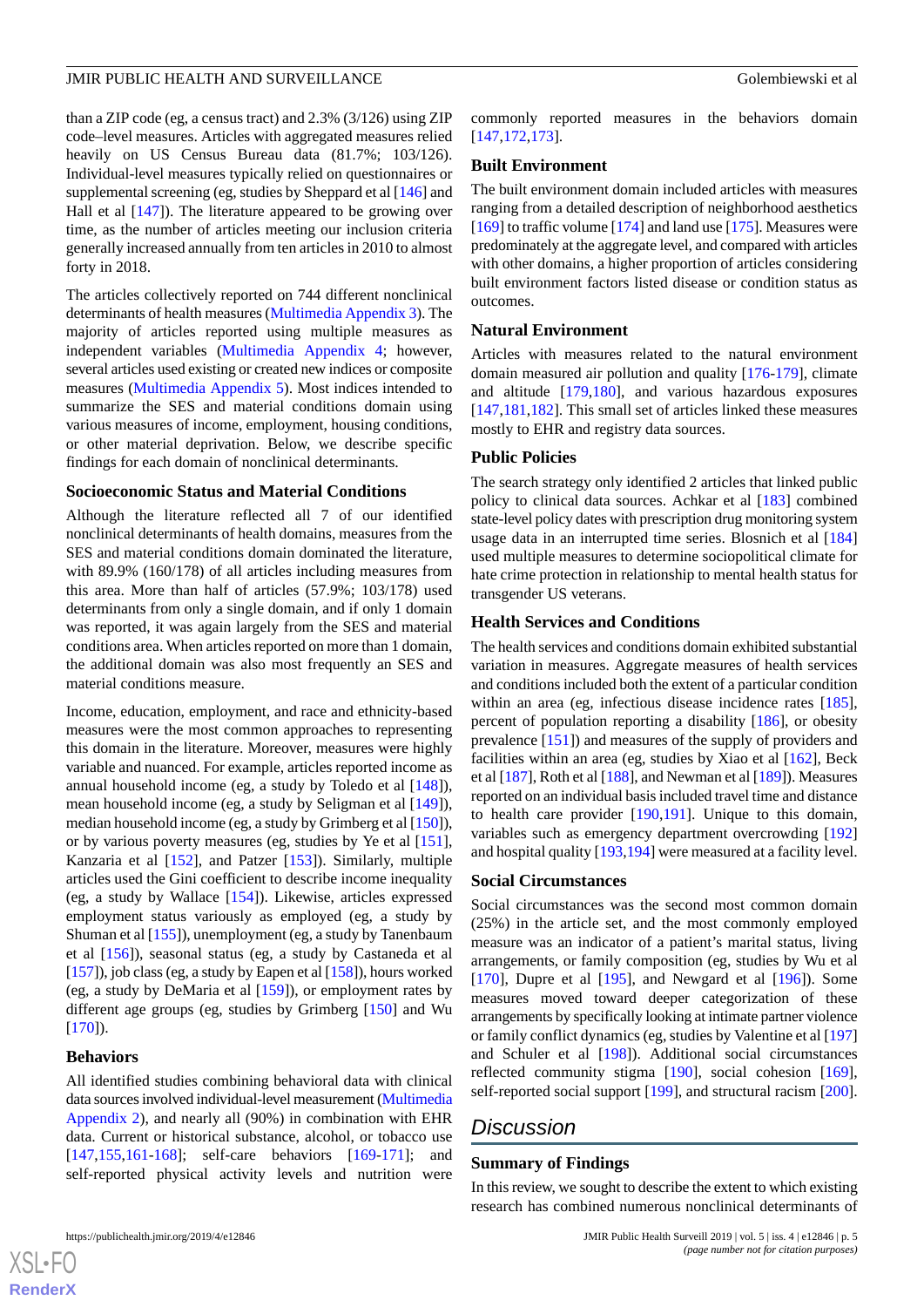health measures with different clinical datasets to explore a variety of health outcomes and conditions. Using domains derived from several established frameworks, we identified a comprehensive, but unevenly distributed, representation of nonclinical determinants domains across included studies. Measures related to SES and material conditions were most prevalent, followed by the closely related domain of social circumstances, reflecting the existing widespread availability and use of standard demographic measures such as marital status, education, race, ethnicity in public health surveillance. Although used less frequently in included studies, nonclinical determinants of health measures related to the domains of the built environment, the natural environment, and public policies may indicate a small but growing research base connecting these higher-level determinants with clinical data.

#### **Comment on Findings**

We do not contend that any domain of nonclinical determinants is the most important; although different determinants arguably have varying importance or relative value, we could not assess the *value* of every reported measure within the scope of this study. Using the existing literature as a guide, measures reflective of SES and material conditions may be an appropriate initial focus for any work seeking to combine nonclinical determinants of health data with clinical data sources. The frequency with which this domain appears in the literature suggests it is a reasonable starting point for future work in this area that may be applicable to numerous different outcomes. Within this domain, income or lack of income was the most common measure, which is appropriate, given that multiple studies support income as an important determinant of health [[201\]](#page-17-7). In addition, employment and education were common measures in the literature, conceptually distinct from income [[202,](#page-17-8)[203\]](#page-17-9), and are supported by expert panels as key nonclinical determinants of health measures [[204\]](#page-17-10). Conversely, a future area of focus may be where the literature is not well-developed (eg, housing and housing stability metrics). In addition, measures derived from race and ethnicity also appeared frequently in the literature. However, patient race and ethnicity are commonly recorded as data elements in routine clinical practice, and many sources of clinical data may already contain these data. Future work might explore the use and role of measures related to race and ethnicity that are less commonly recorded in clinical contexts, such as racism or cultural assimilation, but are significant nonclinical determinants of patient health.

Of potential further value, the SES and material conditions domain also had the largest number of indices and composite measures. Indices may be particularly useful for classification studies [\[203](#page-17-9)]. However, indices and composite measures have limitations as well. Indices developed in other countries may not be applicable to US populations, indices that were developed to measure specific constructs may not be applicable to all research studies, and indices and composite measures by design obscure the relationships between individual component measures [[202,](#page-17-8)[203](#page-17-9)].

Nonetheless, the literature in this area may be largely colored by the availability of nonclinical determinants of health data. As noted, most articles used data collected by the US Census

Bureau. On the one hand, Census data have the dual advantages of longitudinal data and small area measurement. On the other hand, limitations exist with regard to the accuracy of some Census measures [\[205](#page-17-11)], and many measures are probability-based samples with errors around point estimates [[206\]](#page-17-12). Problematically, the extent to which researchers consider the imprecision of measures in their analyses is not always immediately obvious. In addition, although clearly valuable, Census data do not readily, or thoroughly, extend to all nonclinical determinants of health domains. With Census data, nonclinical determinants of health related to SES and material conditions are well described, as are those related to the built environment and social circumstances, albeit to a lesser extent. However, other nonclinical determinants of health are largely unmeasurable using Census data (eg, person-level SES data and housing stability) and require either unique data collection or consideration of sources typically not used by health services and policy researchers. As more data sources become publicly and freely available, the distribution of studies using Census and non-Census sources may become more balanced and, in turn, highlight the growing potential to combine additional nonclinical determinants of health domains with clinical data. Similarly, the use of publicly available nonclinical determinants of health data sources is a reflection on the lack of relevant social determinant and social risk factors data currently captured in clinical information systems. Reliance on Census measures may further decrease as more individual-level measures of social risk are included in clinical datasets through wider implementation of social determinants of health (SDoH) screening tools [\[207](#page-17-13),[208\]](#page-17-14) and collection of select social measurers in EHRs [[209\]](#page-17-15).

Articles included in this review reported both combining individually measured nonclinical determinants of health with clinical data sources (eg, measures of social support obtained by survey merged with EHR data) as well as combining aggregate, area-level measures with individual-level data sources through common geographical location (eg, applying area-level measures such as median household income to individual patients in an EHR, matched by patient address). In our study, the latter approach was more common. The various individual-level nonclinical determinants of health measures, such as transportation needs or social support, are consistent with the medical concept of a social history and express individual needs or resources [[210\]](#page-17-16). The appropriateness of aggregate, area-level measures applied to individuals in the case of public policy is straightforward, as policy within a geographical jurisdiction is (at least theoretically) universally applied. However, the intention and reasoning for the differing levels of measurement linked to clinical data requires clear articulation for the other nonclinical determinants of health domains because characteristics of the aggregate cannot be attributed to the individual. For example, individuals residing within a high-poverty geographic area may not be themselves living in poverty; in fact, it is possible they are living well above the poverty line. When combined with individual-level data, aggregate or area-level measures are reflective of individuals' situations and contexts but may not accurately capture individual circumstances [\[211](#page-17-17)[-213](#page-17-18)]. As opportunities increase to link both aggregate-level and more comprehensive individual-level

 $XS$ -FO **[RenderX](http://www.renderx.com/)**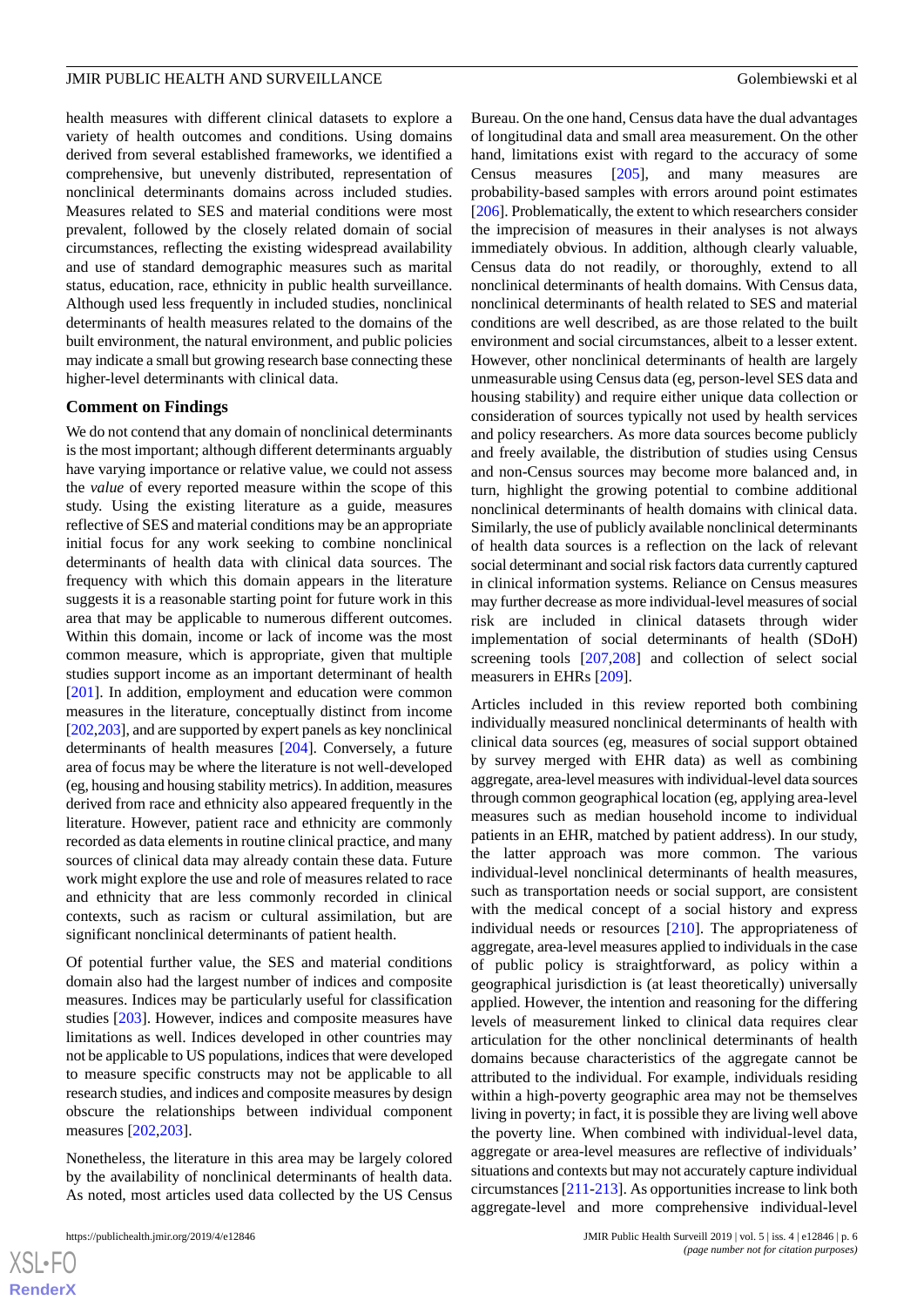nonclinical determinants indicators (eg, derived from social media data, financial records, and surveys), the literature would benefit from a stronger articulation of the theoretical and methodological choices for levels of linkage with clinical data that to best explains the relationships between social determinants and health outcomes. Moreover, this growing data availability increases opportunities to empirically explore the value of combining individual and area-level SDoH data in explaining outcomes relevant at different levels of intervention, such as provider decision making, population health management, and research.

Previous reviews have commented on the frequent lack of theoretical justification for measurement choices and strategies [[214](#page-17-19)[,215](#page-17-20)]. The level of theoretical justification among the articles included in this review was highly variable. At one end of the spectrum, numerous articles provided extensive justification for selected constructs and measurement strategies (eg, studies by Valentine et al [[197\]](#page-17-3) and Schuch et al [[216](#page-17-21)]). These articles tended to be those specifically interested in understanding the role of nonclinical determinants in influencing health outcomes. Other articles used nonclinical determinants of health measures as known confounding factors to be controlled and as such provided less explication and interpretation. Although many nonclinical determinants measures are, indeed, important and widely used confounders in analyses of health-related outcomes, it may be fruitful for future research in this area to provide more thoughtfully considered rationale for the selection of the nonclinical determinants used and how they may relate to the health outcome of interest. For example, income is reflective of the money received over a period of time by an individual or family. However, using income as a catch-all control measure may fail to capture the nuances and significant theoretical implications. For example, individuals and families have differing sources of income, such as salary versus investment, overall income fails to account for expenditures, and how income varies from others in society (ie, inequalities) may have stronger relationships with the health outcome of interest [\[217](#page-18-0)[-219](#page-18-1)].

This review has several limitations. Although we grounded our categorization of the multiple nonclinical determinants of health in existing frameworks, other authors have grouped determinants in markedly different ways, thereby inhibiting direct comparisons with previous work. Differences may be most pronounced in our domain of SES and material conditions, which tended to be more expansive than in other frameworks. In addition, our search strategy undoubtedly undercounted articles describing the linkage of public policy and clinical data sources. Linking policy data to clinical records is very common in health policy, health services, and health economics research. However, our search strategy did not locate such articles because these disciplines tend to focus on the role of policy change, instead of framing public policy as a social determinant. Similarly, health services and conditions may also be undercounted because these measures may not be presented as measures of nonclinical determinants of health. Regardless, as our objective was focused on identifying measures, our smaller set of articles was still representative of the whole within these 2 domains. Also, our strategy excluded articles that did not merge nonclinical determinants of health data with clinical data. This requirement eliminated both articles that leveraged single information systems (such as EHRs) that already included nonclinical determinants of health measures, as well as articles focused solely on the measurement and impact of the nonclinical determinants of health. Similarly, our approach was focused on data that were linked to clinical information systems; as such, we do not discuss social factors or risks that may be inferred from clinical data (eg, homeless or transportation barriers) or that could be extracted from narrative texts in clinical documents. In addition, we do not comment on the appropriateness of measure choice, level of measurement, or linkage strategy. Finally, our review cannot be generalized to settings outside the United States.

# **Conclusions**

In conclusion, this review represents a comprehensive synthesis of existing attempts to link nonclinical determinants of health indicators with clinical data. Characterizing the work done so far in this area is an important first step in guiding future attempts to harness nonclinical determinants of health data for population health management initiatives. A better understanding of the types of determinants, data sources, and measures used successfully to integrate nonclinical determinants of health indicators with clinical and administrative health services data can help to shed light on feasibility, best practices, and future need in this important, emerging arena of research.

# **Acknowledgments**

This work was supported by the Trustees of Indiana University (Grant PI: Newhouse, Project PI: Embi). The authors thank Dr Brian Dixon and Mr Daniel Hood of the Regenstrief Institute for their assistance and comments.

#### **Authors' Contributions**

JV conceived the study. RH and JV designed the search strategy. RH conducted the literature search. EG, KA, AB, and JV extracted data. EG, KA, AB, RH, and JV drafted the manuscript and revised for critical content. All authors had final approval of the work.

#### **Conflicts of Interest**

None declared.

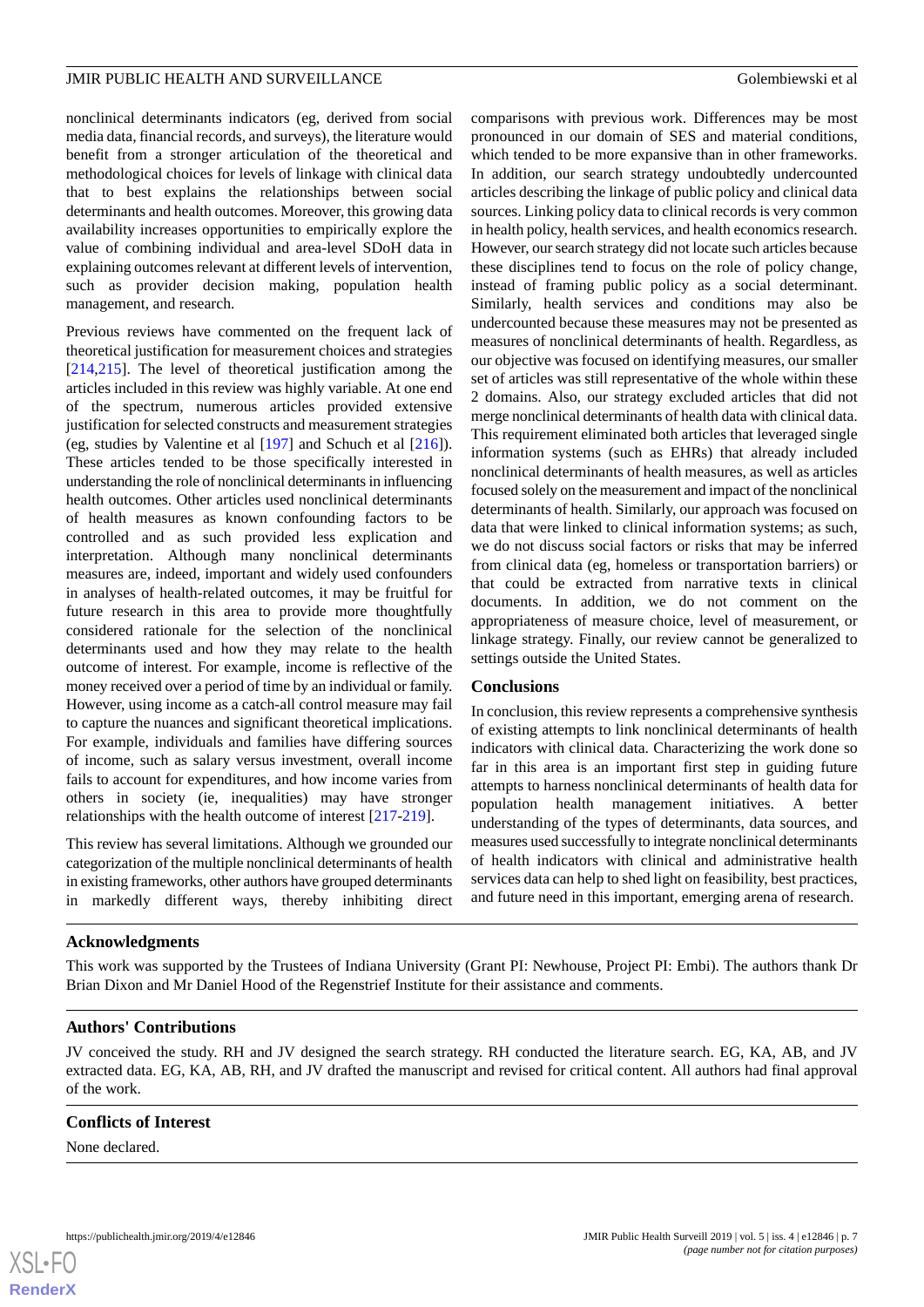# <span id="page-7-12"></span>**Multimedia Appendix 1**

Search strategy. [[PDF File \(Adobe PDF File\)131 KB](https://jmir.org/api/download?alt_name=publichealth_v5i4e12846_app1.pdf&filename=8030907389b6ecee1b70cc826237a5da.pdf)-[Multimedia Appendix 1\]](https://jmir.org/api/download?alt_name=publichealth_v5i4e12846_app1.pdf&filename=8030907389b6ecee1b70cc826237a5da.pdf)

# <span id="page-7-13"></span>**Multimedia Appendix 2**

Characteristics of literature on nonclinical determinants of health used in combination with clinical patient-level data. [[PDF File \(Adobe PDF File\)104 KB](https://jmir.org/api/download?alt_name=publichealth_v5i4e12846_app2.pdf&filename=e326d802c6ac7697207786d8194207d2.pdf)-[Multimedia Appendix 2\]](https://jmir.org/api/download?alt_name=publichealth_v5i4e12846_app2.pdf&filename=e326d802c6ac7697207786d8194207d2.pdf)

# <span id="page-7-14"></span>**Multimedia Appendix 3**

<span id="page-7-15"></span>Social determinant of health measures reported in the literature. [[PDF File \(Adobe PDF File\)130 KB](https://jmir.org/api/download?alt_name=publichealth_v5i4e12846_app3.pdf&filename=0a820aca6dae398e39962f4736391b77.pdf)-[Multimedia Appendix 3\]](https://jmir.org/api/download?alt_name=publichealth_v5i4e12846_app3.pdf&filename=0a820aca6dae398e39962f4736391b77.pdf)

# **Multimedia Appendix 4**

<span id="page-7-16"></span>Combinations of social determinant domains reported by article. [[PDF File \(Adobe PDF File\)253 KB](https://jmir.org/api/download?alt_name=publichealth_v5i4e12846_app4.pdf&filename=f9cde4c7862e74293fa0aa36f82f9bbc.pdf)-[Multimedia Appendix 4\]](https://jmir.org/api/download?alt_name=publichealth_v5i4e12846_app4.pdf&filename=f9cde4c7862e74293fa0aa36f82f9bbc.pdf)

# **Multimedia Appendix 5**

<span id="page-7-0"></span>Composite and index measures by social determinant of health domain. [[PDF File \(Adobe PDF File\)165 KB](https://jmir.org/api/download?alt_name=publichealth_v5i4e12846_app5.pdf&filename=e81a430b347826455638c435305e91b6.pdf)-[Multimedia Appendix 5\]](https://jmir.org/api/download?alt_name=publichealth_v5i4e12846_app5.pdf&filename=e81a430b347826455638c435305e91b6.pdf)

# <span id="page-7-1"></span>**References**

- 1. Fiscella K, Epstein RM. So much to do, so little time: care for the socially disadvantaged and the 15-minute visit. Arch Intern Med 2008 Sep 22;168(17):1843-1852 [\[FREE Full text](http://europepmc.org/abstract/MED/18809810)] [doi: [10.1001/archinte.168.17.1843\]](http://dx.doi.org/10.1001/archinte.168.17.1843) [Medline: [18809810\]](http://www.ncbi.nlm.nih.gov/entrez/query.fcgi?cmd=Retrieve&db=PubMed&list_uids=18809810&dopt=Abstract)
- <span id="page-7-2"></span>2. Page-Reeves J, Kaufman W, Bleecker M, Norris J, McCalmont K, Ianakieva V, et al. Addressing social determinants of health in a clinic setting: the WellRx pilot in Albuquerque, New Mexico. J Am Board Fam Med 2016;29(3):414-418 [\[FREE](http://www.jabfm.org/cgi/pmidlookup?view=long&pmid=27170801) [Full text\]](http://www.jabfm.org/cgi/pmidlookup?view=long&pmid=27170801) [doi: [10.3122/jabfm.2016.03.150272](http://dx.doi.org/10.3122/jabfm.2016.03.150272)] [Medline: [27170801](http://www.ncbi.nlm.nih.gov/entrez/query.fcgi?cmd=Retrieve&db=PubMed&list_uids=27170801&dopt=Abstract)]
- <span id="page-7-3"></span>3. Vest JR, Grannis SJ, Haut DP, Halverson PK, Menachemi N. Using structured and unstructured data to identify patients' need for services that address the social determinants of health. Int J Med Inform 2017 Nov;107:101-106. [doi: [10.1016/j.ijmedinf.2017.09.008\]](http://dx.doi.org/10.1016/j.ijmedinf.2017.09.008) [Medline: [29029685](http://www.ncbi.nlm.nih.gov/entrez/query.fcgi?cmd=Retrieve&db=PubMed&list_uids=29029685&dopt=Abstract)]
- <span id="page-7-4"></span>4. Kangovi S, Barg FK, Carter T, Long JA, Shannon R, Grande D. Understanding why patients of low socioeconomic status prefer hospitals over ambulatory care. Health Aff (Millwood) 2013 Jul;32(7):1196-1203. [doi: [10.1377/hlthaff.2012.0825](http://dx.doi.org/10.1377/hlthaff.2012.0825)] [Medline: [23836734](http://www.ncbi.nlm.nih.gov/entrez/query.fcgi?cmd=Retrieve&db=PubMed&list_uids=23836734&dopt=Abstract)]
- <span id="page-7-6"></span><span id="page-7-5"></span>5. Kasthurirathne SN, Vest JR, Menachemi N, Halverson PK, Grannis SJ. Assessing the capacity of social determinants of health data to augment predictive models identifying patients in need of wraparound social services. J Am Med Inform Assoc 2018 Jan 1;25(1):47-53. [doi: [10.1093/jamia/ocx130\]](http://dx.doi.org/10.1093/jamia/ocx130) [Medline: [29177457](http://www.ncbi.nlm.nih.gov/entrez/query.fcgi?cmd=Retrieve&db=PubMed&list_uids=29177457&dopt=Abstract)]
- <span id="page-7-7"></span>6. Solar A, Irwin A. World Health Organization. 2010. A Conceptual Framework for Action on the Social Determinants of Health URL: [https://www.who.int/sdhconference/resources/ConceptualframeworkforactiononSDH\\_eng.pdf](https://www.who.int/sdhconference/resources/ConceptualframeworkforactiononSDH_eng.pdf) [accessed 2019-08-13]
- <span id="page-7-8"></span>7. Deloitte US. 2017. Social Determinants of Health: How Are Hospitals and Health Systems Investing in and Addressing Social Needs? URL: [https://www2.deloitte.com/content/dam/Deloitte/us/Documents/life-sciences-health-care/](https://www2.deloitte.com/content/dam/Deloitte/us/Documents/life-sciences-health-care/us-lshc-addressing-social-determinants-of-health.pdf) [us-lshc-addressing-social-determinants-of-health.pdf](https://www2.deloitte.com/content/dam/Deloitte/us/Documents/life-sciences-health-care/us-lshc-addressing-social-determinants-of-health.pdf) [accessed 2019-08-13]
- <span id="page-7-10"></span><span id="page-7-9"></span>8. Chaiyachati KH, Grande DT, Aysola J. Health systems tackling social determinants of health: promises, pitfalls, and opportunities of current policies. Am J Manag Care 2016 Nov 1;22(11):e393-e394 [[FREE Full text\]](https://www.ajmc.com/pubMed.php?pii=86873) [Medline: [27849349](http://www.ncbi.nlm.nih.gov/entrez/query.fcgi?cmd=Retrieve&db=PubMed&list_uids=27849349&dopt=Abstract)]
- 9. Alley DE, Asomugha CN, Conway PH, Sanghavi DM. Accountable health communities--addressing social needs through medicare and medicaid. N Engl J Med 2016 Jan 7;374(1):8-11. [doi: [10.1056/NEJMp1512532](http://dx.doi.org/10.1056/NEJMp1512532)] [Medline: [26731305](http://www.ncbi.nlm.nih.gov/entrez/query.fcgi?cmd=Retrieve&db=PubMed&list_uids=26731305&dopt=Abstract)]
- 10. Weber GM, Mandl KD, Kohane IS. Finding the missing link for big biomedical data. J Am Med Assoc 2014 Jun 25;311(24):2479-2480. [doi: [10.1001/jama.2014.4228](http://dx.doi.org/10.1001/jama.2014.4228)] [Medline: [24854141\]](http://www.ncbi.nlm.nih.gov/entrez/query.fcgi?cmd=Retrieve&db=PubMed&list_uids=24854141&dopt=Abstract)
- <span id="page-7-11"></span>11. Sadana R, Harper S. Data systems linking social determinants of health with health outcomes: advancing public goods to support research and evidence-based policy and programs. Public Health Rep 2011;126(Suppl 3):6-13 [[FREE Full text](http://europepmc.org/abstract/MED/21836730)] [doi: [10.1177/00333549111260S302\]](http://dx.doi.org/10.1177/00333549111260S302) [Medline: [21836730\]](http://www.ncbi.nlm.nih.gov/entrez/query.fcgi?cmd=Retrieve&db=PubMed&list_uids=21836730&dopt=Abstract)
- 12. Gottlieb L, Tobey R, Cantor J, Hessler D, Adler NE. Integrating social and medical data to improve population health: opportunities and barriers. Health Aff (Millwood) 2016 Nov 1;35(11):2116-2123. [doi: [10.1377/hlthaff.2016.0723\]](http://dx.doi.org/10.1377/hlthaff.2016.0723) [Medline: [27834254](http://www.ncbi.nlm.nih.gov/entrez/query.fcgi?cmd=Retrieve&db=PubMed&list_uids=27834254&dopt=Abstract)]
- 13. Murdoch TB, Detsky AS. The inevitable application of big data to health care. J Am Med Assoc 2013 Apr 3;309(13):1351-1352. [doi: [10.1001/jama.2013.393](http://dx.doi.org/10.1001/jama.2013.393)] [Medline: [23549579\]](http://www.ncbi.nlm.nih.gov/entrez/query.fcgi?cmd=Retrieve&db=PubMed&list_uids=23549579&dopt=Abstract)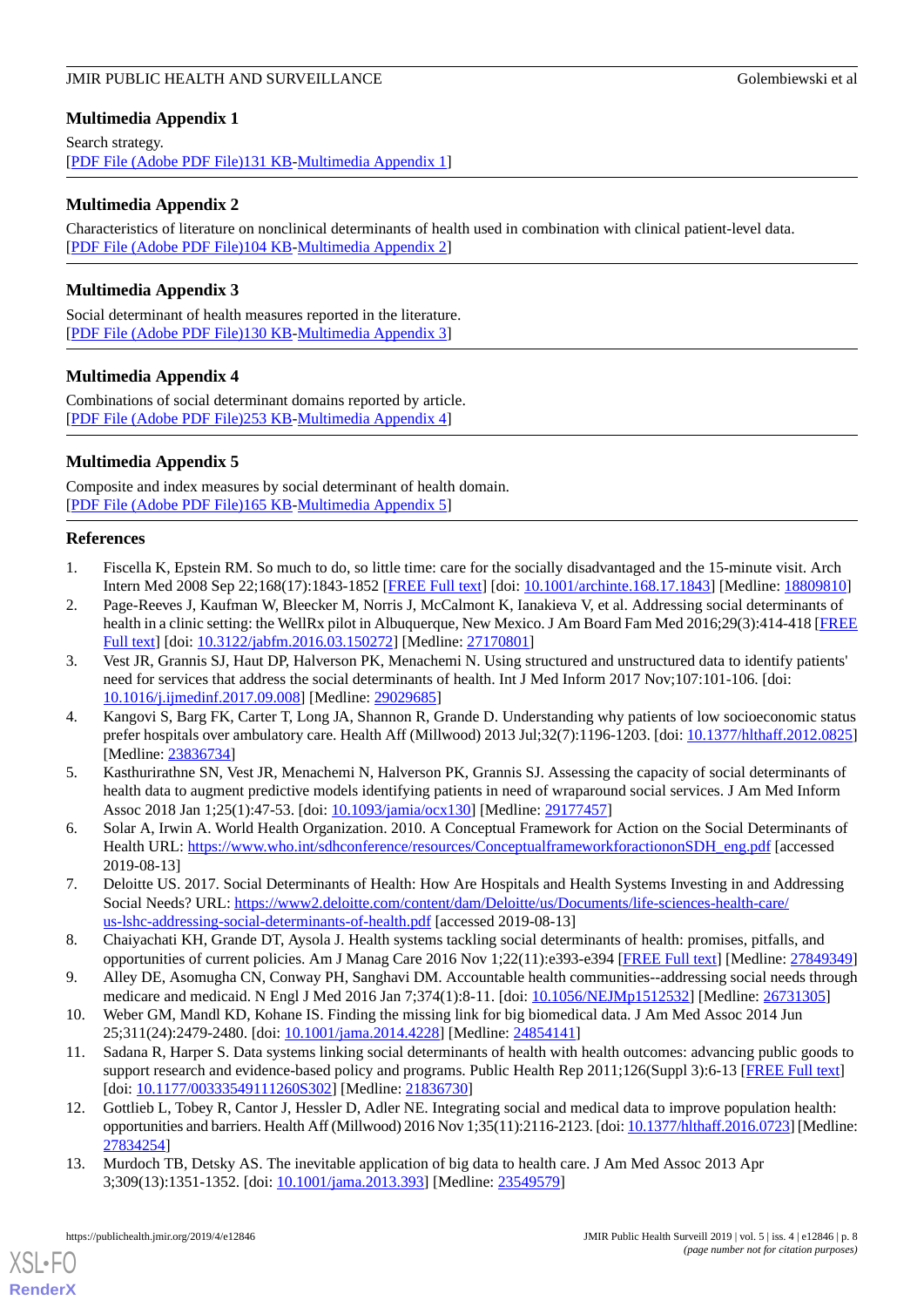- <span id="page-8-0"></span>14. Hemingway H, Asselbergs FW, Danesh J, Dobson R, Maniadakis N, Maggioni A, Innovative Medicines Initiative 2nd programme, Big Data for Better Outcomes, BigData@Heart Consortium of 20 academic and industry partners including ESC. Big data from electronic health records for early and late translational cardiovascular research: challenges and potential. Eur Heart J 2018 Apr 21;39(16):1481-1495 [\[FREE Full text\]](http://europepmc.org/abstract/MED/29370377) [doi: [10.1093/eurheartj/ehx487](http://dx.doi.org/10.1093/eurheartj/ehx487)] [Medline: [29370377\]](http://www.ncbi.nlm.nih.gov/entrez/query.fcgi?cmd=Retrieve&db=PubMed&list_uids=29370377&dopt=Abstract)
- <span id="page-8-2"></span><span id="page-8-1"></span>15. Beam AL, Kohane IS. Big data and machine learning in health care. J Am Med Assoc 2018 Apr 3;319(13):1317-1318. [doi: [10.1001/jama.2017.18391\]](http://dx.doi.org/10.1001/jama.2017.18391) [Medline: [29532063](http://www.ncbi.nlm.nih.gov/entrez/query.fcgi?cmd=Retrieve&db=PubMed&list_uids=29532063&dopt=Abstract)]
- 16. Haby MM, Chapman E, Clark R, Barreto J, Reveiz L, Lavis JN. What are the best methodologies for rapid reviews of the research evidence for evidence-informed decision making in health policy and practice: a rapid review. Health Res Policy Syst 2016 Nov 25;14(1):83 [\[FREE Full text\]](https://health-policy-systems.biomedcentral.com/articles/10.1186/s12961-016-0155-7) [doi: [10.1186/s12961-016-0155-7](http://dx.doi.org/10.1186/s12961-016-0155-7)] [Medline: [27884208\]](http://www.ncbi.nlm.nih.gov/entrez/query.fcgi?cmd=Retrieve&db=PubMed&list_uids=27884208&dopt=Abstract)
- <span id="page-8-3"></span>17. Vrijheid M. The exposome: a new paradigm to study the impact of environment on health. Thorax 2014 Sep;69(9):876-878. [doi: [10.1136/thoraxjnl-2013-204949\]](http://dx.doi.org/10.1136/thoraxjnl-2013-204949) [Medline: [24906490\]](http://www.ncbi.nlm.nih.gov/entrez/query.fcgi?cmd=Retrieve&db=PubMed&list_uids=24906490&dopt=Abstract)
- <span id="page-8-4"></span>18. US Interagency Program Office. 2013. #1 Background & Introduction to Non-Traditional Determinants of Health URL: <https://www.healthit.gov/sites/default/files/2019-01/DoDVAIPOUpdate.pdf> [accessed 2019-08-13]
- <span id="page-8-5"></span>19. Williams DR, Costa MV, Odunlami AO, Mohammed SA. Moving upstream: how interventions that address the social determinants of health can improve health and reduce disparities. J Public Health Manag Pract 2008 Nov(14 Suppl):S8-17 [[FREE Full text](http://europepmc.org/abstract/MED/18843244)] [doi: [10.1097/01.PHH.0000338382.36695.42\]](http://dx.doi.org/10.1097/01.PHH.0000338382.36695.42) [Medline: [18843244\]](http://www.ncbi.nlm.nih.gov/entrez/query.fcgi?cmd=Retrieve&db=PubMed&list_uids=18843244&dopt=Abstract)
- <span id="page-8-6"></span>20. World Health Organization. In: Currie C, Zanotti C, Morgan A, Currie D, Looze MD, Roberts C, editors. Social Determinants of Health and Well-Being Among Young People: Health Behaviour in School-Aged Children: International Report from the 2009/2010 Survey. Geneva, Switzerland: World Health Organization; 2010.
- <span id="page-8-7"></span>21. Braveman P, Egerter S, Williams DR. The social determinants of health: coming of age. Annu Rev Public Health 2011;32:381-398. [doi: [10.1146/annurev-publhealth-031210-101218](http://dx.doi.org/10.1146/annurev-publhealth-031210-101218)] [Medline: [21091195](http://www.ncbi.nlm.nih.gov/entrez/query.fcgi?cmd=Retrieve&db=PubMed&list_uids=21091195&dopt=Abstract)]
- <span id="page-8-8"></span>22. Gnadinger T. Health Affairs. 2014. Health Policy Brief: The Relative Contribution Of Multiple Determinants To Health Outcomes URL: <https://www.healthaffairs.org/do/10.1377/hblog20140822.040952/full/> [accessed 2019-08-13]
- 23. Healthy People 2020. 2018. Social Determinants of Health URL: [https://www.healthypeople.gov/2020/topics-objectives/](https://www.healthypeople.gov/2020/topics-objectives/topic/social-determinants-of-health?topicid=39) [topic/social-determinants-of-health?topicid=39](https://www.healthypeople.gov/2020/topics-objectives/topic/social-determinants-of-health?topicid=39) [accessed 2018-05-01]
- <span id="page-8-9"></span>24. World Health Organization. 2008. Closing The Gap In a Generation: Health Equity Through Action on The Social Determinants of Health URL: [https://www.who.int/social\\_determinants/final\\_report/csdh\\_finalreport\\_2008.pdf](https://www.who.int/social_determinants/final_report/csdh_finalreport_2008.pdf) [accessed 2019-08-13]
- 25. Tomayko EJ, Flood TL, Tandias A, Hanrahan LP. Linking electronic health records with community-level data to understand childhood obesity risk. Pediatr Obes 2015 Dec;10(6):436-441 [\[FREE Full text\]](http://europepmc.org/abstract/MED/25559099) [doi: [10.1111/ijpo.12003](http://dx.doi.org/10.1111/ijpo.12003)] [Medline: [25559099](http://www.ncbi.nlm.nih.gov/entrez/query.fcgi?cmd=Retrieve&db=PubMed&list_uids=25559099&dopt=Abstract)]
- 26. Tannenbaum SL, Hernandez M, Zheng DD, Sussman DA, Lee DJ. Individual- and neighborhood-level predictors of mortality in Florida colorectal cancer patients. PLoS One 2014;9(8):e106322 [[FREE Full text\]](http://dx.plos.org/10.1371/journal.pone.0106322) [doi: [10.1371/journal.pone.0106322](http://dx.doi.org/10.1371/journal.pone.0106322)] [Medline: [25170910](http://www.ncbi.nlm.nih.gov/entrez/query.fcgi?cmd=Retrieve&db=PubMed&list_uids=25170910&dopt=Abstract)]
- 27. Small AC, Tsao CK, Moshier EL, Gartrell BA, Wisnivesky JP, Godbold J, et al. Trends and variations in utilization of nephron-sparing procedures for stage I kidney cancer in the United States. World J Urol 2013 Oct;31(5):1211-1217 [\[FREE](http://europepmc.org/abstract/MED/22622394) [Full text\]](http://europepmc.org/abstract/MED/22622394) [doi: [10.1007/s00345-012-0873-6](http://dx.doi.org/10.1007/s00345-012-0873-6)] [Medline: [22622394](http://www.ncbi.nlm.nih.gov/entrez/query.fcgi?cmd=Retrieve&db=PubMed&list_uids=22622394&dopt=Abstract)]
- 28. Sleder A, Tackett S, Cerasale M, Mittal C, Isseh I, Radjef R, et al. Socioeconomic and racial disparities: a case-control study of patients receiving transcatheter aortic valve replacement for severe aortic stenosis. J Racial Ethn Health Disparities 2017 Dec;4(6):1189-1194. [doi: [10.1007/s40615-016-0325-x](http://dx.doi.org/10.1007/s40615-016-0325-x)] [Medline: [28039604\]](http://www.ncbi.nlm.nih.gov/entrez/query.fcgi?cmd=Retrieve&db=PubMed&list_uids=28039604&dopt=Abstract)
- 29. Siminoff L, Thomson M, Dumenci L. Factors associated with delayed patient appraisal of colorectal cancer symptoms. Psychooncology 2014 Sep;23(9):981-988 [\[FREE Full text](http://europepmc.org/abstract/MED/24615789)] [doi: [10.1002/pon.3506](http://dx.doi.org/10.1002/pon.3506)] [Medline: [24615789](http://www.ncbi.nlm.nih.gov/entrez/query.fcgi?cmd=Retrieve&db=PubMed&list_uids=24615789&dopt=Abstract)]
- 30. Sheppard VB, O'Neill SC, Dilawari A, Horton S, Hirpa FA, Isaacs C. Patterns of 21-gene assay testing and chemotherapy use in black and white breast cancer patients. Clin Breast Cancer 2015 Apr;15(2):e83-e92 [\[FREE Full text\]](http://europepmc.org/abstract/MED/25555816) [doi: [10.1016/j.clbc.2014.11.011](http://dx.doi.org/10.1016/j.clbc.2014.11.011)] [Medline: [25555816](http://www.ncbi.nlm.nih.gov/entrez/query.fcgi?cmd=Retrieve&db=PubMed&list_uids=25555816&dopt=Abstract)]
- 31. Sheppard VB, Hurtado-de-Mendoza A, Talley CH, Zhang YH, Cabling ML, Makambi KH. Reducing racial disparities in breast cancer survivors' ratings of quality cancer care: the enduring impact of trust. J Healthc Qual 2016;38(3):143-163. [doi: [10.1097/JHQ.0000000000000046](http://dx.doi.org/10.1097/JHQ.0000000000000046)] [Medline: [27152910\]](http://www.ncbi.nlm.nih.gov/entrez/query.fcgi?cmd=Retrieve&db=PubMed&list_uids=27152910&dopt=Abstract)
- 32. Sehgal NK, Scallan C, Sullivan C, Cedeño M, Pencak J, Kirkland J, et al. The relationship between verified organ donor designation and patient demographic and medical characteristics. Am J Transplant 2016 Apr;16(4):1294-1297 [[FREE Full](https://doi.org/10.1111/ajt.13608) [text](https://doi.org/10.1111/ajt.13608)] [doi: [10.1111/ajt.13608](http://dx.doi.org/10.1111/ajt.13608)] [Medline: [26603147](http://www.ncbi.nlm.nih.gov/entrez/query.fcgi?cmd=Retrieve&db=PubMed&list_uids=26603147&dopt=Abstract)]
- 33. Sankaranarayanan J, Collier D, Furasek A, Reardon T, Smith LM, McCartan M, et al. Rurality and other factors associated with adherence to immunosuppressant medications in community-dwelling solid-organ transplant recipients. Res Social Adm Pharm 2012;8(3):228-239. [doi: [10.1016/j.sapharm.2011.04.001](http://dx.doi.org/10.1016/j.sapharm.2011.04.001)] [Medline: [21856247](http://www.ncbi.nlm.nih.gov/entrez/query.fcgi?cmd=Retrieve&db=PubMed&list_uids=21856247&dopt=Abstract)]
- 34. Patzer RE, Perryman JP, Pastan S, Amaral S, Gazmararian JA, Klein M, et al. Impact of a patient education program on disparities in kidney transplant evaluation. Clin J Am Soc Nephrol 2012 Apr;7(4):648-655 [[FREE Full text](http://cjasn.asnjournals.org/cgi/pmidlookup?view=long&pmid=22344515)] [doi: [10.2215/CJN.10071011](http://dx.doi.org/10.2215/CJN.10071011)] [Medline: [22344515\]](http://www.ncbi.nlm.nih.gov/entrez/query.fcgi?cmd=Retrieve&db=PubMed&list_uids=22344515&dopt=Abstract)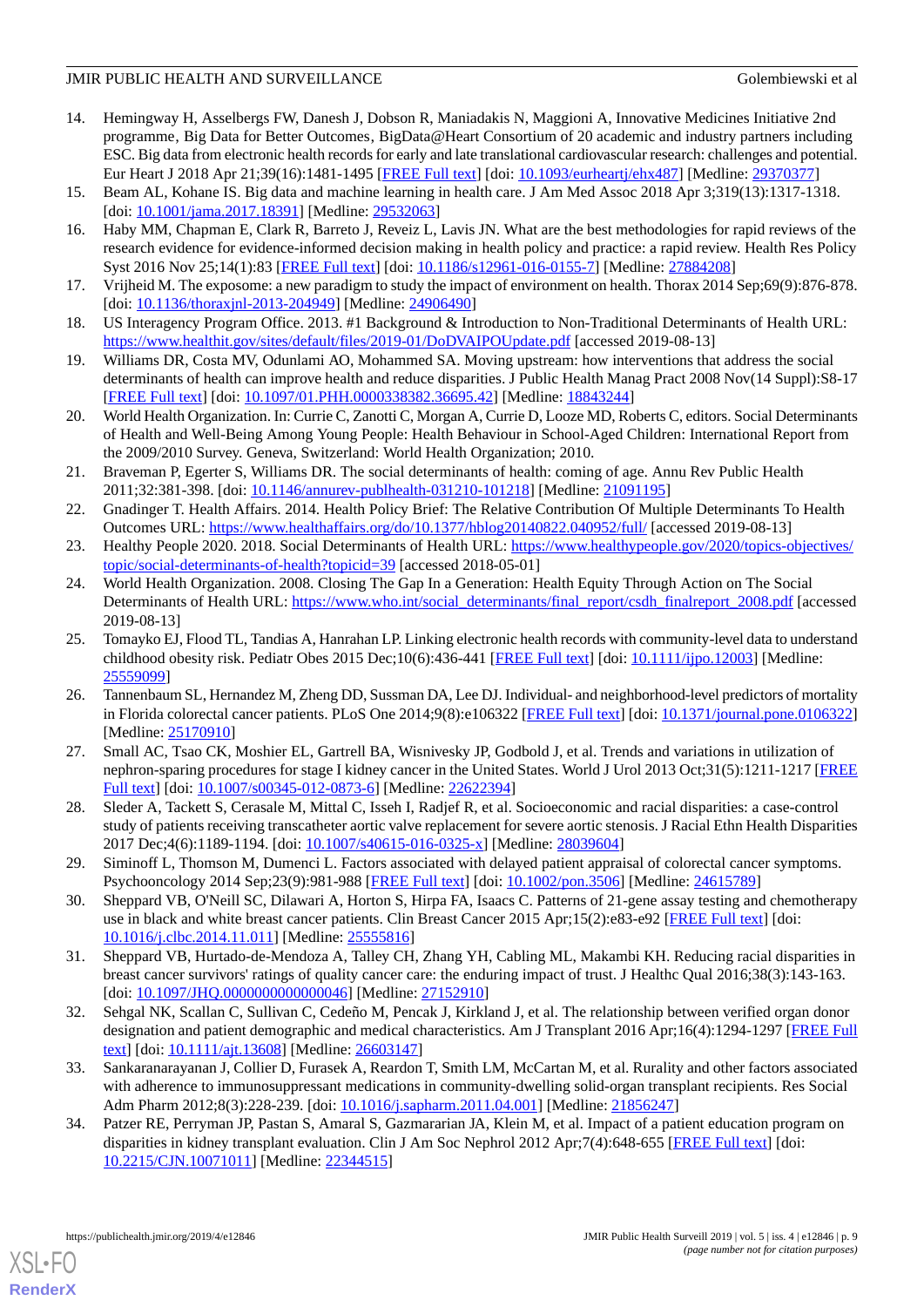- 35. Strauchler D, Freeman K, Miller TS. The impact of socioeconomic status and comorbid medical conditions on ionizing radiation exposure from diagnostic medical imaging in adults. J Am Coll Radiol 2012 Jan;9(1):58-63. [doi: [10.1016/j.jacr.2011.07.009](http://dx.doi.org/10.1016/j.jacr.2011.07.009)] [Medline: [22221637\]](http://www.ncbi.nlm.nih.gov/entrez/query.fcgi?cmd=Retrieve&db=PubMed&list_uids=22221637&dopt=Abstract)
- 36. Oyana TJ, Podila P, Wesley JM, Lomnicki S, Cormier S. Spatiotemporal patterns of childhood asthma hospitalization and utilization in Memphis metropolitan area from 2005 to 2015. J Asthma 2017 Oct;54(8):842-855 [[FREE Full text](http://europepmc.org/abstract/MED/28055280)] [doi: [10.1080/02770903.2016.1277537\]](http://dx.doi.org/10.1080/02770903.2016.1277537) [Medline: [28055280\]](http://www.ncbi.nlm.nih.gov/entrez/query.fcgi?cmd=Retrieve&db=PubMed&list_uids=28055280&dopt=Abstract)
- 37. Ng DK, Brotman DJ, Lau B, Young JH. Insurance status, not race, is associated with mortality after an acute cardiovascular event in Maryland. J Gen Intern Med 2012 Oct;27(10):1368-1376 [[FREE Full text\]](http://europepmc.org/abstract/MED/22821570) [doi: [10.1007/s11606-012-2147-9](http://dx.doi.org/10.1007/s11606-012-2147-9)] [Medline: [22821570](http://www.ncbi.nlm.nih.gov/entrez/query.fcgi?cmd=Retrieve&db=PubMed&list_uids=22821570&dopt=Abstract)]
- 38. Neuman HB, Weiss JM, Leverson G, O'Connor ES, Greenblatt DY, Loconte NK, et al. Predictors of short-term postoperative survival after elective colectomy in colon cancer patients ≥ 80 years of age. Ann Surg Oncol 2013 May;20(5):1427-1435 [[FREE Full text](http://europepmc.org/abstract/MED/23292483)] [doi: [10.1245/s10434-012-2721-8\]](http://dx.doi.org/10.1245/s10434-012-2721-8) [Medline: [23292483](http://www.ncbi.nlm.nih.gov/entrez/query.fcgi?cmd=Retrieve&db=PubMed&list_uids=23292483&dopt=Abstract)]
- 39. Ndao-Brumblay SK, Green CR. Predictors of complementary and alternative medicine use in chronic pain patients. Pain Med 2010 Jan;11(1):16-24. [doi: [10.1111/j.1526-4637.2009.00767.x\]](http://dx.doi.org/10.1111/j.1526-4637.2009.00767.x) [Medline: [20447293](http://www.ncbi.nlm.nih.gov/entrez/query.fcgi?cmd=Retrieve&db=PubMed&list_uids=20447293&dopt=Abstract)]
- 40. Movsas A, Ibrahim R, Elshaikh MA, Lamerato L, Lu M, Sitarik A, et al. Do sociodemographic factors influence outcome in prostate cancer patients treated with external beam radiation therapy? Am J Clin Oncol 2016 Dec;39(6):563-567. [doi: [10.1097/COC.0000000000000093\]](http://dx.doi.org/10.1097/COC.0000000000000093) [Medline: [24879473\]](http://www.ncbi.nlm.nih.gov/entrez/query.fcgi?cmd=Retrieve&db=PubMed&list_uids=24879473&dopt=Abstract)
- 41. Mosen DM, Schatz M, Gold R, Mularski RA, Wong WF, Bellows J. Medication use, emergency hospital care utilization, and quality-of-life outcome disparities by race/ethnicity among adults with asthma. Am J Manag Care 2010 Nov;16(11):821-828 [[FREE Full text](https://www.ajmc.com/pubMed.php?pii=12748)] [Medline: [21348553](http://www.ncbi.nlm.nih.gov/entrez/query.fcgi?cmd=Retrieve&db=PubMed&list_uids=21348553&dopt=Abstract)]
- 42. Moffet HH, Parker MM, Sarkar U, Schillinger D, Fernandez A, Adler NE, et al. Adherence to laboratory test requests by patients with diabetes: the diabetes study of northern California (DISTANCE). Am J Manag Care 2011 May;17(5):339-344 [[FREE Full text](https://www.ajmc.com/pubMed.php?pii=49467)] [Medline: [21718081](http://www.ncbi.nlm.nih.gov/entrez/query.fcgi?cmd=Retrieve&db=PubMed&list_uids=21718081&dopt=Abstract)]
- 43. Ratanawongsa N, Karter AJ, Quan J, Parker MM, Handley M, Sarkar U, et al. Reach and validity of an objective medication adherence measure among safety net health plan members with diabetes: a cross-sectional study. J Manag Care Spec Pharm 2015 Aug;21(8):688-698 [[FREE Full text](https://dx.doi.org/10.18553/jmcp.2015.21.8.688)] [doi: [10.18553/jmcp.2015.21.8.688](http://dx.doi.org/10.18553/jmcp.2015.21.8.688)] [Medline: [26233541](http://www.ncbi.nlm.nih.gov/entrez/query.fcgi?cmd=Retrieve&db=PubMed&list_uids=26233541&dopt=Abstract)]
- 44. Mayer V, McDonough K, Seligman H, Mitra N, Long JA. Food insecurity, coping strategies and glucose control in low-income patients with diabetes. Public Health Nutr 2016 Apr;19(6):1103-1111. [doi: [10.1017/S1368980015002323](http://dx.doi.org/10.1017/S1368980015002323)] [Medline: [26328922](http://www.ncbi.nlm.nih.gov/entrez/query.fcgi?cmd=Retrieve&db=PubMed&list_uids=26328922&dopt=Abstract)]
- 45. Maxson P, Miranda ML. Pregnancy intention, demographic differences, and psychosocial health. J Womens Health (Larchmt) 2011 Aug;20(8):1215-1223. [doi: [10.1089/jwh.2010.2379](http://dx.doi.org/10.1089/jwh.2010.2379)] [Medline: [21671765](http://www.ncbi.nlm.nih.gov/entrez/query.fcgi?cmd=Retrieve&db=PubMed&list_uids=21671765&dopt=Abstract)]
- 46. Li D, Collins B, Velayos FS, Liu L, Lewis JD, Allison JE, et al. Racial and ethnic differences in health care utilization and outcomes among ulcerative colitis patients in an integrated health-care organization. Dig Dis Sci 2014 Feb;59(2):287-294. [doi: [10.1007/s10620-013-2908-2](http://dx.doi.org/10.1007/s10620-013-2908-2)] [Medline: [24173809\]](http://www.ncbi.nlm.nih.gov/entrez/query.fcgi?cmd=Retrieve&db=PubMed&list_uids=24173809&dopt=Abstract)
- 47. Keegan TH, Kurian AW, Gali K, Tao L, Lichtensztajn DY, Hershman DL, et al. Racial/ethnic and socioeconomic differences in short-term breast cancer survival among women in an integrated health system. Am J Public Health 2015 May;105(5):938-946. [doi: [10.2105/AJPH.2014.302406\]](http://dx.doi.org/10.2105/AJPH.2014.302406) [Medline: [25790426\]](http://www.ncbi.nlm.nih.gov/entrez/query.fcgi?cmd=Retrieve&db=PubMed&list_uids=25790426&dopt=Abstract)
- 48. Mack JW, Chen K, Boscoe FP, Gesten FC, Roohan PJ, Weeks JC, et al. Underuse of hospice care by medicaid-insured patients with stage IV lung cancer in New York and California. J Clin Oncol 2013 Jul 10;31(20):2569-2579 [\[FREE Full](http://europepmc.org/abstract/MED/23733768) [text](http://europepmc.org/abstract/MED/23733768)] [doi: [10.1200/JCO.2012.45.9271](http://dx.doi.org/10.1200/JCO.2012.45.9271)] [Medline: [23733768\]](http://www.ncbi.nlm.nih.gov/entrez/query.fcgi?cmd=Retrieve&db=PubMed&list_uids=23733768&dopt=Abstract)
- 49. Mack CD, Carpenter W, Meyer AM, Sanoff H, Stürmer T. Racial disparities in receipt and comparative effectiveness of oxaliplatin for stage III colon cancer in older adults. Cancer 2012 Jun 1;118(11):2925-2934 [\[FREE Full text](https://doi.org/10.1002/cncr.26622)] [doi: [10.1002/cncr.26622\]](http://dx.doi.org/10.1002/cncr.26622) [Medline: [22072441\]](http://www.ncbi.nlm.nih.gov/entrez/query.fcgi?cmd=Retrieve&db=PubMed&list_uids=22072441&dopt=Abstract)
- 50. Goodman SM, Mandl LA, Parks ML, Zhang M, McHugh KR, Lee YY, et al. Disparities in TKA outcomes: census tract data show interactions between race and poverty. Clin Orthop Relat Res 2016 Sep;474(9):1986-1995 [\[FREE Full text](http://europepmc.org/abstract/MED/27278675)] [doi: [10.1007/s11999-016-4919-8\]](http://dx.doi.org/10.1007/s11999-016-4919-8) [Medline: [27278675](http://www.ncbi.nlm.nih.gov/entrez/query.fcgi?cmd=Retrieve&db=PubMed&list_uids=27278675&dopt=Abstract)]
- 51. Miranda ML, Ferranti J, Strauss B, Neelon B, Califf RM. Geographic health information systems: a platform to support the 'triple aim'. Health Aff (Millwood) 2013 Sep;32(9):1608-1615 [\[FREE Full text](http://europepmc.org/abstract/MED/24019366)] [doi: [10.1377/hlthaff.2012.1199](http://dx.doi.org/10.1377/hlthaff.2012.1199)] [Medline: [24019366](http://www.ncbi.nlm.nih.gov/entrez/query.fcgi?cmd=Retrieve&db=PubMed&list_uids=24019366&dopt=Abstract)]
- 52. Comer KF, Grannis S, Dixon BE, Bodenhamer DJ, Wiehe SE. Incorporating geospatial capacity within clinical data systems to address social determinants of health. Public Health Rep 2011;126(Suppl 3):54-61 [[FREE Full text](http://europepmc.org/abstract/MED/21836738)] [doi: [10.1177/00333549111260S310](http://dx.doi.org/10.1177/00333549111260S310)] [Medline: [21836738](http://www.ncbi.nlm.nih.gov/entrez/query.fcgi?cmd=Retrieve&db=PubMed&list_uids=21836738&dopt=Abstract)]
- 53. Tumin D, Horan J, Shrider E, Smith SA, Tobias JD, Hayes Jr DJ, et al. County socioeconomic characteristics and heart transplant outcomes in the United States. Am Heart J 2017 Aug;190:104-112 [[FREE Full text](http://europepmc.org/abstract/MED/28760203)] [doi: [10.1016/j.ahj.2017.05.013\]](http://dx.doi.org/10.1016/j.ahj.2017.05.013) [Medline: [28760203\]](http://www.ncbi.nlm.nih.gov/entrez/query.fcgi?cmd=Retrieve&db=PubMed&list_uids=28760203&dopt=Abstract)
- 54. Tomayko EJ, Weinert BA, Godfrey L, Adams AK, Hanrahan LP. Using electronic health records to examine disease risk in small populations: obesity among American Indian children, Wisconsin, 2007-2012. Prev Chronic Dis 2016 Feb 25;13:E29 [[FREE Full text](https://www.cdc.gov/pcd/issues/2016/15_0479.htm)] [doi: [10.5888/pcd13.150479\]](http://dx.doi.org/10.5888/pcd13.150479) [Medline: [26916900\]](http://www.ncbi.nlm.nih.gov/entrez/query.fcgi?cmd=Retrieve&db=PubMed&list_uids=26916900&dopt=Abstract)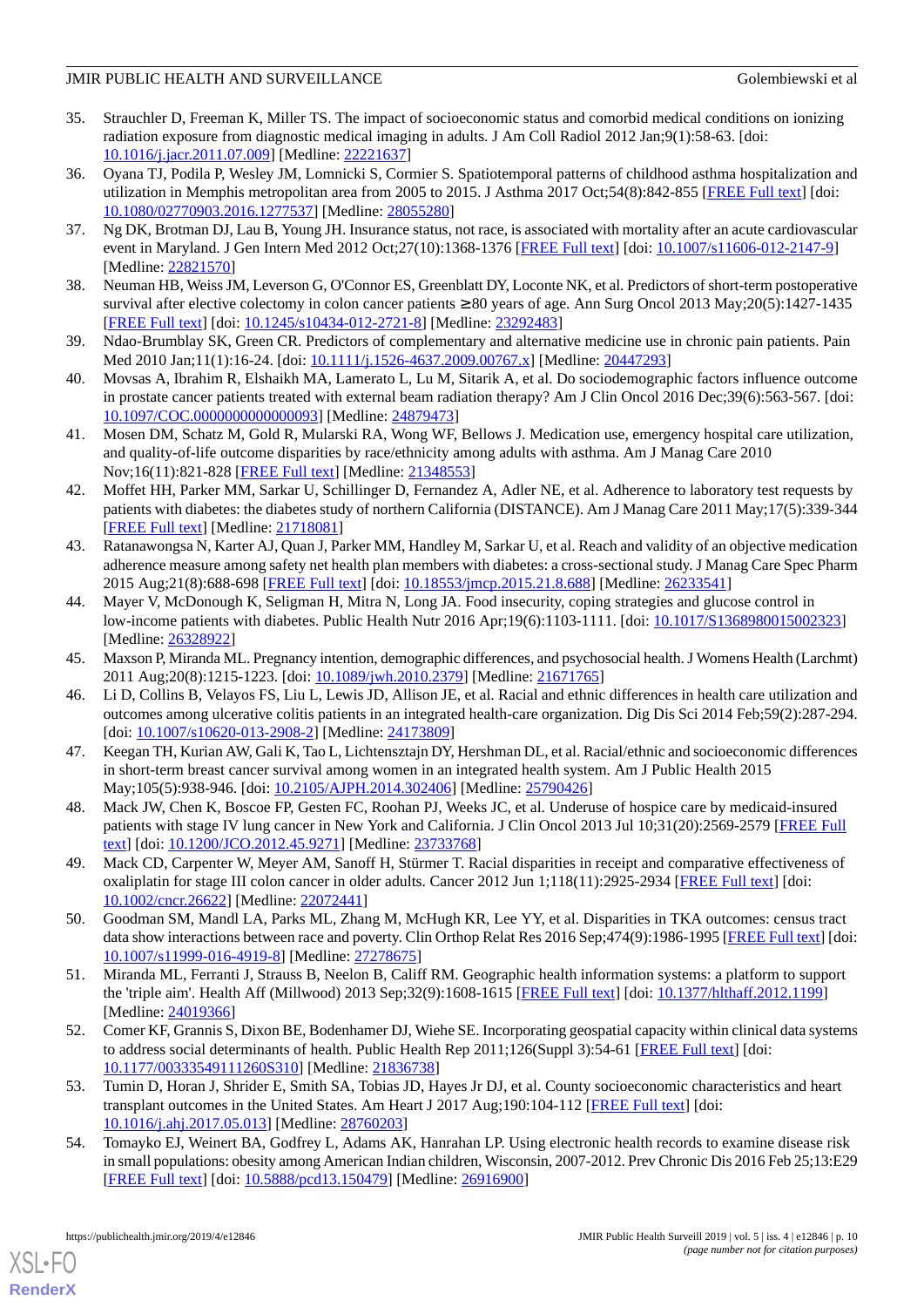- 55. Takahashi PY, Ryu E, Hathcock MA, Olson JE, Bielinski SJ, Cerhan JR, et al. A novel housing-based socioeconomic measure predicts hospitalisation and multiple chronic conditions in a community population. J Epidemiol Community Health 2016 Mar;70(3):286-291 [\[FREE Full text\]](http://europepmc.org/abstract/MED/26458399) [doi: [10.1136/jech-2015-205925\]](http://dx.doi.org/10.1136/jech-2015-205925) [Medline: [26458399](http://www.ncbi.nlm.nih.gov/entrez/query.fcgi?cmd=Retrieve&db=PubMed&list_uids=26458399&dopt=Abstract)]
- 56. Sánchez E, Rasmussen A, Riba L, Acevedo-Vasquez E, Kelly JA, Langefeld CD, et al. Impact of genetic ancestry and sociodemographic status on the clinical expression of systemic lupus erythematosus in American Indian-European populations. Arthritis Rheum 2012 Nov;64(11):3687-3694 [\[FREE Full text\]](https://doi.org/10.1002/art.34650) [doi: [10.1002/art.34650](http://dx.doi.org/10.1002/art.34650)] [Medline: [22886787\]](http://www.ncbi.nlm.nih.gov/entrez/query.fcgi?cmd=Retrieve&db=PubMed&list_uids=22886787&dopt=Abstract)
- 57. Nijhawan AE, Clark C, Kaplan R, Moore B, Halm EA, Amarasingham R. An electronic medical record-based model to predict 30-day risk of readmission and death among HIV-infected inpatients. J Acquir Immune Defic Syndr 2012 Nov 1;61(3):349-358. [doi: [10.1097/QAI.0b013e31826ebc83](http://dx.doi.org/10.1097/QAI.0b013e31826ebc83)] [Medline: [23095935](http://www.ncbi.nlm.nih.gov/entrez/query.fcgi?cmd=Retrieve&db=PubMed&list_uids=23095935&dopt=Abstract)]
- 58. Nau C, Schwartz BS, Bandeen-Roche K, Liu A, Pollak J, Hirsch A, et al. Community socioeconomic deprivation and obesity trajectories in children using electronic health records. Obesity (Silver Spring) 2015 Jan;23(1):207-212 [\[FREE Full](https://doi.org/10.1002/oby.20903) [text](https://doi.org/10.1002/oby.20903)] [doi: [10.1002/oby.20903\]](http://dx.doi.org/10.1002/oby.20903) [Medline: [25324223\]](http://www.ncbi.nlm.nih.gov/entrez/query.fcgi?cmd=Retrieve&db=PubMed&list_uids=25324223&dopt=Abstract)
- 59. Martínez ME, Anderson K, Murphy JD, Hurley S, Canchola AJ, Keegan TH, et al. Differences in marital status and mortality by race/ethnicity and nativity among California cancer patients. Cancer 2016 May 15;122(10):1570-1578 [[FREE Full text](https://doi.org/10.1002/cncr.29886)] [doi: [10.1002/cncr.29886](http://dx.doi.org/10.1002/cncr.29886)] [Medline: [27065455](http://www.ncbi.nlm.nih.gov/entrez/query.fcgi?cmd=Retrieve&db=PubMed&list_uids=27065455&dopt=Abstract)]
- 60. Geraghty EM, Balsbaugh T, Nuovo J, Tandon S. Using geographic information systems (GIS) to assess outcome disparities in patients with type 2 diabetes and hyperlipidemia. J Am Board Fam Med 2010;23(1):88-96 [[FREE Full text](http://www.jabfm.org/cgi/pmidlookup?view=long&pmid=20051547)] [doi: [10.3122/jabfm.2010.01.090149\]](http://dx.doi.org/10.3122/jabfm.2010.01.090149) [Medline: [20051547](http://www.ncbi.nlm.nih.gov/entrez/query.fcgi?cmd=Retrieve&db=PubMed&list_uids=20051547&dopt=Abstract)]
- 61. Flood TL, Zhao YQ, Tomayko EJ, Tandias A, Carrel AL, Hanrahan LP. Electronic health records and community health surveillance of childhood obesity. Am J Prev Med 2015 Feb;48(2):234-240 [[FREE Full text](http://europepmc.org/abstract/MED/25599907)] [doi: [10.1016/j.amepre.2014.10.020](http://dx.doi.org/10.1016/j.amepre.2014.10.020)] [Medline: [25599907\]](http://www.ncbi.nlm.nih.gov/entrez/query.fcgi?cmd=Retrieve&db=PubMed&list_uids=25599907&dopt=Abstract)
- 62. Rutten LJ, Wilson PM, Jacobson DJ, Agunwamba AA, Breitkopf CR, Jacobson RM, et al. A population-based study of sociodemographic and geographic variation in HPV vaccination. Cancer Epidemiol Biomarkers Prev 2017 Apr;26(4):533-540 [[FREE Full text](http://cebp.aacrjournals.org/cgi/pmidlookup?view=long&pmid=28196849)] [doi: [10.1158/1055-9965.EPI-16-0877](http://dx.doi.org/10.1158/1055-9965.EPI-16-0877)] [Medline: [28196849](http://www.ncbi.nlm.nih.gov/entrez/query.fcgi?cmd=Retrieve&db=PubMed&list_uids=28196849&dopt=Abstract)]
- 63. Dalton JE, Perzynski AT, Zidar DA, Rothberg MB, Coulton CJ, Milinovich AT, et al. Accuracy of cardiovascular risk prediction varies by neighborhood socioeconomic position: a retrospective cohort study. Ann Intern Med 2017 Oct 3;167(7):456-464 [[FREE Full text](http://europepmc.org/abstract/MED/28847012)] [doi: [10.7326/M16-2543](http://dx.doi.org/10.7326/M16-2543)] [Medline: [28847012\]](http://www.ncbi.nlm.nih.gov/entrez/query.fcgi?cmd=Retrieve&db=PubMed&list_uids=28847012&dopt=Abstract)
- 64. Collins JE, Katz JN, Donnell-Fink LA, Martin SD, Losina E. Cumulative incidence of ACL reconstruction after ACL injury in adults: role of age, sex, and race. Am J Sports Med 2013 Mar;41(3):544-549 [[FREE Full text](http://europepmc.org/abstract/MED/23302260)] [doi: [10.1177/0363546512472042\]](http://dx.doi.org/10.1177/0363546512472042) [Medline: [23302260\]](http://www.ncbi.nlm.nih.gov/entrez/query.fcgi?cmd=Retrieve&db=PubMed&list_uids=23302260&dopt=Abstract)
- 65. Casey JA, Cosgrove SE, Stewart WF, Pollak J, Schwartz BS. A population-based study of the epidemiology and clinical features of methicillin-resistant Staphylococcus aureus infection in Pennsylvania, 2001-2010. Epidemiol Infect 2013 Jun;141(6):1166-1179 [[FREE Full text](http://europepmc.org/abstract/MED/22929058)] [doi: [10.1017/S0950268812001872](http://dx.doi.org/10.1017/S0950268812001872)] [Medline: [22929058](http://www.ncbi.nlm.nih.gov/entrez/query.fcgi?cmd=Retrieve&db=PubMed&list_uids=22929058&dopt=Abstract)]
- 66. Finks J, Osborne N, Birkmeyer J. Trends in hospital volume and operative mortality for high-risk surgery. N Engl J Med 2011 Jun 2;364(22):2128-2137 [[FREE Full text](http://europepmc.org/abstract/MED/21631325)] [doi: [10.1056/NEJMsa1010705](http://dx.doi.org/10.1056/NEJMsa1010705)] [Medline: [21631325\]](http://www.ncbi.nlm.nih.gov/entrez/query.fcgi?cmd=Retrieve&db=PubMed&list_uids=21631325&dopt=Abstract)
- 67. Zuckerman SL, Zalneraitis BH, Totten DJ, Rubel KE, Kuhn AQ, Yengo-Kahn AM, et al. Socioeconomic status and outcomes after sport-related concussion: a preliminary investigation. J Neurosurg Pediatr 2017 Jun;19(6):652-661. [doi: [10.3171/2017.1.PEDS16611](http://dx.doi.org/10.3171/2017.1.PEDS16611)] [Medline: [28338445](http://www.ncbi.nlm.nih.gov/entrez/query.fcgi?cmd=Retrieve&db=PubMed&list_uids=28338445&dopt=Abstract)]
- 68. Leonard T, Hughes AE, Pruitt SL. Understanding how low-socioeconomic status households cope with health shocks: an analysis of multi-sector linked data. Ann Am Acad Pol Soc Sci 2017 Jan;669(1):125-145 [[FREE Full text](http://europepmc.org/abstract/MED/28413218)] [doi: [10.1177/0002716216680989\]](http://dx.doi.org/10.1177/0002716216680989) [Medline: [28413218\]](http://www.ncbi.nlm.nih.gov/entrez/query.fcgi?cmd=Retrieve&db=PubMed&list_uids=28413218&dopt=Abstract)
- 69. Solem CT, Sun SX, Sudharshan L, Macahilig C, Katyal M, Gao X. Exacerbation-related impairment of quality of life and work productivity in severe and very severe chronic obstructive pulmonary disease. Int J Chron Obstruct Pulmon Dis 2013;8:641-652 [\[FREE Full text\]](https://dx.doi.org/10.2147/COPD.S51245) [doi: [10.2147/COPD.S51245\]](http://dx.doi.org/10.2147/COPD.S51245) [Medline: [24376348\]](http://www.ncbi.nlm.nih.gov/entrez/query.fcgi?cmd=Retrieve&db=PubMed&list_uids=24376348&dopt=Abstract)
- 70. Grinspan ZM, Patel AD, Hafeez B, Abramson EL, Kern LM. Predicting frequent emergency department use among children with epilepsy: a retrospective cohort study using electronic health data from 2 centers. Epilepsia 2018 Jan;59(1):155-169 [[FREE Full text](https://doi.org/10.1111/epi.13948)] [doi: [10.1111/epi.13948](http://dx.doi.org/10.1111/epi.13948)] [Medline: [29143960](http://www.ncbi.nlm.nih.gov/entrez/query.fcgi?cmd=Retrieve&db=PubMed&list_uids=29143960&dopt=Abstract)]
- 71. Bristow RE, Powell MA, Al-Hammadi N, Chen L, Miller JP, Roland PY, et al. Disparities in ovarian cancer care quality and survival according to race and socioeconomic status. J Natl Cancer Inst 2013 Jun 5;105(11):823-832 [\[FREE Full text](http://europepmc.org/abstract/MED/23539755)] [doi: [10.1093/jnci/djt065](http://dx.doi.org/10.1093/jnci/djt065)] [Medline: [23539755](http://www.ncbi.nlm.nih.gov/entrez/query.fcgi?cmd=Retrieve&db=PubMed&list_uids=23539755&dopt=Abstract)]
- 72. Baldwin MR, Sell JL, Heyden N, Javaid A, Berlin DA, Gonzalez WC, et al. Race, ethnicity, health insurance, and mortality in older survivors of critical illness. Crit Care Med 2017 Jun;45(6):e583-e591 [[FREE Full text](http://europepmc.org/abstract/MED/28333761)] [doi: [10.1097/CCM.0000000000002313](http://dx.doi.org/10.1097/CCM.0000000000002313)] [Medline: [28333761](http://www.ncbi.nlm.nih.gov/entrez/query.fcgi?cmd=Retrieve&db=PubMed&list_uids=28333761&dopt=Abstract)]
- 73. Drewnowski A, Rehm CD, Moudon AV, Arterburn D. The geography of diabetes by census tract in a large sample of insured adults in King County, Washington, 2005-2006. Prev Chronic Dis 2014 Jul 24;11:E125 [\[FREE Full text\]](https://www.cdc.gov/pcd/issues/2014/14_0135.htm) [doi: [10.5888/pcd11.140135\]](http://dx.doi.org/10.5888/pcd11.140135) [Medline: [25058671](http://www.ncbi.nlm.nih.gov/entrez/query.fcgi?cmd=Retrieve&db=PubMed&list_uids=25058671&dopt=Abstract)]
- 74. Fessele KL, Hayat MJ, Mayer DK, Atkins RL. Factors associated with unplanned hospitalizations among patients with nonmetastatic colorectal cancers intended for treatment in the ambulatory setting. Nurs Res 2016;65(1):24-34 [[FREE Full](http://europepmc.org/abstract/MED/26657478) [text](http://europepmc.org/abstract/MED/26657478)] [doi: [10.1097/NNR.0000000000000134\]](http://dx.doi.org/10.1097/NNR.0000000000000134) [Medline: [26657478](http://www.ncbi.nlm.nih.gov/entrez/query.fcgi?cmd=Retrieve&db=PubMed&list_uids=26657478&dopt=Abstract)]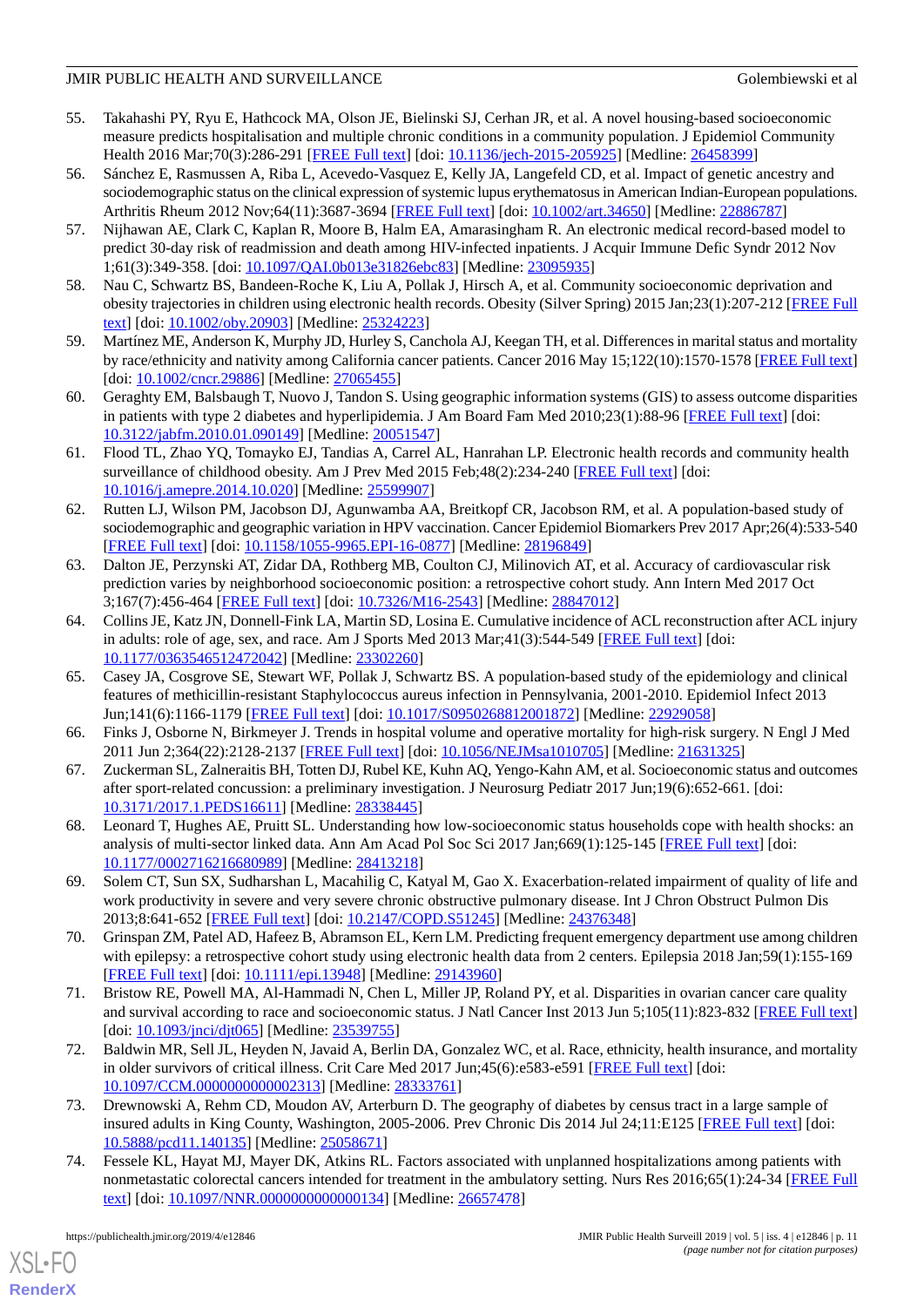- 75. Chu DI, Moreira DM, Gerber L, Presti Jr JC, Aronson WJ, Terris MK, et al. Effect of race and socioeconomic status on surgical margins and biochemical outcomes in an equal-access health care setting: results from the shared equal access regional cancer hospital (SEARCH) database. Cancer 2012 Oct 15;118(20):4999-5007 [\[FREE Full text\]](https://doi.org/10.1002/cncr.27456) [doi: [10.1002/cncr.27456\]](http://dx.doi.org/10.1002/cncr.27456) [Medline: [22415377\]](http://www.ncbi.nlm.nih.gov/entrez/query.fcgi?cmd=Retrieve&db=PubMed&list_uids=22415377&dopt=Abstract)
- 76. Sills MR, Hall M, Cutler GJ, Colvin JD, Gottlieb LM, Macy ML, et al. Adding social determinant data changes children's hospitals' readmissions performance. J Pediatr 2017 Jul;186:150-7.e1. [doi: [10.1016/j.jpeds.2017.03.056](http://dx.doi.org/10.1016/j.jpeds.2017.03.056)] [Medline: [28476461](http://www.ncbi.nlm.nih.gov/entrez/query.fcgi?cmd=Retrieve&db=PubMed&list_uids=28476461&dopt=Abstract)]
- 77. Hu J, Gonsahn MD, Nerenz DR. Socioeconomic status and readmissions: evidence from an urban teaching hospital. Health Aff (Millwood) 2014 May;33(5):778-785. [doi: [10.1377/hlthaff.2013.0816\]](http://dx.doi.org/10.1377/hlthaff.2013.0816) [Medline: [24799574](http://www.ncbi.nlm.nih.gov/entrez/query.fcgi?cmd=Retrieve&db=PubMed&list_uids=24799574&dopt=Abstract)]
- 78. Nagasako EM, Reidhead M, Waterman B, Dunagan WC. Adding socioeconomic data to hospital readmissions calculations may produce more useful results. Health Aff (Millwood) 2014 May;33(5):786-791 [[FREE Full text](http://europepmc.org/abstract/MED/24799575)] [doi: [10.1377/hlthaff.2013.1148](http://dx.doi.org/10.1377/hlthaff.2013.1148)] [Medline: [24799575\]](http://www.ncbi.nlm.nih.gov/entrez/query.fcgi?cmd=Retrieve&db=PubMed&list_uids=24799575&dopt=Abstract)
- 79. Lord JH, Young MT, Gruhn MA, Grey M, Delamater AM, Jaser SS. Effect of race and marital status on mothers' observed parenting and adolescent adjustment in youth with type 1 diabetes. J Pediatr Psychol 2015;40(1):132-143 [[FREE Full text](http://europepmc.org/abstract/MED/25248850)] [doi: [10.1093/jpepsy/jsu078\]](http://dx.doi.org/10.1093/jpepsy/jsu078) [Medline: [25248850](http://www.ncbi.nlm.nih.gov/entrez/query.fcgi?cmd=Retrieve&db=PubMed&list_uids=25248850&dopt=Abstract)]
- 80. Salvaggio C, Han SW, Martires K, Robinson E, Madankumar R, Gumaste P, et al. Impact of socioeconomic status and ethnicity on melanoma presentation and recurrence in Caucasian patients. Oncology 2016;90(2):79-87. [doi: [10.1159/000441524\]](http://dx.doi.org/10.1159/000441524) [Medline: [26840790\]](http://www.ncbi.nlm.nih.gov/entrez/query.fcgi?cmd=Retrieve&db=PubMed&list_uids=26840790&dopt=Abstract)
- 81. Novotny R, Oshiro CE, Wilkens LR. Prevalence of childhood obesity among young multiethnic children from a health maintenance organization in Hawaii. Child Obes 2013 Feb;9(1):35-42 [\[FREE Full text\]](http://europepmc.org/abstract/MED/23373877) [doi: [10.1089/chi.2012.0103](http://dx.doi.org/10.1089/chi.2012.0103)] [Medline: [23373877](http://www.ncbi.nlm.nih.gov/entrez/query.fcgi?cmd=Retrieve&db=PubMed&list_uids=23373877&dopt=Abstract)]
- 82. Nguyen OK, Makam AN, Clark C, Zhang S, Xie B, Velasco F, et al. Predicting all-cause readmissions using electronic health record data from the entire hospitalization: model development and comparison. J Hosp Med 2016 Jul;11(7):473-480 [[FREE Full text](http://europepmc.org/abstract/MED/26929062)] [doi: [10.1002/jhm.2568\]](http://dx.doi.org/10.1002/jhm.2568) [Medline: [26929062\]](http://www.ncbi.nlm.nih.gov/entrez/query.fcgi?cmd=Retrieve&db=PubMed&list_uids=26929062&dopt=Abstract)
- 83. Miller AL, Simon D, Roe MT, Kontos MC, Diercks D, Amsterdam E, et al. Comparison of delay times from symptom onset to medical contact in blacks versus whites with acute myocardial infarction. Am J Cardiol 2017 Apr 15;119(8):1127-1134. [doi: [10.1016/j.amjcard.2016.12.021\]](http://dx.doi.org/10.1016/j.amjcard.2016.12.021) [Medline: [28237284\]](http://www.ncbi.nlm.nih.gov/entrez/query.fcgi?cmd=Retrieve&db=PubMed&list_uids=28237284&dopt=Abstract)
- 84. Robbins AS, Cox DD, Johnson LB, Ward EM. Persistent disparities in liver transplantation for patients with hepatocellular carcinoma in the United States, 1998 through 2007. Cancer 2011 Oct 1;117(19):4531-4539 [\[FREE Full text\]](https://doi.org/10.1002/cncr.26063) [doi: [10.1002/cncr.26063\]](http://dx.doi.org/10.1002/cncr.26063) [Medline: [21448933\]](http://www.ncbi.nlm.nih.gov/entrez/query.fcgi?cmd=Retrieve&db=PubMed&list_uids=21448933&dopt=Abstract)
- 85. McGee SA, Durham DD, Tse CK, Millikan RC. Determinants of breast cancer treatment delay differ for African American and white women. Cancer Epidemiol Biomarkers Prev 2013 Jul;22(7):1227-1238 [[FREE Full text](http://cebp.aacrjournals.org/cgi/pmidlookup?view=long&pmid=23825306)] [doi: [10.1158/1055-9965.EPI-12-1432](http://dx.doi.org/10.1158/1055-9965.EPI-12-1432)] [Medline: [23825306](http://www.ncbi.nlm.nih.gov/entrez/query.fcgi?cmd=Retrieve&db=PubMed&list_uids=23825306&dopt=Abstract)]
- 86. Lu JC, Lowery R, Yu S, Mahani G, Agarwal PP, Dorfman AL. Predictors of missed appointments in patients referred for congenital or pediatric cardiac magnetic resonance. Pediatr Radiol 2017 Jul;47(8):911-916. [doi: [10.1007/s00247-017-3851-8\]](http://dx.doi.org/10.1007/s00247-017-3851-8) [Medline: [28432402](http://www.ncbi.nlm.nih.gov/entrez/query.fcgi?cmd=Retrieve&db=PubMed&list_uids=28432402&dopt=Abstract)]
- 87. Lipner EM, Knox D, French J, Rudman J, Strong M, Crooks JL. A geospatial epidemiologic analysis of nontuberculous mycobacterial infection: an ecological study in Colorado. Ann Am Thorac Soc 2017 Oct;14(10):1523-1532 [[FREE Full](http://europepmc.org/abstract/MED/28594574) [text](http://europepmc.org/abstract/MED/28594574)] [doi: [10.1513/AnnalsATS.201701-081OC\]](http://dx.doi.org/10.1513/AnnalsATS.201701-081OC) [Medline: [28594574](http://www.ncbi.nlm.nih.gov/entrez/query.fcgi?cmd=Retrieve&db=PubMed&list_uids=28594574&dopt=Abstract)]
- 88. Lee SL, Yaghoubian A, Stark R, Shekherdimian S. Equal access to healthcare does not eliminate disparities in the management of adults with appendicitis. J Surg Res 2011 Oct;170(2):209-213. [doi: [10.1016/j.jss.2011.02.009\]](http://dx.doi.org/10.1016/j.jss.2011.02.009) [Medline: [21470638\]](http://www.ncbi.nlm.nih.gov/entrez/query.fcgi?cmd=Retrieve&db=PubMed&list_uids=21470638&dopt=Abstract)
- 89. Le H, Wong S, Iftikar T, Keenan H, King GL, Hsu WC. Characterization of factors affecting attainment of glycemic control in Asian Americans with diabetes in a culturally specific program. Diabetes Educ 2013;39(4):468-477 [\[FREE Full text\]](http://europepmc.org/abstract/MED/23771841) [doi: [10.1177/0145721713492217](http://dx.doi.org/10.1177/0145721713492217)] [Medline: [23771841\]](http://www.ncbi.nlm.nih.gov/entrez/query.fcgi?cmd=Retrieve&db=PubMed&list_uids=23771841&dopt=Abstract)
- 90. Lafata JE, Karter AJ, O'Connor PJ, Morris H, Schmittdiel JA, Ratliff S, et al. Medication adherence does not explain black-white differences in cardiometabolic risk factor control among insured patients with diabetes. J Gen Intern Med 2016 Feb;31(2):188-195 [[FREE Full text](http://europepmc.org/abstract/MED/26282954)] [doi: [10.1007/s11606-015-3486-0\]](http://dx.doi.org/10.1007/s11606-015-3486-0) [Medline: [26282954\]](http://www.ncbi.nlm.nih.gov/entrez/query.fcgi?cmd=Retrieve&db=PubMed&list_uids=26282954&dopt=Abstract)
- 91. Black MH, Zhou H, Takayanagi M, Jacobsen SJ, Koebnick C. Increased asthma risk and asthma-related health care complications associated with childhood obesity. Am J Epidemiol 2013 Oct 1;178(7):1120-1128 [[FREE Full text](http://europepmc.org/abstract/MED/23924576)] [doi: [10.1093/aje/kwt093](http://dx.doi.org/10.1093/aje/kwt093)] [Medline: [23924576](http://www.ncbi.nlm.nih.gov/entrez/query.fcgi?cmd=Retrieve&db=PubMed&list_uids=23924576&dopt=Abstract)]
- 92. Nguyen BC, Alawadi ZM, Roife D, Kao LS, Ko TC, Wray CJ. Do socioeconomic factors and race determine the likelihood of breast-conserving surgery? Clin Breast Cancer 2016 Aug;16(4):e93-e97. [doi: [10.1016/j.clbc.2016.05.008\]](http://dx.doi.org/10.1016/j.clbc.2016.05.008) [Medline: [27297238](http://www.ncbi.nlm.nih.gov/entrez/query.fcgi?cmd=Retrieve&db=PubMed&list_uids=27297238&dopt=Abstract)]
- 93. Rubens SL, Patrick KE, Williamson AA, Moore M, Mindell JA. Individual and socio-demographic factors related to presenting problem and diagnostic impressions at a pediatric sleep clinic. Sleep Med 2016 Sep;25:67-72. [doi: [10.1016/j.sleep.2016.06.017](http://dx.doi.org/10.1016/j.sleep.2016.06.017)] [Medline: [27823719\]](http://www.ncbi.nlm.nih.gov/entrez/query.fcgi?cmd=Retrieve&db=PubMed&list_uids=27823719&dopt=Abstract)
- 94. Wu JR, Moser DK, DeWalt DA, Rayens MK, Dracup K. Health literacy mediates the relationship between age and health outcomes in patients with heart failure. Circ Heart Fail 2016 Jan;9(1):e002250 [[FREE Full text](http://europepmc.org/abstract/MED/26721913)] [doi: [10.1161/CIRCHEARTFAILURE.115.002250](http://dx.doi.org/10.1161/CIRCHEARTFAILURE.115.002250)] [Medline: [26721913](http://www.ncbi.nlm.nih.gov/entrez/query.fcgi?cmd=Retrieve&db=PubMed&list_uids=26721913&dopt=Abstract)]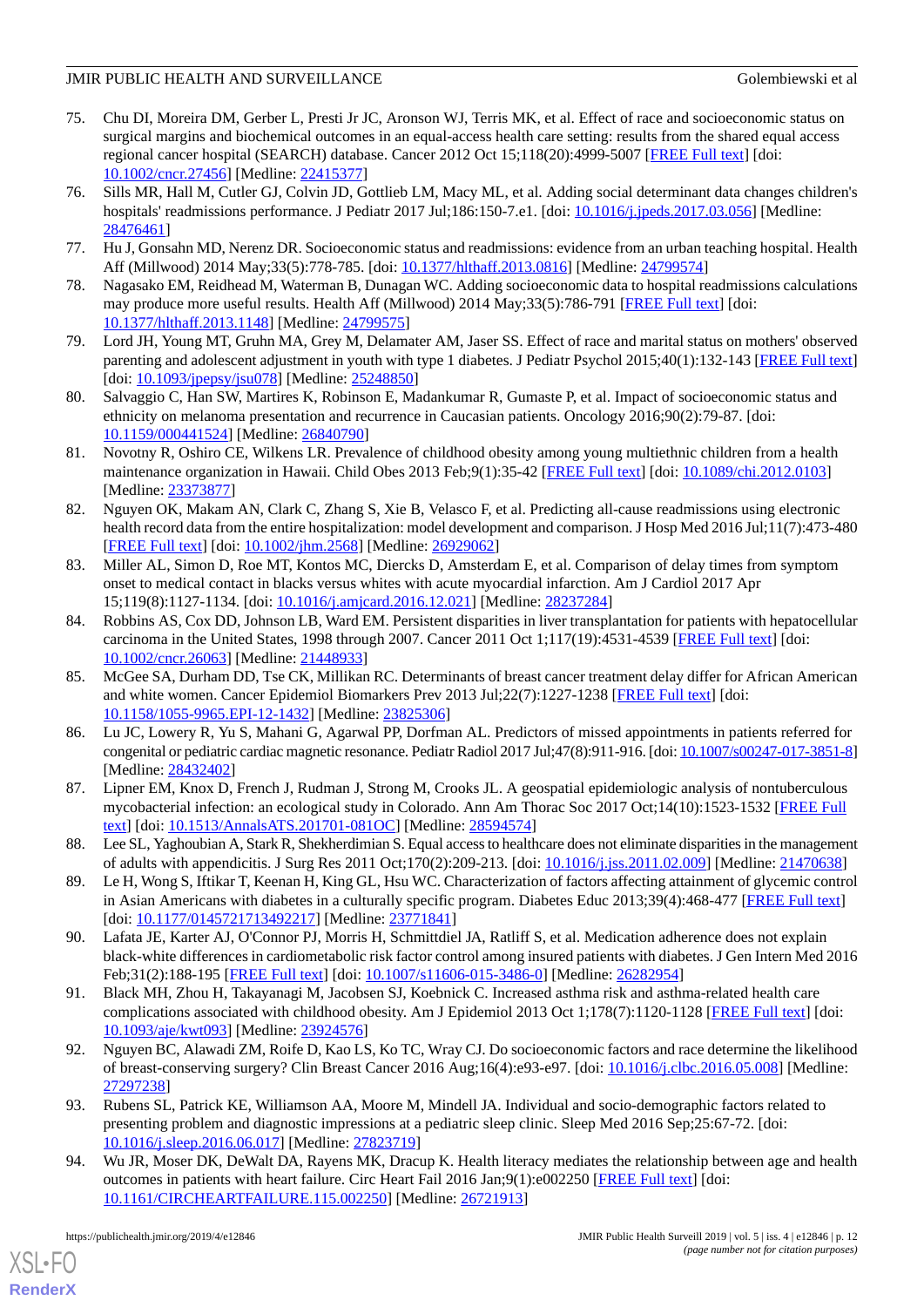- 95. Doll KM, Barber EL, Bensen JT, Revilla MC, Snavely AC, Bennett AV, et al. The impact of surgical complications on health-related quality of life in women undergoing gynecologic and gynecologic oncology procedures: a prospective longitudinal cohort study. Am J Obstet Gynecol 2016 Oct;215(4):457.e1-457.13 [\[FREE Full text\]](http://europepmc.org/abstract/MED/27131589) [doi: [10.1016/j.ajog.2016.04.025\]](http://dx.doi.org/10.1016/j.ajog.2016.04.025) [Medline: [27131589\]](http://www.ncbi.nlm.nih.gov/entrez/query.fcgi?cmd=Retrieve&db=PubMed&list_uids=27131589&dopt=Abstract)
- 96. Roth C, Payne PR, Weier RC, Shoben AB, Fletcher EN, Lai AM, et al. The geographic distribution of cardiovascular health in the stroke prevention in healthcare delivery environments (SPHERE) study. J Biomed Inform 2016 Apr;60:95-103 [\[FREE](https://linkinghub.elsevier.com/retrieve/pii/S1532-0464(16)00014-9) [Full text\]](https://linkinghub.elsevier.com/retrieve/pii/S1532-0464(16)00014-9) [doi: [10.1016/j.jbi.2016.01.013\]](http://dx.doi.org/10.1016/j.jbi.2016.01.013) [Medline: [26828957\]](http://www.ncbi.nlm.nih.gov/entrez/query.fcgi?cmd=Retrieve&db=PubMed&list_uids=26828957&dopt=Abstract)
- 97. Berger RR, Fromkin JB, Stutz H, Makoroff K, Scribano PV, Feldman K, et al. Abusive head trauma during a time of increased unemployment: a multicenter analysis. Pediatrics 2011 Oct;128(4):637-643. [doi: [10.1542/peds.2010-2185](http://dx.doi.org/10.1542/peds.2010-2185)] [Medline: [21930535](http://www.ncbi.nlm.nih.gov/entrez/query.fcgi?cmd=Retrieve&db=PubMed&list_uids=21930535&dopt=Abstract)]
- 98. Downing J, Karter A, Rodriguez H, Dow WH, Adler N, Schillinger D, et al. No spillover effect of the foreclosure crisis on weight change: the diabetes study of northern California (DISTANCE). PLoS One 2016;11(3):e0151334 [\[FREE Full text](http://dx.plos.org/10.1371/journal.pone.0151334)] [doi: [10.1371/journal.pone.0151334\]](http://dx.doi.org/10.1371/journal.pone.0151334) [Medline: [26985671\]](http://www.ncbi.nlm.nih.gov/entrez/query.fcgi?cmd=Retrieve&db=PubMed&list_uids=26985671&dopt=Abstract)
- 99. Sharifi M, Sequist TD, Rifas-Shiman SL, Melly SJ, Duncan DT, Horan CM, et al. The role of neighborhood characteristics and the built environment in understanding racial/ethnic disparities in childhood obesity. Prev Med 2016 Oct;91:103-109 [[FREE Full text](http://europepmc.org/abstract/MED/27404577)] [doi: [10.1016/j.ypmed.2016.07.009\]](http://dx.doi.org/10.1016/j.ypmed.2016.07.009) [Medline: [27404577\]](http://www.ncbi.nlm.nih.gov/entrez/query.fcgi?cmd=Retrieve&db=PubMed&list_uids=27404577&dopt=Abstract)
- 100. Laraia BA, Downing JM, Zhang YT, Dow WH, Kelly M, Blanchard SD, et al. Food environment and weight change: does residential mobility matter?: the diabetes study of northern California (DISTANCE). Am J Epidemiol 2017 May 1;185(9):743-750 [[FREE Full text](http://europepmc.org/abstract/MED/28387785)] [doi: [10.1093/aje/kww167\]](http://dx.doi.org/10.1093/aje/kww167) [Medline: [28387785](http://www.ncbi.nlm.nih.gov/entrez/query.fcgi?cmd=Retrieve&db=PubMed&list_uids=28387785&dopt=Abstract)]
- 101. Fiechtner L, Sharifi M, Sequist T, Block J, Duncan DT, Melly SJ, et al. Food environments and childhood weight status: effects of neighborhood median income. Child Obes 2015 Jun;11(3):260-268 [\[FREE Full text](http://europepmc.org/abstract/MED/25923838)] [doi: [10.1089/chi.2014.0139\]](http://dx.doi.org/10.1089/chi.2014.0139) [Medline: [25923838](http://www.ncbi.nlm.nih.gov/entrez/query.fcgi?cmd=Retrieve&db=PubMed&list_uids=25923838&dopt=Abstract)]
- 102. Zenk SN, Tarlov E, Wing C, Matthews SA, Jones K, Tong H, et al. Geographic accessibility of food outlets not associated with body mass index change among veterans, 2009-14. Health Aff (Millwood) 2017 Aug 1;36(8):1433-1442 [[FREE Full](http://europepmc.org/abstract/MED/28784736) [text](http://europepmc.org/abstract/MED/28784736)] [doi: [10.1377/hlthaff.2017.0122](http://dx.doi.org/10.1377/hlthaff.2017.0122)] [Medline: [28784736](http://www.ncbi.nlm.nih.gov/entrez/query.fcgi?cmd=Retrieve&db=PubMed&list_uids=28784736&dopt=Abstract)]
- 103. Moshkovich O, Lebrun-Harris L, Makaroff L, Chidambaran P, Chung M, Sripipatana A, et al. Challenges and opportunities to improve cervical cancer screening rates in US health centers through patient-centered medical home transformation. Adv Prev Med 2015;2015:182073 [\[FREE Full text\]](https://dx.doi.org/10.1155/2015/182073) [doi: [10.1155/2015/182073\]](http://dx.doi.org/10.1155/2015/182073) [Medline: [25685561](http://www.ncbi.nlm.nih.gov/entrez/query.fcgi?cmd=Retrieve&db=PubMed&list_uids=25685561&dopt=Abstract)]
- 104. Ponce NA, Ko M, Liang SY, Armstrong J, Toscano M, Chanfreau-Coffinier C, et al. Early diffusion of gene expression profiling in breast cancer patients associated with areas of high income inequality. Health Aff (Millwood) 2015 Apr;34(4):609-615. [doi: [10.1377/hlthaff.2014.1013\]](http://dx.doi.org/10.1377/hlthaff.2014.1013) [Medline: [25847643\]](http://www.ncbi.nlm.nih.gov/entrez/query.fcgi?cmd=Retrieve&db=PubMed&list_uids=25847643&dopt=Abstract)
- 105. Pimentel L, Anderson D, Golden B, Wasil E, Barrueto F, Hirshon JM. Impact of health policy changes on emergency medicine in Maryland stratified by socioeconomic status. West J Emerg Med 2017 Apr;18(3):356-365 [[FREE Full text](http://europepmc.org/abstract/MED/28435485)] [doi: [10.5811/westjem.2017.1.31778](http://dx.doi.org/10.5811/westjem.2017.1.31778)] [Medline: [28435485\]](http://www.ncbi.nlm.nih.gov/entrez/query.fcgi?cmd=Retrieve&db=PubMed&list_uids=28435485&dopt=Abstract)
- 106. Noel L, Connors SK, Goodman MS, Gehlert S. Improving breast cancer services for African-American women living in St Louis. Breast Cancer Res Treat 2015 Nov;154(1):5-12 [[FREE Full text](http://europepmc.org/abstract/MED/26409834)] [doi: [10.1007/s10549-015-3584-z\]](http://dx.doi.org/10.1007/s10549-015-3584-z) [Medline: [26409834](http://www.ncbi.nlm.nih.gov/entrez/query.fcgi?cmd=Retrieve&db=PubMed&list_uids=26409834&dopt=Abstract)]
- 107. Bernheim SM, Parzynski CS, Horwitz L, Lin Z, Araas MJ, Ross JS, et al. Accounting for patients' socioeconomic status does not change hospital readmission rates. Health Aff (Millwood) 2016 Aug 1;35(8):1461-1470. [doi: [10.1377/hlthaff.2015.0394](http://dx.doi.org/10.1377/hlthaff.2015.0394)] [Medline: [27503972\]](http://www.ncbi.nlm.nih.gov/entrez/query.fcgi?cmd=Retrieve&db=PubMed&list_uids=27503972&dopt=Abstract)
- 108. Bailey SR, Marino M, Hoopes M, Heintzman J, Gold R, Angier H, et al. Healthcare utilization after a children's health insurance program expansion in Oregon. Matern Child Health J 2016 May; 20(5): 946-954 [[FREE Full text](http://europepmc.org/abstract/MED/26987861)] [doi: [10.1007/s10995-016-1971-7\]](http://dx.doi.org/10.1007/s10995-016-1971-7) [Medline: [26987861](http://www.ncbi.nlm.nih.gov/entrez/query.fcgi?cmd=Retrieve&db=PubMed&list_uids=26987861&dopt=Abstract)]
- 109. Angier H, Marino M, Sumic A, O'Malley J, Likumahuwa-Ackman S, Hoopes M, et al. Innovative methods for parents and clinics to create tools for kids' care (IMPACCT Kids' Care) study protocol. Contemp Clin Trials 2015 Sep;44:159-163 [[FREE Full text](http://europepmc.org/abstract/MED/26291916)] [doi: [10.1016/j.cct.2015.08.010](http://dx.doi.org/10.1016/j.cct.2015.08.010)] [Medline: [26291916\]](http://www.ncbi.nlm.nih.gov/entrez/query.fcgi?cmd=Retrieve&db=PubMed&list_uids=26291916&dopt=Abstract)
- 110. Beck AF, Huang B, Chundur R, Kahn RS. Housing code violation density associated with emergency department and hospital use by children with asthma. Health Aff (Millwood) 2014 Nov;33(11):1993-2002 [\[FREE Full text\]](http://europepmc.org/abstract/MED/25367995) [doi: [10.1377/hlthaff.2014.0496](http://dx.doi.org/10.1377/hlthaff.2014.0496)] [Medline: [25367995\]](http://www.ncbi.nlm.nih.gov/entrez/query.fcgi?cmd=Retrieve&db=PubMed&list_uids=25367995&dopt=Abstract)
- 111. Ahluwalia SK, Peng RD, Breysse PN, Diette GB, Curtin-Brosnan J, Aloe C, et al. Mouse allergen is the major allergen of public health relevance in Baltimore city. J Allergy Clin Immunol 2013 Oct;132(4):830-5.e1 [[FREE Full text](http://europepmc.org/abstract/MED/23810154)] [doi: [10.1016/j.jaci.2013.05.005](http://dx.doi.org/10.1016/j.jaci.2013.05.005)] [Medline: [23810154\]](http://www.ncbi.nlm.nih.gov/entrez/query.fcgi?cmd=Retrieve&db=PubMed&list_uids=23810154&dopt=Abstract)
- 112. Pollack CE, Kurd SK, Livshits A, Weiner M, Lynch J. A case-control study of home foreclosure, health conditions, and health care utilization. J Urban Health 2011 Jun;88(3):469-478 [[FREE Full text\]](http://europepmc.org/abstract/MED/21491152) [doi: [10.1007/s11524-011-9564-7\]](http://dx.doi.org/10.1007/s11524-011-9564-7) [Medline: [21491152](http://www.ncbi.nlm.nih.gov/entrez/query.fcgi?cmd=Retrieve&db=PubMed&list_uids=21491152&dopt=Abstract)]
- 113. Bruden DJ, Singleton R, Hawk CS, Bulkow LR, Bentley S, Anderson LJ, et al. Eighteen years of respiratory Syncytial virus surveillance: changes in seasonality and hospitalization rates in southwestern Alaska native children. Pediatr Infect Dis J 2015 Sep;34(9):945-950. [doi: [10.1097/INF.0000000000000772\]](http://dx.doi.org/10.1097/INF.0000000000000772) [Medline: [26065863\]](http://www.ncbi.nlm.nih.gov/entrez/query.fcgi?cmd=Retrieve&db=PubMed&list_uids=26065863&dopt=Abstract)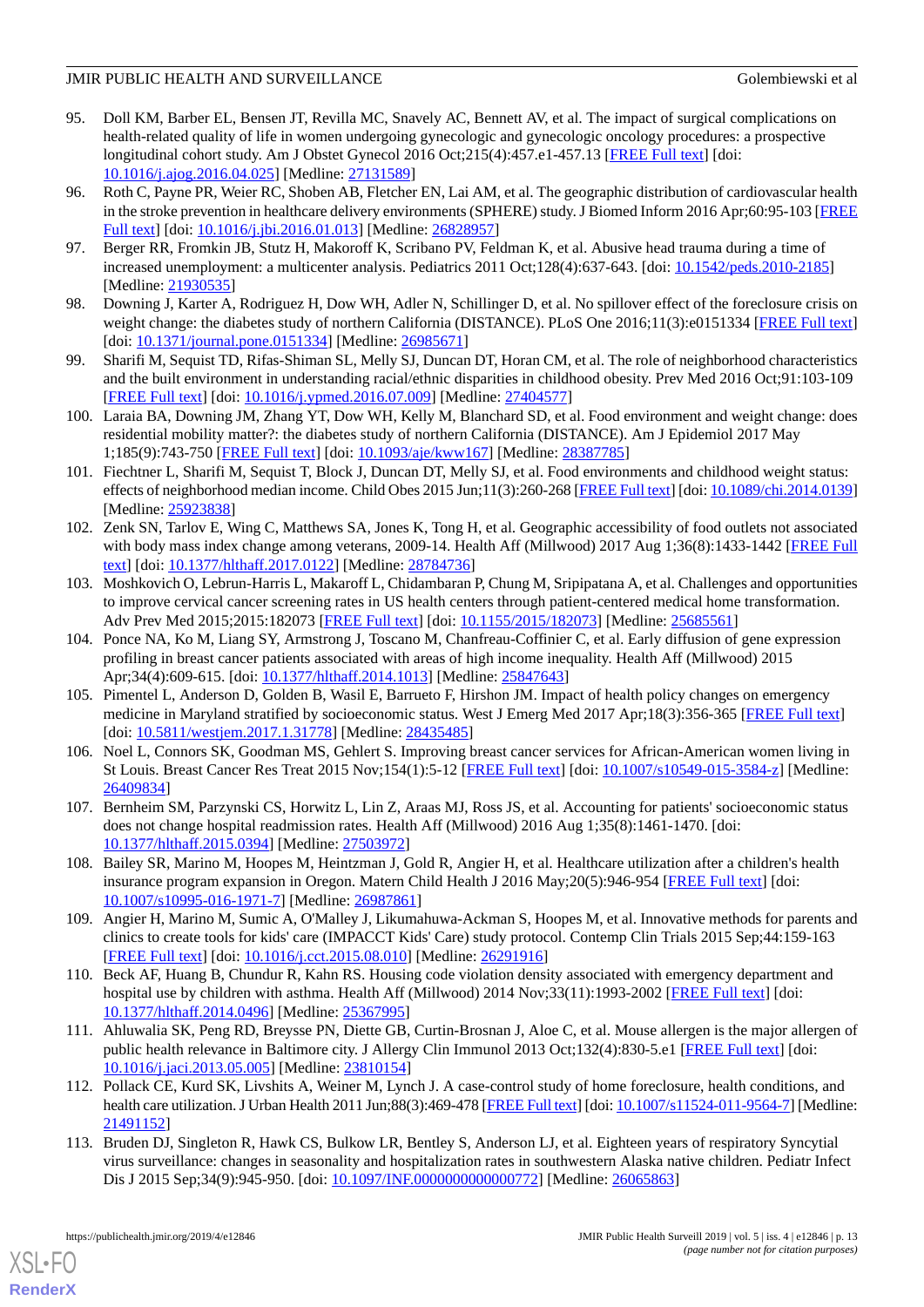- 114. Omachi TA, Gregorich SE, Eisner MD, Penaloza RA, Tolstykh IV, Yelin EH, et al. Risk adjustment for health care financing in chronic disease: what are we missing by failing to account for disease severity? Med Care 2013 Aug;51(8):740-747 [[FREE Full text](http://europepmc.org/abstract/MED/23703646)] [doi: [10.1097/MLR.0b013e318298082f\]](http://dx.doi.org/10.1097/MLR.0b013e318298082f) [Medline: [23703646](http://www.ncbi.nlm.nih.gov/entrez/query.fcgi?cmd=Retrieve&db=PubMed&list_uids=23703646&dopt=Abstract)]
- 115. Dhingra L, Dieckmann NF, Knotkova H, Chen J, Riggs A, Breuer B, et al. A high-touch model of community-based specialist palliative care: latent class analysis identifies distinct patient subgroups. J Pain Symptom Manage 2016 Aug;52(2):178-186. [doi: [10.1016/j.jpainsymman.2016.04.001\]](http://dx.doi.org/10.1016/j.jpainsymman.2016.04.001) [Medline: [27208864](http://www.ncbi.nlm.nih.gov/entrez/query.fcgi?cmd=Retrieve&db=PubMed&list_uids=27208864&dopt=Abstract)]
- 116. Derakhshan A, Miller J, Lubelski D, Nowacki AS, Wells BJ, Milinovich A, et al. The impact of socioeconomic status on the utilization of spinal imaging. Neurosurgery 2015 Nov;77(5):746-53; discussion 753. [doi: [10.1227/NEU.0000000000000914\]](http://dx.doi.org/10.1227/NEU.0000000000000914) [Medline: [26214318\]](http://www.ncbi.nlm.nih.gov/entrez/query.fcgi?cmd=Retrieve&db=PubMed&list_uids=26214318&dopt=Abstract)
- 117. Chan DC, Shrank WH, Cutler D, Jan S, Fischer MA, Liu J, et al. Patient, physician, and payment predictors of statin adherence. Med Care 2010 Mar;48(3):196-202. [doi: [10.1097/MLR.0b013e3181c132ad](http://dx.doi.org/10.1097/MLR.0b013e3181c132ad)] [Medline: [19890219\]](http://www.ncbi.nlm.nih.gov/entrez/query.fcgi?cmd=Retrieve&db=PubMed&list_uids=19890219&dopt=Abstract)
- 118. Epstein D, Reibel M, Unger JB, Cockburn M, Escobedo LA, Kale DC, et al. The effect of neighborhood and individual characteristics on pediatric critical illness. J Community Health 2014 Aug;39(4):753-759 [[FREE Full text](http://europepmc.org/abstract/MED/24488647)] [doi: [10.1007/s10900-014-9823-0\]](http://dx.doi.org/10.1007/s10900-014-9823-0) [Medline: [24488647](http://www.ncbi.nlm.nih.gov/entrez/query.fcgi?cmd=Retrieve&db=PubMed&list_uids=24488647&dopt=Abstract)]
- 119. Roy A, Mehra S, Kelly CP, Tariq S, Pallav K, Dennis M, et al. The association between socioeconomic status and the symptoms at diagnosis of celiac disease: a retrospective cohort study. Therap Adv Gastroenterol 2016 Jul;9(4):495-502 [[FREE Full text](http://europepmc.org/abstract/MED/27366218)] [doi: [10.1177/1756283X16637532\]](http://dx.doi.org/10.1177/1756283X16637532) [Medline: [27366218\]](http://www.ncbi.nlm.nih.gov/entrez/query.fcgi?cmd=Retrieve&db=PubMed&list_uids=27366218&dopt=Abstract)
- 120. Stahl JE, Drew MA, Kimball AB. Patient-clinician concordance, face-time and access. Int J Health Care Qual Assur 2014;27(8):664-671. [doi: [10.1108/IJHCQA-04-2013-0048](http://dx.doi.org/10.1108/IJHCQA-04-2013-0048)] [Medline: [25417372](http://www.ncbi.nlm.nih.gov/entrez/query.fcgi?cmd=Retrieve&db=PubMed&list_uids=25417372&dopt=Abstract)]
- 121. Richardson M, van den Eeden SK, Roberts E, Ferrara A, Paulukonis S, English P. Evaluating the use of electronic health records for type 2 diabetes surveillance in 2 California counties, 2010-2014. Public Health Rep 2017;132(4):463-470 [\[FREE](http://europepmc.org/abstract/MED/28586621) [Full text\]](http://europepmc.org/abstract/MED/28586621) [doi: [10.1177/0033354917708988](http://dx.doi.org/10.1177/0033354917708988)] [Medline: [28586621](http://www.ncbi.nlm.nih.gov/entrez/query.fcgi?cmd=Retrieve&db=PubMed&list_uids=28586621&dopt=Abstract)]
- 122. Krivchenia K, Hayes Jr D, Tobias JD, Tumin D. Long-term work participation among cystic fibrosis patients undergoing lung transplantation. J Cyst Fibros 2016 Nov;15(6):846-849 [\[FREE Full text\]](https://linkinghub.elsevier.com/retrieve/pii/S1569-1993(16)30564-1) [doi: [10.1016/j.jcf.2016.07.007\]](http://dx.doi.org/10.1016/j.jcf.2016.07.007) [Medline: [27497927](http://www.ncbi.nlm.nih.gov/entrez/query.fcgi?cmd=Retrieve&db=PubMed&list_uids=27497927&dopt=Abstract)]
- 123. Klobusicky JJ, Aryasomayajula A, Marko N. Evolving patient compliance trends: integrating clinical, insurance, and extrapolated socioeconomic data. AMIA Annu Symp Proc 2015;2015:766-774 [[FREE Full text](http://europepmc.org/abstract/MED/26958212)] [Medline: [26958212\]](http://www.ncbi.nlm.nih.gov/entrez/query.fcgi?cmd=Retrieve&db=PubMed&list_uids=26958212&dopt=Abstract)
- 124. Johns TS, Estrella MM, Crews DC, Appel LJ, Anderson CA, Ephraim PL, et al. Neighborhood socioeconomic status, race, and mortality in young adult dialysis patients. J Am Soc Nephrol 2014 Nov;  $25(11)$ :  $2649-2657$  [[FREE Full text](http://jasn.asnjournals.org/cgi/pmidlookup?view=long&pmid=24925723)] [doi: [10.1681/ASN.2013111207](http://dx.doi.org/10.1681/ASN.2013111207)] [Medline: [24925723](http://www.ncbi.nlm.nih.gov/entrez/query.fcgi?cmd=Retrieve&db=PubMed&list_uids=24925723&dopt=Abstract)]
- 125. Jhamb M, Cavanaugh KL, Bian A, Chen G, Ikizler TA, Unruh ML, et al. Disparities in electronic health record patient portal use in nephrology clinics. Clin J Am Soc Nephrol 2015 Nov 6;10(11):2013-2022 [\[FREE Full text\]](http://cjasn.asnjournals.org/cgi/pmidlookup?view=long&pmid=26493242) [doi: [10.2215/CJN.01640215](http://dx.doi.org/10.2215/CJN.01640215)] [Medline: [26493242\]](http://www.ncbi.nlm.nih.gov/entrez/query.fcgi?cmd=Retrieve&db=PubMed&list_uids=26493242&dopt=Abstract)
- 126. Holmes L, Vandenberg J, McClarin L, Dabney K. Epidemiologic, racial and healthographic mapping of Delaware pediatric cancer: 2004-2014. Int J Environ Res Public Health 2015 Dec 22;13(1):ijerph13010049 [[FREE Full text](http://www.mdpi.com/resolver?pii=ijerph13010049)] [doi: [10.3390/ijerph13010049](http://dx.doi.org/10.3390/ijerph13010049)] [Medline: [26703649\]](http://www.ncbi.nlm.nih.gov/entrez/query.fcgi?cmd=Retrieve&db=PubMed&list_uids=26703649&dopt=Abstract)
- 127. Franco I, Franco J, Harding S, Rosconi D, Cupelli E, Collett-Gardere T. Are seasonal and income variations accountable for bowel and bladder dysfunction symptoms in children? Neurourol Urodyn 2017 Jan;36(1):148-154. [doi: [10.1002/nau.22896\]](http://dx.doi.org/10.1002/nau.22896) [Medline: [26474444\]](http://www.ncbi.nlm.nih.gov/entrez/query.fcgi?cmd=Retrieve&db=PubMed&list_uids=26474444&dopt=Abstract)
- 128. Buu MC, Sanders LM, Mayo JA, Milla CE, Wise PH. Assessing differences in mortality rates and risk factors between Hispanic and non-Hispanic patients with cystic fibrosis in California. Chest 2016 Feb;149(2):380-389 [[FREE Full text](http://europepmc.org/abstract/MED/26086984)] [doi: [10.1378/chest.14-2189\]](http://dx.doi.org/10.1378/chest.14-2189) [Medline: [26086984](http://www.ncbi.nlm.nih.gov/entrez/query.fcgi?cmd=Retrieve&db=PubMed&list_uids=26086984&dopt=Abstract)]
- 129. Butler J, Binney Z, Kalogeropoulos A, Owen M, Clevenger C, Gunter D, et al. Advance directives among hospitalized patients with heart failure. JACC Heart Fail 2015 Feb;3(2):112-121 [\[FREE Full text\]](https://linkinghub.elsevier.com/retrieve/pii/S2213-1779(14)00439-9) [doi: [10.1016/j.jchf.2014.07.016\]](http://dx.doi.org/10.1016/j.jchf.2014.07.016) [Medline: [25543976](http://www.ncbi.nlm.nih.gov/entrez/query.fcgi?cmd=Retrieve&db=PubMed&list_uids=25543976&dopt=Abstract)]
- 130. Bourgi K, Brar I, Baker-Genaw K. Health disparities in hepatitis C screening and linkage to care at an integrated health system in southeast Michigan. PLoS One 2016;11(8):e0161241 [\[FREE Full text\]](http://dx.plos.org/10.1371/journal.pone.0161241) [doi: [10.1371/journal.pone.0161241](http://dx.doi.org/10.1371/journal.pone.0161241)] [Medline: [27525983](http://www.ncbi.nlm.nih.gov/entrez/query.fcgi?cmd=Retrieve&db=PubMed&list_uids=27525983&dopt=Abstract)]
- 131. Aseltine Jr RH, Yan J, Gruss CB, Wagner C, Katz M. Connecticut hospital readmissions related to chest pain and heart failure: differences by race, ethnicity, and payer. Conn Med 2015 Feb;79(2):69-76. [Medline: [26244203\]](http://www.ncbi.nlm.nih.gov/entrez/query.fcgi?cmd=Retrieve&db=PubMed&list_uids=26244203&dopt=Abstract)
- 132. Aneja S, Khullar D, Yu JB. The influence of regional health system characteristics on the surgical management and receipt of post operative radiation therapy for glioblastoma multiforme. J Neurooncol 2013 May;112(3):393-401 [[FREE Full text](http://europepmc.org/abstract/MED/23412775)] [doi: [10.1007/s11060-013-1068-8](http://dx.doi.org/10.1007/s11060-013-1068-8)] [Medline: [23412775\]](http://www.ncbi.nlm.nih.gov/entrez/query.fcgi?cmd=Retrieve&db=PubMed&list_uids=23412775&dopt=Abstract)
- 133. Feng J, Iser JP, Yang W. Medical encounters for opioid-related intoxications in southern Nevada: sociodemographic and clinical correlates. BMC Health Serv Res 2016 Aug 24;16:438 [[FREE Full text\]](https://bmchealthservres.biomedcentral.com/articles/10.1186/s12913-016-1692-z) [doi: [10.1186/s12913-016-1692-z\]](http://dx.doi.org/10.1186/s12913-016-1692-z) [Medline: [27557947](http://www.ncbi.nlm.nih.gov/entrez/query.fcgi?cmd=Retrieve&db=PubMed&list_uids=27557947&dopt=Abstract)]
- 134. Eneriz-Wiemer M, Saynina O, Sundaram V, Lee HC, Bhattacharya J, Sanders LM. Parent language: a predictor for neurodevelopmental follow-up care among infants with very low birth weight. Acad Pediatr 2016;16(7):645-652. [doi: [10.1016/j.acap.2016.04.004\]](http://dx.doi.org/10.1016/j.acap.2016.04.004) [Medline: [27130810\]](http://www.ncbi.nlm.nih.gov/entrez/query.fcgi?cmd=Retrieve&db=PubMed&list_uids=27130810&dopt=Abstract)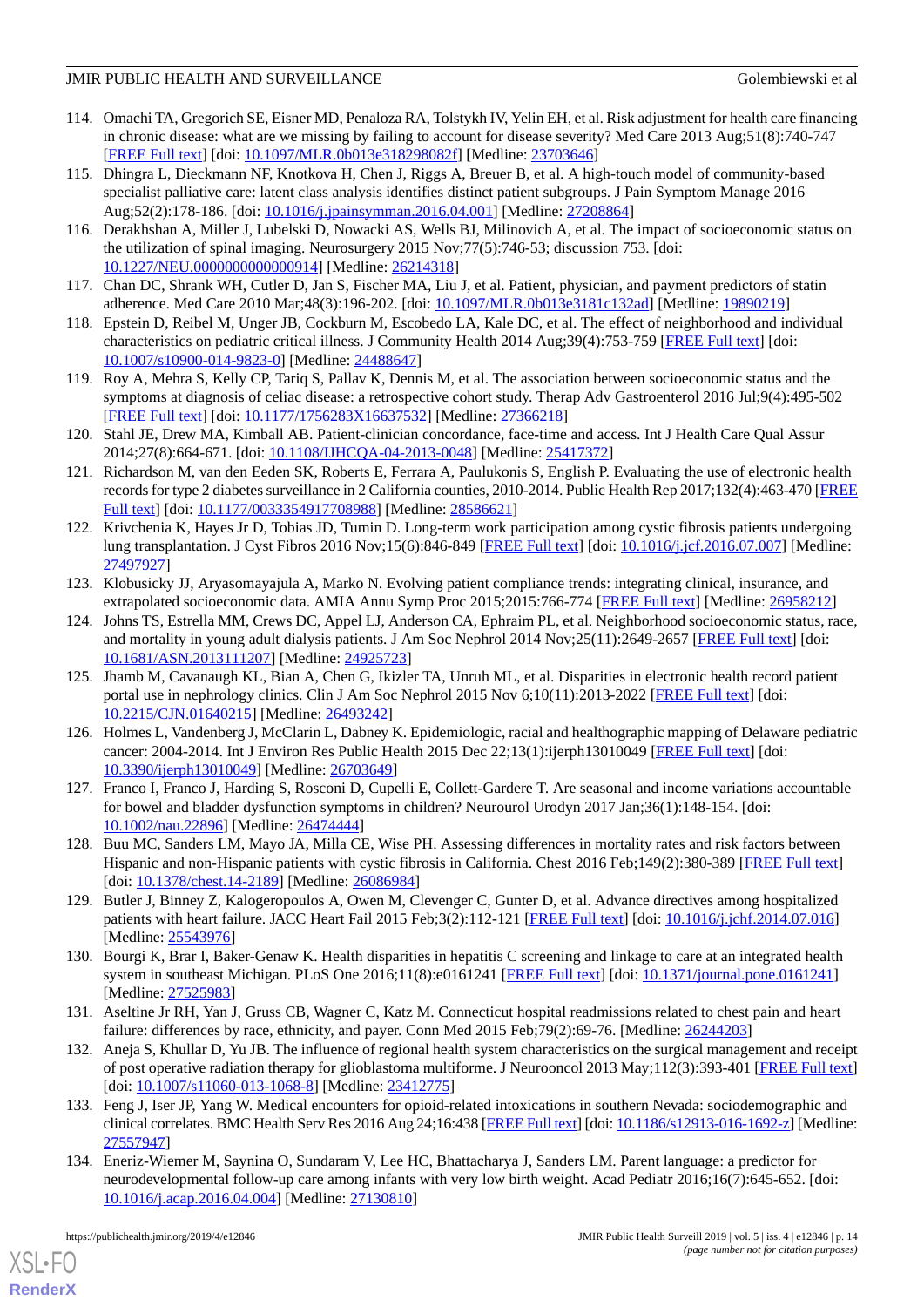- 135. Cheng ER, Hawkins SS, Rifas-Shiman SL, Gillman MW, Taveras EM. Association of missing paternal demographics on infant birth certificates with perinatal risk factors for childhood obesity. BMC Public Health 2016 Jul 14;16:453 [[FREE](https://bmcpublichealth.biomedcentral.com/articles/10.1186/s12889-016-3110-1) [Full text\]](https://bmcpublichealth.biomedcentral.com/articles/10.1186/s12889-016-3110-1) [doi: [10.1186/s12889-016-3110-1](http://dx.doi.org/10.1186/s12889-016-3110-1)] [Medline: [27411308](http://www.ncbi.nlm.nih.gov/entrez/query.fcgi?cmd=Retrieve&db=PubMed&list_uids=27411308&dopt=Abstract)]
- 136. Freeman K, Strauchler D, Miller TS. Impact of socioeconomic status on ionizing radiation exposure from medical imaging in children. J Am Coll Radiol 2012 Nov;9(11):799-807 [\[FREE Full text\]](http://europepmc.org/abstract/MED/23122347) [doi: [10.1016/j.jacr.2012.06.005](http://dx.doi.org/10.1016/j.jacr.2012.06.005)] [Medline: [23122347](http://www.ncbi.nlm.nih.gov/entrez/query.fcgi?cmd=Retrieve&db=PubMed&list_uids=23122347&dopt=Abstract)]
- 137. Berkowitz SA, Terranova J, Hill C, Ajayi T, Linsky T, Tishler LW, et al. Meal delivery programs reduce the use of costly health care in dually eligible medicare and medicaid beneficiaries. Health Aff (Millwood) 2018 Apr;37(4):535-542 [\[FREE](http://europepmc.org/abstract/MED/29608345) [Full text\]](http://europepmc.org/abstract/MED/29608345) [doi: [10.1377/hlthaff.2017.0999\]](http://dx.doi.org/10.1377/hlthaff.2017.0999) [Medline: [29608345\]](http://www.ncbi.nlm.nih.gov/entrez/query.fcgi?cmd=Retrieve&db=PubMed&list_uids=29608345&dopt=Abstract)
- 138. van Vilsteren M, Boot CR, Knol DL, van Schaardenburg D, Voskuyl AE, Steenbeek R, et al. Productivity at work and quality of life in patients with rheumatoid arthritis. BMC Musculoskelet Disord 2015 May 6;16:107 [\[FREE Full text](https://bmcmusculoskeletdisord.biomedcentral.com/articles/10.1186/s12891-015-0562-x)] [doi: [10.1186/s12891-015-0562-x\]](http://dx.doi.org/10.1186/s12891-015-0562-x) [Medline: [25940578](http://www.ncbi.nlm.nih.gov/entrez/query.fcgi?cmd=Retrieve&db=PubMed&list_uids=25940578&dopt=Abstract)]
- 139. Guerrero WR, Gonzales NR, Sekar P, Kawano-Castillo J, Moomaw CJ, Worrall BB, et al. Variability in the use of platelet transfusion in patients with intracerebral hemorrhage: observations from the ethnic/racial variations of intracerebral hemorrhage study. J Stroke Cerebrovasc Dis 2017 Sep;26(9):1974-1980. [doi: [10.1016/j.jstrokecerebrovasdis.2017.06.014](http://dx.doi.org/10.1016/j.jstrokecerebrovasdis.2017.06.014)] [Medline: [28669659](http://www.ncbi.nlm.nih.gov/entrez/query.fcgi?cmd=Retrieve&db=PubMed&list_uids=28669659&dopt=Abstract)]
- 140. Salow AD, Pool LR, Grobman WA, Kershaw KN. Associations of neighborhood-level racial residential segregation with adverse pregnancy outcomes. Am J Obstet Gynecol 2018 Mar;218(3):351.e1-351.e7. [doi: [10.1016/j.ajog.2018.01.022\]](http://dx.doi.org/10.1016/j.ajog.2018.01.022) [Medline: [29421603](http://www.ncbi.nlm.nih.gov/entrez/query.fcgi?cmd=Retrieve&db=PubMed&list_uids=29421603&dopt=Abstract)]
- 141. Bukowski LA, Blosnich J, Shipherd JC, Kauth MR, Brown GR, Gordon AJ. Exploring rural disparities in medical diagnoses among veterans with transgender-related diagnoses utilizing veterans health administration care. Med Care 2017 Sep;55(Suppl 9 Suppl 2):S97-103. [doi: [10.1097/MLR.0000000000000745\]](http://dx.doi.org/10.1097/MLR.0000000000000745) [Medline: [28806372](http://www.ncbi.nlm.nih.gov/entrez/query.fcgi?cmd=Retrieve&db=PubMed&list_uids=28806372&dopt=Abstract)]
- 142. Brown GR, Jones KT. Mental health and medical health disparities in 5135 transgender veterans receiving healthcare in the veterans health administration: a case-control study. LGBT Health 2016 Apr;3(2):122-131. [doi: [10.1089/lgbt.2015.0058\]](http://dx.doi.org/10.1089/lgbt.2015.0058) [Medline: [26674598](http://www.ncbi.nlm.nih.gov/entrez/query.fcgi?cmd=Retrieve&db=PubMed&list_uids=26674598&dopt=Abstract)]
- 143. Cary MP, Baernholdt M, Anderson RA, Merwin EI. Performance-based outcomes of inpatient rehabilitation facilities treating hip fracture patients in the United States. Arch Phys Med Rehabil 2015 May;96(5):790-798 [\[FREE Full text](http://europepmc.org/abstract/MED/25596000)] [doi: [10.1016/j.apmr.2015.01.003\]](http://dx.doi.org/10.1016/j.apmr.2015.01.003) [Medline: [25596000](http://www.ncbi.nlm.nih.gov/entrez/query.fcgi?cmd=Retrieve&db=PubMed&list_uids=25596000&dopt=Abstract)]
- <span id="page-14-0"></span>144. Chien LC, Schootman M, Pruitt SL. The modifying effect of patient location on stage-specific survival following colorectal cancer using geosurvival models. Cancer Causes Control 2013 Mar;24(3):473-484 [\[FREE Full text](http://europepmc.org/abstract/MED/23306551)] [doi: [10.1007/s10552-012-0134-4\]](http://dx.doi.org/10.1007/s10552-012-0134-4) [Medline: [23306551](http://www.ncbi.nlm.nih.gov/entrez/query.fcgi?cmd=Retrieve&db=PubMed&list_uids=23306551&dopt=Abstract)]
- <span id="page-14-2"></span><span id="page-14-1"></span>145. Blount RJ, Pascopella L, Catanzaro DG, Barry PM, English PB, Segal MR, et al. Traffic-related air pollution and all-cause mortality during tuberculosis treatment in California. Environ Health Perspect 2017 Sep 29;125(9):097026 [\[FREE Full](https://ehp.niehs.nih.gov/doi/full/10.1289/EHP1699?url_ver=Z39.88-2003&rfr_id=ori:rid:crossref.org&rfr_dat=cr_pub%3dpubmed) [text](https://ehp.niehs.nih.gov/doi/full/10.1289/EHP1699?url_ver=Z39.88-2003&rfr_id=ori:rid:crossref.org&rfr_dat=cr_pub%3dpubmed)] [doi: [10.1289/EHP1699\]](http://dx.doi.org/10.1289/EHP1699) [Medline: [28963088](http://www.ncbi.nlm.nih.gov/entrez/query.fcgi?cmd=Retrieve&db=PubMed&list_uids=28963088&dopt=Abstract)]
- <span id="page-14-3"></span>146. Sheppard VB, Oppong BA, Hampton R, Snead F, Horton S, Hirpa F, et al. Disparities in breast cancer surgery delay: the lingering effect of race. Ann Surg Oncol 2015 Sep;22(9):2902-2911. [doi: [10.1245/s10434-015-4397-3\]](http://dx.doi.org/10.1245/s10434-015-4397-3) [Medline: [25652051\]](http://www.ncbi.nlm.nih.gov/entrez/query.fcgi?cmd=Retrieve&db=PubMed&list_uids=25652051&dopt=Abstract)
- <span id="page-14-4"></span>147. Hall MA, Dudek SM, Goodloe R, Crawford DS, Pendergrass SA, Peissig P, et al. Environment-wide association study (EWAS) for type 2 diabetes in the Marshfield personalized medicine research project biobank. Pac Symp Biocomput 2014:200-211 [\[FREE Full text\]](http://psb.stanford.edu/psb-online/proceedings/psb14/abstracts/2014_p200.html) [doi: [10.1142/9789814583220\\_0020](http://dx.doi.org/10.1142/9789814583220_0020)] [Medline: [24297547](http://www.ncbi.nlm.nih.gov/entrez/query.fcgi?cmd=Retrieve&db=PubMed&list_uids=24297547&dopt=Abstract)]
- <span id="page-14-5"></span>148. Toledo P, Eosakul ST, Grobman WA, Feinglass J, Hasnain-Wynia R. Primary spoken language and neuraxial labor analgesia use among Hispanic medicaid recipients. Anesth Analg 2016 Jan;122(1):204-209. [doi: 10.1213/ANE.00000000000001079] [Medline: [26646349](http://www.ncbi.nlm.nih.gov/entrez/query.fcgi?cmd=Retrieve&db=PubMed&list_uids=26646349&dopt=Abstract)]
- <span id="page-14-6"></span>149. Seligman HK, Bolger AF, Guzman D, López A, Bibbins-Domingo K. Exhaustion of food budgets at month's end and hospital admissions for hypoglycemia. Health Aff (Millwood) 2014 Jan;33(1):116-123 [\[FREE Full text\]](http://europepmc.org/abstract/MED/24395943) [doi: [10.1377/hlthaff.2013.0096](http://dx.doi.org/10.1377/hlthaff.2013.0096)] [Medline: [24395943\]](http://www.ncbi.nlm.nih.gov/entrez/query.fcgi?cmd=Retrieve&db=PubMed&list_uids=24395943&dopt=Abstract)
- <span id="page-14-7"></span>150. Grimberg A, Feemster KA, Pati S, Ramos M, Grundmeier R, Cucchiara AJ, et al. Medically underserved girls receive less evaluation for short stature. Pediatrics 2011 Apr;127(4):696-702 [\[FREE Full text\]](http://europepmc.org/abstract/MED/21422085) [doi: [10.1542/peds.2010-1563](http://dx.doi.org/10.1542/peds.2010-1563)] [Medline: [21422085](http://www.ncbi.nlm.nih.gov/entrez/query.fcgi?cmd=Retrieve&db=PubMed&list_uids=21422085&dopt=Abstract)]
- <span id="page-14-8"></span>151. Ye C, Fu T, Hao S, Zhang Y, Wang O, Jin B, et al. Prediction of incident hypertension within the next year: prospective study using statewide electronic health records and machine learning. J Med Internet Res 2018 Jan 30;20(1):e22 [[FREE](https://www.jmir.org/2018/1/e22/) [Full text\]](https://www.jmir.org/2018/1/e22/) [doi: [10.2196/jmir.9268](http://dx.doi.org/10.2196/jmir.9268)] [Medline: [29382633\]](http://www.ncbi.nlm.nih.gov/entrez/query.fcgi?cmd=Retrieve&db=PubMed&list_uids=29382633&dopt=Abstract)
- <span id="page-14-9"></span>152. Kanzaria HK, Niedzwiecki MJ, Montoy JC, Raven MC, Hsia RY. Persistent frequent emergency department use: core group exhibits extreme levels of use for more than a decade. Health Aff (Millwood) 2017 Oct 1;36(10):1720-1728. [doi: [10.1377/hlthaff.2017.0658](http://dx.doi.org/10.1377/hlthaff.2017.0658)] [Medline: [28971916\]](http://www.ncbi.nlm.nih.gov/entrez/query.fcgi?cmd=Retrieve&db=PubMed&list_uids=28971916&dopt=Abstract)
- 153. Patzer RE, Perryman JP, Schrager JD, Pastan S, Amaral S, Gazmararian JA, et al. The role of race and poverty on steps to kidney transplantation in the southeastern United States. Am J Transplant 2012 Feb;12(2):358-368 [[FREE Full text](https://doi.org/10.1111/j.1600-6143.2011.03927.x)] [doi: [10.1111/j.1600-6143.2011.03927.x\]](http://dx.doi.org/10.1111/j.1600-6143.2011.03927.x) [Medline: [22233181\]](http://www.ncbi.nlm.nih.gov/entrez/query.fcgi?cmd=Retrieve&db=PubMed&list_uids=22233181&dopt=Abstract)
- 154. Wallace ME, Mendola P, Chen Z, Hwang BS, Grantz KL. Preterm birth in the context of increasing income inequality. Matern Child Health J 2016 Jan;20(1):164-171 [\[FREE Full text](http://europepmc.org/abstract/MED/26450504)] [doi: [10.1007/s10995-015-1816-9\]](http://dx.doi.org/10.1007/s10995-015-1816-9) [Medline: [26450504](http://www.ncbi.nlm.nih.gov/entrez/query.fcgi?cmd=Retrieve&db=PubMed&list_uids=26450504&dopt=Abstract)]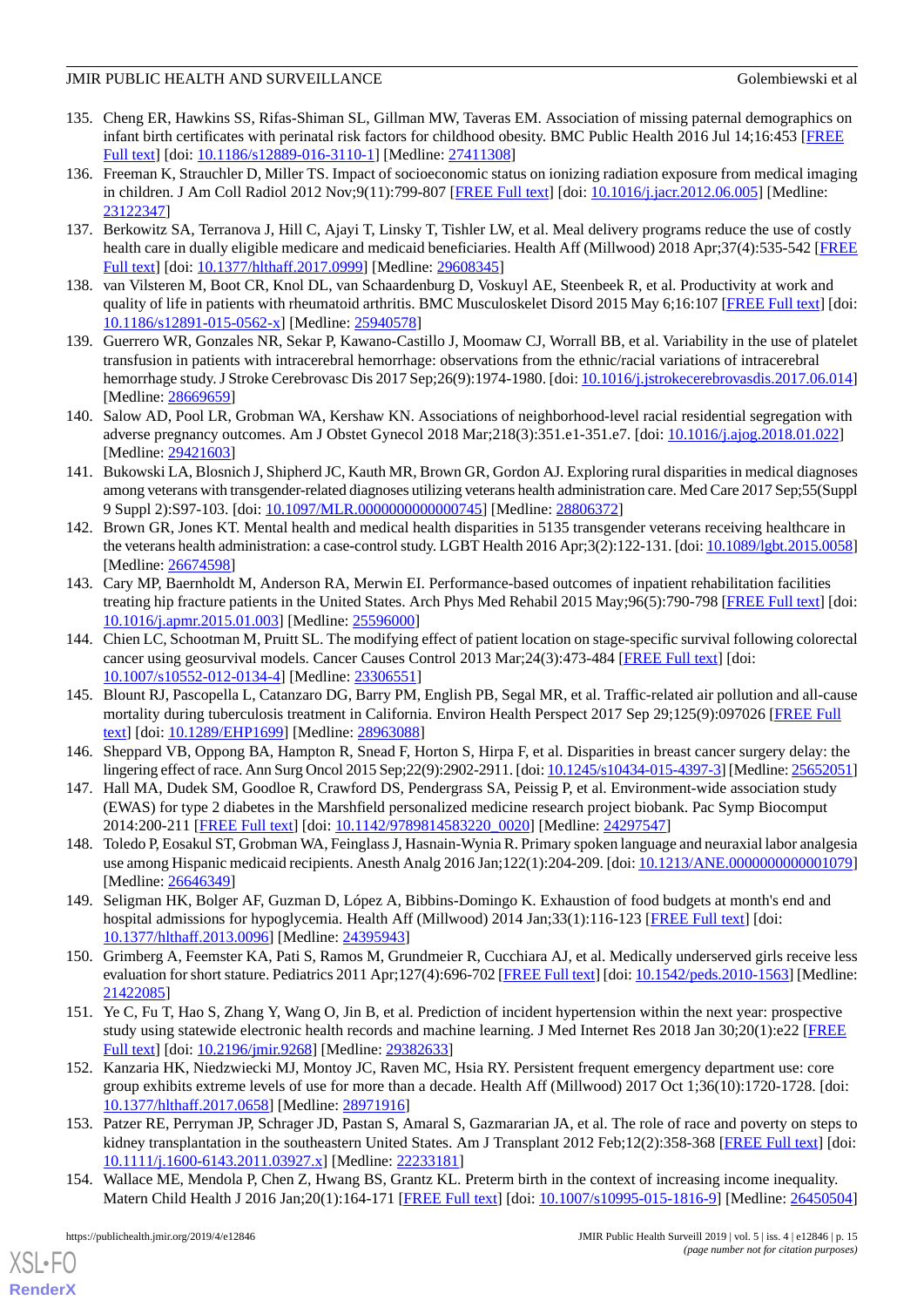- <span id="page-15-0"></span>155. Shuman AG, Entezami P, Chernin AS, Wallace NE, Taylor JM, Hogikyan ND. Demographics and efficacy of head and neck cancer screening. Otolaryngol Head Neck Surg 2010 Sep;143(3):353-360 [[FREE Full text](http://europepmc.org/abstract/MED/20723771)] [doi: [10.1016/j.otohns.2010.05.029](http://dx.doi.org/10.1016/j.otohns.2010.05.029)] [Medline: [20723771](http://www.ncbi.nlm.nih.gov/entrez/query.fcgi?cmd=Retrieve&db=PubMed&list_uids=20723771&dopt=Abstract)]
- <span id="page-15-1"></span>156. Tanenbaum J, Cebul RD, Votruba M, Einstadter D. Association of a regional health improvement collaborative with ambulatory care-sensitive hospitalizations. Health Aff (Millwood) 2018 Feb;37(2):266-274. [doi: [10.1377/hlthaff.2017.1209\]](http://dx.doi.org/10.1377/hlthaff.2017.1209) [Medline: [29401005](http://www.ncbi.nlm.nih.gov/entrez/query.fcgi?cmd=Retrieve&db=PubMed&list_uids=29401005&dopt=Abstract)]
- <span id="page-15-3"></span><span id="page-15-2"></span>157. Castañeda SF, Rosenbaum RP, Holscher JT, Madanat H, Talavera GA. Cardiovascular disease risk factors among Latino migrant and seasonal farmworkers. J Agromedicine 2015;20(2):95-104 [[FREE Full text](http://europepmc.org/abstract/MED/25906268)] [doi: [10.1080/1059924X.2015.1010060](http://dx.doi.org/10.1080/1059924X.2015.1010060)] [Medline: [25906268\]](http://www.ncbi.nlm.nih.gov/entrez/query.fcgi?cmd=Retrieve&db=PubMed&list_uids=25906268&dopt=Abstract)
- <span id="page-15-4"></span>158. Eapen ZJ, McCoy LA, Fonarow GC, Yancy CW, Miranda ML, Peterson ED, et al. Utility of socioeconomic status in predicting 30-day outcomes after heart failure hospitalization. Circ Heart Fail 2015 May;8(3):473-480 [[FREE Full text](http://europepmc.org/abstract/MED/25747700)] [doi: [10.1161/CIRCHEARTFAILURE.114.001879\]](http://dx.doi.org/10.1161/CIRCHEARTFAILURE.114.001879) [Medline: [25747700](http://www.ncbi.nlm.nih.gov/entrez/query.fcgi?cmd=Retrieve&db=PubMed&list_uids=25747700&dopt=Abstract)]
- 159. DeMaria AL, Lugo JM, Rahman M, Pyles RB, Berenson A. Association between body mass index, sexually transmitted infections, and contraceptive compliance. J Womens Health (Larchmt) 2013 Dec; 22(12):1062-1068 [\[FREE Full text](http://europepmc.org/abstract/MED/24093760)] [doi: [10.1089/jwh.2012.4116\]](http://dx.doi.org/10.1089/jwh.2012.4116) [Medline: [24093760\]](http://www.ncbi.nlm.nih.gov/entrez/query.fcgi?cmd=Retrieve&db=PubMed&list_uids=24093760&dopt=Abstract)
- <span id="page-15-6"></span>160. Gebauer S, Salas J, Scherrer JF. Neighborhood socioeconomic status and receipt of opioid medication for new back pain diagnosis. J Am Board Fam Med 2017;30(6):775-783 [[FREE Full text\]](http://www.jabfm.org/cgi/pmidlookup?view=long&pmid=29180552) [doi: [10.3122/jabfm.2017.06.170061](http://dx.doi.org/10.3122/jabfm.2017.06.170061)] [Medline: [29180552](http://www.ncbi.nlm.nih.gov/entrez/query.fcgi?cmd=Retrieve&db=PubMed&list_uids=29180552&dopt=Abstract)]
- <span id="page-15-12"></span>161. Zellner BS, Dawson JR, Reichel LM, Schaefer K, Britt J, Hillin C, et al. Prospective nutritional analysis of a diverse trauma population demonstrates substantial hypovitaminosis D. J Orthop Trauma 2014 Sep;28(9):e210-e215. [doi: [10.1097/BOT.0000000000000053](http://dx.doi.org/10.1097/BOT.0000000000000053)] [Medline: [24464095\]](http://www.ncbi.nlm.nih.gov/entrez/query.fcgi?cmd=Retrieve&db=PubMed&list_uids=24464095&dopt=Abstract)
- 162. Xiao H, Tan F, Goovaerts P, Ali A, Adunlin G, Gwede CK, et al. Multilevel factors associated with overall mortality for men diagnosed with prostate cancer in Florida. Am J Mens Health 2014 Jul;8(4):316-326 [[FREE Full text](http://europepmc.org/abstract/MED/24297455)] [doi: [10.1177/1557988313512862\]](http://dx.doi.org/10.1177/1557988313512862) [Medline: [24297455\]](http://www.ncbi.nlm.nih.gov/entrez/query.fcgi?cmd=Retrieve&db=PubMed&list_uids=24297455&dopt=Abstract)
- 163. Morris EJ, Jordan C, Thomas JD, Cooper M, Brown JM, Thorpe H, CLASICC Trialists. Comparison of treatment and outcome information between a clinical trial and the national cancer data repository. Br J Surg 2011 Feb;98(2):299-307. [doi: [10.1002/bjs.7295](http://dx.doi.org/10.1002/bjs.7295)] [Medline: [20981742](http://www.ncbi.nlm.nih.gov/entrez/query.fcgi?cmd=Retrieve&db=PubMed&list_uids=20981742&dopt=Abstract)]
- 164. Kinsky S, Stall R, Hawk M, Markovic N. Risk of the metabolic syndrome in sexual minority women: results from the ESTHER study. J Womens Health (Larchmt) 2016 Aug;25(8):784-790 [[FREE Full text](http://europepmc.org/abstract/MED/26885574)] [doi: [10.1089/jwh.2015.5496\]](http://dx.doi.org/10.1089/jwh.2015.5496) [Medline: [26885574](http://www.ncbi.nlm.nih.gov/entrez/query.fcgi?cmd=Retrieve&db=PubMed&list_uids=26885574&dopt=Abstract)]
- 165. Fletcher FE, Vidrine DJ, Tami-Maury I, Danysh HE, King RM, Buchberg M, et al. Cervical cancer screening adherence among HIV-positive female smokers from a comprehensive HIV clinic. AIDS Behav 2014 Mar;18(3):544-554 [[FREE Full](http://europepmc.org/abstract/MED/23605155) [text](http://europepmc.org/abstract/MED/23605155)] [doi: [10.1007/s10461-013-0480-6\]](http://dx.doi.org/10.1007/s10461-013-0480-6) [Medline: [23605155](http://www.ncbi.nlm.nih.gov/entrez/query.fcgi?cmd=Retrieve&db=PubMed&list_uids=23605155&dopt=Abstract)]
- <span id="page-15-7"></span>166. Cantonwine DE, Ferguson KK, Mukherjee B, Chen Y, Smith NA, Robinson JN, et al. Utilizing longitudinal measures of fetal growth to create a standard method to assess the impacts of maternal disease and environmental exposure. PLoS One 2016;11(1):e0146532 [\[FREE Full text](http://dx.plos.org/10.1371/journal.pone.0146532)] [doi: [10.1371/journal.pone.0146532\]](http://dx.doi.org/10.1371/journal.pone.0146532) [Medline: [26731406\]](http://www.ncbi.nlm.nih.gov/entrez/query.fcgi?cmd=Retrieve&db=PubMed&list_uids=26731406&dopt=Abstract)
- <span id="page-15-8"></span>167. Blashill AJ, O'Cleirigh C, Mayer KH, Goshe BM, Safren SA. Body mass index, depression and sexual transmission risk behaviors among HIV-positive MSM. AIDS Behav 2012 Nov;16(8):2251-2256 [\[FREE Full text\]](http://europepmc.org/abstract/MED/21983696) [doi: [10.1007/s10461-011-0056-2\]](http://dx.doi.org/10.1007/s10461-011-0056-2) [Medline: [21983696](http://www.ncbi.nlm.nih.gov/entrez/query.fcgi?cmd=Retrieve&db=PubMed&list_uids=21983696&dopt=Abstract)]
- <span id="page-15-5"></span>168. Henninger ML, Irving SA, Kauffman TL, Kurosky SK, Rompala K, Thompson MG, Pregnancy and Influenza Project Workgroup. Predictors of breastfeeding initiation and maintenance in an integrated healthcare setting. J Hum Lact 2017 May;33(2):256-266. [doi: [10.1177/0890334417695202](http://dx.doi.org/10.1177/0890334417695202)] [Medline: [28418800\]](http://www.ncbi.nlm.nih.gov/entrez/query.fcgi?cmd=Retrieve&db=PubMed&list_uids=28418800&dopt=Abstract)
- <span id="page-15-9"></span>169. Smalls BL, Gregory CM, Zoller JS, Egede LE. Assessing the relationship between neighborhood factors and diabetes related health outcomes and self-care behaviors. BMC Health Serv Res 2015 Oct 1;15:445 [[FREE Full text](https://bmchealthservres.biomedcentral.com/articles/10.1186/s12913-015-1086-7)] [doi: [10.1186/s12913-015-1086-7\]](http://dx.doi.org/10.1186/s12913-015-1086-7) [Medline: [26428459](http://www.ncbi.nlm.nih.gov/entrez/query.fcgi?cmd=Retrieve&db=PubMed&list_uids=26428459&dopt=Abstract)]
- <span id="page-15-10"></span>170. Wu JR, Lennie TA, Moser DK. A prospective, observational study to explore health disparities in patients with heart failure-ethnicity and financial status. Eur J Cardiovasc Nurs 2017 Jan;16(1):70-78. [doi: [10.1177/1474515116641296\]](http://dx.doi.org/10.1177/1474515116641296) [Medline: [27013334](http://www.ncbi.nlm.nih.gov/entrez/query.fcgi?cmd=Retrieve&db=PubMed&list_uids=27013334&dopt=Abstract)]
- <span id="page-15-11"></span>171. Bellin MH, Dicianno BE, Levey E, Dosa N, Roux G, Marben K, et al. Interrelationships of sex, level of lesion, and transition outcomes among young adults with myelomeningocele. Dev Med Child Neurol 2011 Jul;53(7):647-652 [[FREE Full text](https://doi.org/10.1111/j.1469-8749.2011.03938.x)] [doi: [10.1111/j.1469-8749.2011.03938.x](http://dx.doi.org/10.1111/j.1469-8749.2011.03938.x)] [Medline: [21410695](http://www.ncbi.nlm.nih.gov/entrez/query.fcgi?cmd=Retrieve&db=PubMed&list_uids=21410695&dopt=Abstract)]
- 172. Kwan ML, Ergas IJ, Somkin CP, Quesenberry Jr CJ, Neugut AI, Hershman DL, et al. Quality of life among women recently diagnosed with invasive breast cancer: the pathways study. Breast Cancer Res Treat 2010 Sep;123(2):507-524 [[FREE Full](http://europepmc.org/abstract/MED/20140494) [text](http://europepmc.org/abstract/MED/20140494)] [doi: [10.1007/s10549-010-0764-8\]](http://dx.doi.org/10.1007/s10549-010-0764-8) [Medline: [20140494](http://www.ncbi.nlm.nih.gov/entrez/query.fcgi?cmd=Retrieve&db=PubMed&list_uids=20140494&dopt=Abstract)]
- 173. Chambers EC, Wong BC, Riley RW, Hollingsworth N, Blank AE, Myers C, et al. Combining clinical and population-level data to understand the health of neighborhoods. Am J Public Health 2015 Mar;105(3):510-512 [[FREE Full text](http://europepmc.org/abstract/MED/25602860)] [doi: [10.2105/AJPH.2014.302326\]](http://dx.doi.org/10.2105/AJPH.2014.302326) [Medline: [25602860](http://www.ncbi.nlm.nih.gov/entrez/query.fcgi?cmd=Retrieve&db=PubMed&list_uids=25602860&dopt=Abstract)]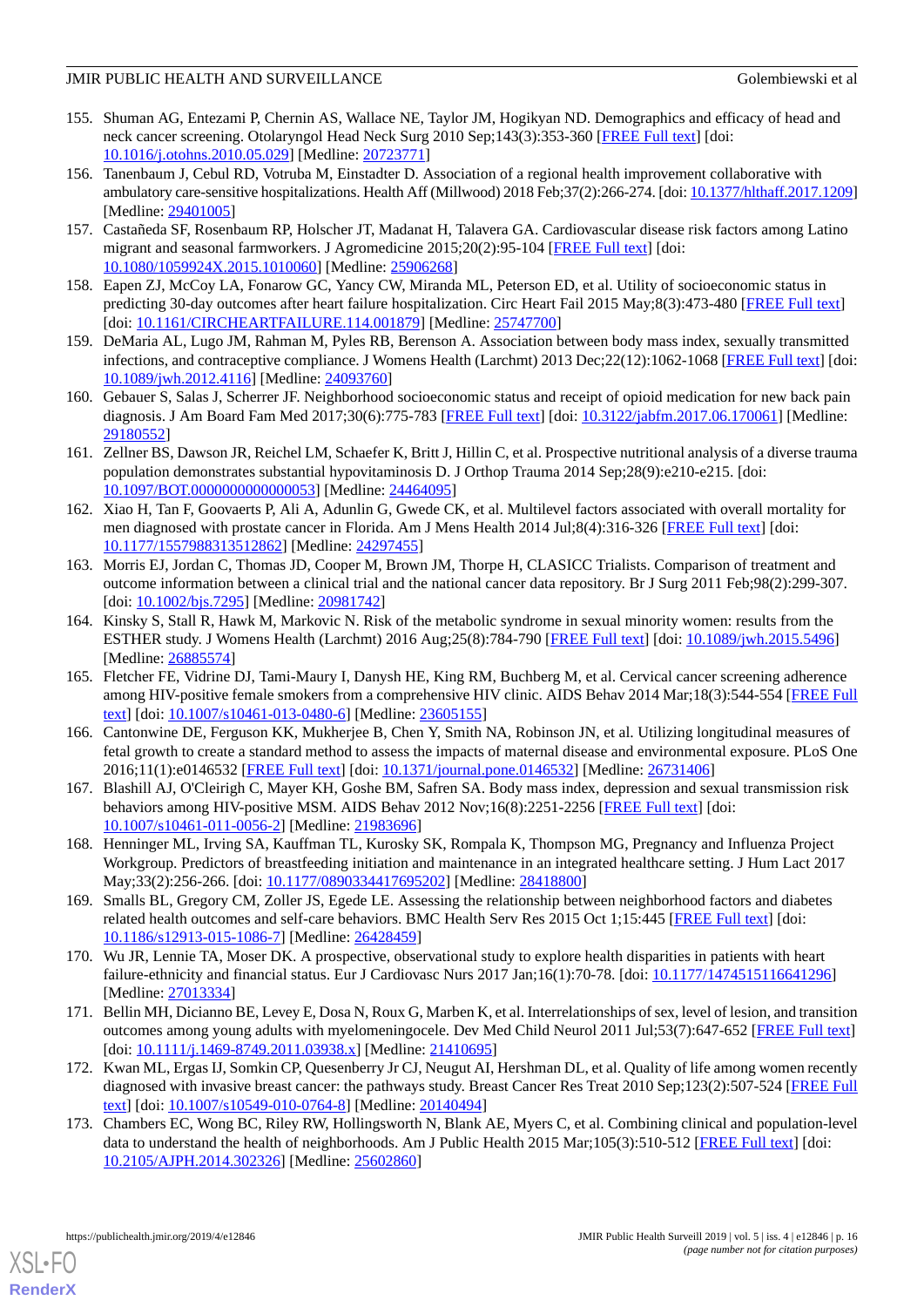- <span id="page-16-0"></span>174. Galler A, Lindau M, Ernert A, Thalemann R, Raile K. Associations between media consumption habits, physical activity, socioeconomic status, and glycemic control in children, adolescents, and young adults with type 1 diabetes. Diabetes Care 2011 Nov;34(11):2356-2359 [[FREE Full text\]](http://europepmc.org/abstract/MED/21926289) [doi: [10.2337/dc11-0838](http://dx.doi.org/10.2337/dc11-0838)] [Medline: [21926289\]](http://www.ncbi.nlm.nih.gov/entrez/query.fcgi?cmd=Retrieve&db=PubMed&list_uids=21926289&dopt=Abstract)
- <span id="page-16-1"></span>175. Schwartz BS, Stewart WF, Godby S, Pollak J, Dewalle J, Larson S, et al. Body mass index and the built and social environments in children and adolescents using electronic health records. Am J Prev Med 2011 Oct;41(4):e17-e28. [doi: [10.1016/j.amepre.2011.06.038](http://dx.doi.org/10.1016/j.amepre.2011.06.038)] [Medline: [21961475\]](http://www.ncbi.nlm.nih.gov/entrez/query.fcgi?cmd=Retrieve&db=PubMed&list_uids=21961475&dopt=Abstract)
- <span id="page-16-2"></span>176. Di Q, Wang Y, Zanobetti A, Wang Y, Koutrakis P, Choirat C, et al. Air pollution and mortality in the medicare population. N Engl J Med 2017 Jun 29;376(26):2513-2522 [\[FREE Full text](http://europepmc.org/abstract/MED/28657878)] [doi: [10.1056/NEJMoa1702747\]](http://dx.doi.org/10.1056/NEJMoa1702747) [Medline: [28657878](http://www.ncbi.nlm.nih.gov/entrez/query.fcgi?cmd=Retrieve&db=PubMed&list_uids=28657878&dopt=Abstract)]
- 177. Sheffield P, Roy A, Wong K, Trasande L. Fine particulate matter pollution linked to respiratory illness in infants and increased hospital costs. Health Aff (Millwood) 2011 May;30(5):871-878 [\[FREE Full text](http://europepmc.org/abstract/MED/21543422)] [doi: [10.1377/hlthaff.2010.1279\]](http://dx.doi.org/10.1377/hlthaff.2010.1279) [Medline: [21543422](http://www.ncbi.nlm.nih.gov/entrez/query.fcgi?cmd=Retrieve&db=PubMed&list_uids=21543422&dopt=Abstract)]
- <span id="page-16-3"></span>178. Kranjac AW, Kimbro RT, Denney JT, Osiecki KM, Moffett BS, Lopez KN. Comprehensive neighborhood portraits and child asthma disparities. Matern Child Health J 2017 Jul;21(7):1552-1562. [doi: [10.1007/s10995-017-2286-z](http://dx.doi.org/10.1007/s10995-017-2286-z)] [Medline: [28181157](http://www.ncbi.nlm.nih.gov/entrez/query.fcgi?cmd=Retrieve&db=PubMed&list_uids=28181157&dopt=Abstract)]
- <span id="page-16-4"></span>179. Boland MR, Parhi P, Li L, Miotto R, Carroll R, Iqbal U, et al. Uncovering exposures responsible for birth season - disease effects: a global study. J Am Med Inform Assoc 2017 Sep 28 (epub ahead of print). [doi: [10.1093/jamia/ocx105\]](http://dx.doi.org/10.1093/jamia/ocx105) [Medline: [29036387](http://www.ncbi.nlm.nih.gov/entrez/query.fcgi?cmd=Retrieve&db=PubMed&list_uids=29036387&dopt=Abstract)]
- <span id="page-16-5"></span>180. Wang VJ, Cavagnaro CS, Clark S, Camargo Jr CA, Mansbach JM. Altitude and environmental climate effects on bronchiolitis severity among children presenting to the emergency department. J Environ Health 2012 Oct;75(3):8-15; quiz 54. [Medline: [23091965](http://www.ncbi.nlm.nih.gov/entrez/query.fcgi?cmd=Retrieve&db=PubMed&list_uids=23091965&dopt=Abstract)]
- <span id="page-16-6"></span>181. Saligan LN, Levy-Clarke G, Wu T, Faia LJ, Wroblewski K, Yeh S, et al. Quality of life in sarcoidosis: comparing the impact of ocular and non-ocular involvement of the disease. Ophthalmic Epidemiol 2010 Aug;17(4):217-224 [\[FREE Full](http://europepmc.org/abstract/MED/20642344) [text](http://europepmc.org/abstract/MED/20642344)] [doi: [10.3109/09286586.2010.483754\]](http://dx.doi.org/10.3109/09286586.2010.483754) [Medline: [20642344\]](http://www.ncbi.nlm.nih.gov/entrez/query.fcgi?cmd=Retrieve&db=PubMed&list_uids=20642344&dopt=Abstract)
- <span id="page-16-7"></span>182. Davis MA, Higgins J, Li Z, Gilbert-Diamond D, Baker ER, Das A, et al. Preliminary analysis of in utero low-level arsenic exposure and fetal growth using biometric measurements extracted from fetal ultrasound reports. Environ Health 2015 Mar 30;14:12 [[FREE Full text](https://ehjournal.biomedcentral.com/articles/10.1186/1476-069X-14-12)] [doi: [10.1186/1476-069X-14-12](http://dx.doi.org/10.1186/1476-069X-14-12)] [Medline: [25971349\]](http://www.ncbi.nlm.nih.gov/entrez/query.fcgi?cmd=Retrieve&db=PubMed&list_uids=25971349&dopt=Abstract)
- <span id="page-16-8"></span>183. Al Achkar M, Grannis S, Revere D, MacKie P, Howard M, Gupta S. The effects of state rules on opioid prescribing in Indiana. BMC Health Serv Res 2018 Jan 18;18(1):29 [\[FREE Full text\]](https://bmchealthservres.biomedcentral.com/articles/10.1186/s12913-018-2830-6) [doi: [10.1186/s12913-018-2830-6\]](http://dx.doi.org/10.1186/s12913-018-2830-6) [Medline: [29347984](http://www.ncbi.nlm.nih.gov/entrez/query.fcgi?cmd=Retrieve&db=PubMed&list_uids=29347984&dopt=Abstract)]
- <span id="page-16-9"></span>184. Blosnich JR, Marsiglio MC, Gao S, Gordon AJ, Shipherd JC, Kauth M, et al. Mental health of transgender veterans in US states with and without discrimination and hate crime legal protection. Am J Public Health 2016 Mar;106(3):534-540. [doi: [10.2105/AJPH.2015.302981\]](http://dx.doi.org/10.2105/AJPH.2015.302981) [Medline: [26794162](http://www.ncbi.nlm.nih.gov/entrez/query.fcgi?cmd=Retrieve&db=PubMed&list_uids=26794162&dopt=Abstract)]
- <span id="page-16-10"></span>185. Fine AM, Reis BY, Nigrovic LE, Goldmann DA, Laporte TN, Olson KL, et al. Use of population health data to refine diagnostic decision-making for pertussis. J Am Med Inform Assoc 2010;17(1):85-90 [[FREE Full text](http://europepmc.org/abstract/MED/20064807)] [doi: [10.1197/jamia.M3061](http://dx.doi.org/10.1197/jamia.M3061)] [Medline: [20064807](http://www.ncbi.nlm.nih.gov/entrez/query.fcgi?cmd=Retrieve&db=PubMed&list_uids=20064807&dopt=Abstract)]
- <span id="page-16-12"></span><span id="page-16-11"></span>186. Leukhardt WH, Golob JF, McCoy AM, Fadlalla AM, Malangoni MA, Claridge JA. Follow-up disparities after trauma: a real problem for outcomes research. Am J Surg 2010 Mar;199(3):348-52; discussion 353. [doi: [10.1016/j.amjsurg.2009.09.021\]](http://dx.doi.org/10.1016/j.amjsurg.2009.09.021) [Medline: [20226908](http://www.ncbi.nlm.nih.gov/entrez/query.fcgi?cmd=Retrieve&db=PubMed&list_uids=20226908&dopt=Abstract)]
- <span id="page-16-13"></span>187. Beck AF, Sandel MT, Ryan PH, Kahn RS. Mapping neighborhood health geomarkers to clinical care decisions to promote equity in child health. Health Aff (Millwood) 2017 Jun 1;36(6):999-1005 [\[FREE Full text](http://europepmc.org/abstract/MED/28583957)] [doi: [10.1377/hlthaff.2016.1425\]](http://dx.doi.org/10.1377/hlthaff.2016.1425) [Medline: [28583957](http://www.ncbi.nlm.nih.gov/entrez/query.fcgi?cmd=Retrieve&db=PubMed&list_uids=28583957&dopt=Abstract)]
- <span id="page-16-14"></span>188. Roth C, Foraker RE, Payne PR, Embi PJ. Community-level determinants of obesity: harnessing the power of electronic health records for retrospective data analysis. BMC Med Inform Decis Mak 2014 May 8;14:36 [\[FREE Full text\]](https://bmcmedinformdecismak.biomedcentral.com/articles/10.1186/1472-6947-14-36) [doi: [10.1186/1472-6947-14-36\]](http://dx.doi.org/10.1186/1472-6947-14-36) [Medline: [24886134\]](http://www.ncbi.nlm.nih.gov/entrez/query.fcgi?cmd=Retrieve&db=PubMed&list_uids=24886134&dopt=Abstract)
- <span id="page-16-15"></span>189. Newman KL, Lynch RJ, Adams AB, Zhang R, Pastan SO, Patzer RE. Hospitalization among individuals waitlisted for kidney transplant. Transplantation 2017 Dec;101(12):2913-2923 [\[FREE Full text\]](http://europepmc.org/abstract/MED/28590946) [doi: [10.1097/TP.0000000000001839](http://dx.doi.org/10.1097/TP.0000000000001839)] [Medline: [28590946](http://www.ncbi.nlm.nih.gov/entrez/query.fcgi?cmd=Retrieve&db=PubMed&list_uids=28590946&dopt=Abstract)]
- <span id="page-16-16"></span>190. Evon DM, Simpson KM, Esserman D, Verma A, Smith S, Fried MW. Barriers to accessing care in patients with chronic hepatitis C: the impact of depression. Aliment Pharmacol Ther 2010 Nov;32(9):1163-1173 [[FREE Full text](https://doi.org/10.1111/j.1365-2036.2010.04460.x)] [doi: [10.1111/j.1365-2036.2010.04460.x\]](http://dx.doi.org/10.1111/j.1365-2036.2010.04460.x) [Medline: [21039678\]](http://www.ncbi.nlm.nih.gov/entrez/query.fcgi?cmd=Retrieve&db=PubMed&list_uids=21039678&dopt=Abstract)
- <span id="page-16-17"></span>191. Pendleton C, Cristofalo EA, Biondo GN, Jallo GI, Quiñones-Hinojosa A, Ahn ES. Posthemorrhagic hydrocephalus in preterm neonates: socioeconomic characteristics in a single-institution experience. Pediatr Neurosurg 2012;48(2):80-85. [doi: [10.1159/000342539](http://dx.doi.org/10.1159/000342539)] [Medline: [23038417\]](http://www.ncbi.nlm.nih.gov/entrez/query.fcgi?cmd=Retrieve&db=PubMed&list_uids=23038417&dopt=Abstract)
- 192. Zook HG, Kharbanda AB, Flood A, Harmon B, Puumala SE, Payne NR. Racial differences in pediatric emergency department triage scores. J Emerg Med 2016 May;50(5):720-727 [\[FREE Full text\]](http://europepmc.org/abstract/MED/26899520) [doi: [10.1016/j.jemermed.2015.02.056\]](http://dx.doi.org/10.1016/j.jemermed.2015.02.056) [Medline: [26899520](http://www.ncbi.nlm.nih.gov/entrez/query.fcgi?cmd=Retrieve&db=PubMed&list_uids=26899520&dopt=Abstract)]
- 193. SooHoo NF, Farng E, Zingmond DS. Disparities in the utilization of high-volume hospitals for total hip replacement. J Natl Med Assoc 2011 Jan;103(1):31-35. [doi: [10.1016/s0027-9684\(15\)30240-6](http://dx.doi.org/10.1016/s0027-9684(15)30240-6)] [Medline: [21329244](http://www.ncbi.nlm.nih.gov/entrez/query.fcgi?cmd=Retrieve&db=PubMed&list_uids=21329244&dopt=Abstract)]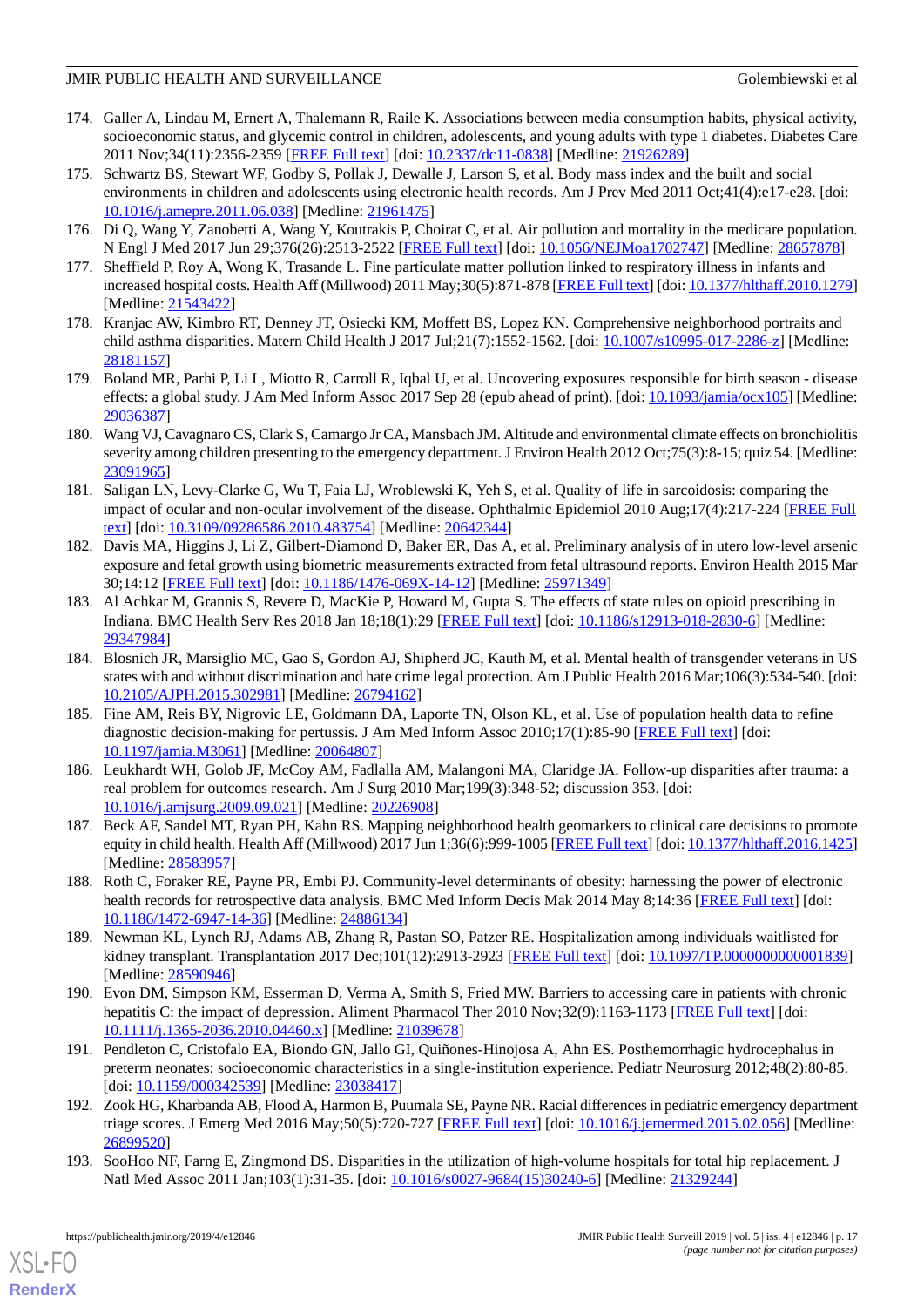- <span id="page-17-0"></span>194. Huntington SF, Weiss BM, Vogl DT, Cohen AD, Garfall AL, Mangan PA, et al. Financial toxicity in insured patients with multiple myeloma: a cross-sectional pilot study. Lancet Haematol 2015 Oct;2(10):e408-e416. [doi: [10.1016/S2352-3026\(15\)00151-9\]](http://dx.doi.org/10.1016/S2352-3026(15)00151-9) [Medline: [26686042](http://www.ncbi.nlm.nih.gov/entrez/query.fcgi?cmd=Retrieve&db=PubMed&list_uids=26686042&dopt=Abstract)]
- <span id="page-17-1"></span>195. Dupre ME, Nelson A, Lynch SM, Granger BB, Xu H, Churchill E, et al. Socioeconomic, psychosocial and behavioral characteristics of patients hospitalized with cardiovascular disease. Am J Med Sci 2017 Dec;354(6):565-572 [\[FREE Full](http://europepmc.org/abstract/MED/29208253) [text](http://europepmc.org/abstract/MED/29208253)] [doi: [10.1016/j.amjms.2017.07.011](http://dx.doi.org/10.1016/j.amjms.2017.07.011)] [Medline: [29208253](http://www.ncbi.nlm.nih.gov/entrez/query.fcgi?cmd=Retrieve&db=PubMed&list_uids=29208253&dopt=Abstract)]
- <span id="page-17-2"></span>196. Newgard CD, Schmicker RH, Sopko G, Andrusiek D, Bialkowski W, Minei JP, Resuscitation Outcomes Consortium Investigators. Trauma in the neighborhood: a geospatial analysis and assessment of social determinants of major injury in North America. Am J Public Health 2011 Apr;101(4):669-677. [doi: [10.2105/AJPH.2010.300063](http://dx.doi.org/10.2105/AJPH.2010.300063)] [Medline: [21389292\]](http://www.ncbi.nlm.nih.gov/entrez/query.fcgi?cmd=Retrieve&db=PubMed&list_uids=21389292&dopt=Abstract)
- <span id="page-17-4"></span><span id="page-17-3"></span>197. Valentine SE, Elsesser S, Grasso C, Safren SA, Bradford JB, Mereish E, et al. The predictive syndemic effect of multiple psychosocial problems on health care costs and utilization among sexual minority women. J Urban Health 2015 Dec;92(6):1092-1104 [\[FREE Full text](http://europepmc.org/abstract/MED/26438415)] [doi: [10.1007/s11524-015-9989-5\]](http://dx.doi.org/10.1007/s11524-015-9989-5) [Medline: [26438415\]](http://www.ncbi.nlm.nih.gov/entrez/query.fcgi?cmd=Retrieve&db=PubMed&list_uids=26438415&dopt=Abstract)
- <span id="page-17-5"></span>198. Schuler TA, Zaider TI, Li Y, Hichenberg S, Masterson M, Kissane DW. Typology of perceived family functioning in an American sample of patients with advanced cancer. J Pain Symptom Manage 2014 Aug;48(2):281-288 [\[FREE Full text\]](http://europepmc.org/abstract/MED/24766739) [doi: 10.1016/*j.jpainsymman.2013.09.013*] [Medline: [24766739\]](http://www.ncbi.nlm.nih.gov/entrez/query.fcgi?cmd=Retrieve&db=PubMed&list_uids=24766739&dopt=Abstract)
- <span id="page-17-6"></span>199. Parker MM, Moffet HH, Schillinger D, Adler N, Fernandez A, Ciechanowski P, et al. Ethnic differences in appointment-keeping and implications for the patient-centered medical home--findings from the Diabetes Study of Northern California (DISTANCE). Health Serv Res 2012 Apr;47(2):572-593 [[FREE Full text](http://europepmc.org/abstract/MED/22091785)] [doi: [10.1111/j.1475-6773.2011.01337.x\]](http://dx.doi.org/10.1111/j.1475-6773.2011.01337.x) [Medline: [22091785](http://www.ncbi.nlm.nih.gov/entrez/query.fcgi?cmd=Retrieve&db=PubMed&list_uids=22091785&dopt=Abstract)]
- <span id="page-17-7"></span>200. Wallace ME, Mendola P, Liu D, Grantz KL. Joint effects of structural racism and income inequality on small-for-gestational-age birth. Am J Public Health 2015 Aug;105(8):1681-1688. [doi: [10.2105/AJPH.2015.302613](http://dx.doi.org/10.2105/AJPH.2015.302613)] [Medline: [26066964](http://www.ncbi.nlm.nih.gov/entrez/query.fcgi?cmd=Retrieve&db=PubMed&list_uids=26066964&dopt=Abstract)]
- <span id="page-17-8"></span>201. Chetty R, Stepner M, Abraham S, Lin S, Scuderi B, Turner N, et al. The association between income and life expectancy in the United States, 2001-2014. J Am Med Assoc 2016 Apr 26;315(16):1750-1766 [\[FREE Full text\]](http://europepmc.org/abstract/MED/27063997) [doi: [10.1001/jama.2016.4226](http://dx.doi.org/10.1001/jama.2016.4226)] [Medline: [27063997](http://www.ncbi.nlm.nih.gov/entrez/query.fcgi?cmd=Retrieve&db=PubMed&list_uids=27063997&dopt=Abstract)]
- <span id="page-17-9"></span>202. Shavers VL. Measurement of socioeconomic status in health disparities research. J Natl Med Assoc 2007 Sep;99(9):1013-1023. [Medline: [17913111](http://www.ncbi.nlm.nih.gov/entrez/query.fcgi?cmd=Retrieve&db=PubMed&list_uids=17913111&dopt=Abstract)]
- <span id="page-17-10"></span>203. Braveman PA, Cubbin C, Egerter S, Chideya S, Marchi KS, Metzler M, et al. Socioeconomic status in health research: one size does not fit all. J Am Med Assoc 2005 Dec 14;294(22):2879-2888. [doi: [10.1001/jama.294.22.2879\]](http://dx.doi.org/10.1001/jama.294.22.2879) [Medline: [16352796](http://www.ncbi.nlm.nih.gov/entrez/query.fcgi?cmd=Retrieve&db=PubMed&list_uids=16352796&dopt=Abstract)]
- <span id="page-17-11"></span>204. Committee on the Recommended Social and Behavioral Domains and Measures for Electronic Health Records, Board on Population Health and Public Health Practice, Institute of Medicine. Capturing Social and Behavioral Domains in Electronic Health Records: Phase 1. Washington, DC: National Academies Press; 2014.
- <span id="page-17-13"></span><span id="page-17-12"></span>205. Boudreaux MH, Call KT, Turner J, Fried B, O'Hara B. Measurement error in public health insurance reporting in the American community survey: evidence from record linkage. Health Serv Res 2015 Dec;50(6):1973-1995 [[FREE Full text](http://europepmc.org/abstract/MED/25865628)] [doi: [10.1111/1475-6773.12308](http://dx.doi.org/10.1111/1475-6773.12308)] [Medline: [25865628\]](http://www.ncbi.nlm.nih.gov/entrez/query.fcgi?cmd=Retrieve&db=PubMed&list_uids=25865628&dopt=Abstract)
- <span id="page-17-14"></span>206. Macdonald H. The American community survey: warmer (more current), but fuzzier (less precise) than the decennial census. J Am Plan Assoc 2008 Mar 5;72(4):491-503. [doi: [10.1080/01944360608976768\]](http://dx.doi.org/10.1080/01944360608976768)
- <span id="page-17-15"></span>207. Center for Medicare & Medicaid Innovation - CMS. 2019. The Accountable Health Communities Health-Related Social Needs Screening Tool URL:<https://innovation.cms.gov/Files/worksheets/ahcm-screeningtool.pdf> [accessed 2019-08-13]
- <span id="page-17-17"></span><span id="page-17-16"></span>208. National Association of Community Health Centers. 2019. About the PRAPARE Assessment Tool URL: [http://www.](http://www.nachc.org/research-and-data/prapare/about-the-prapare-assessment-tool/) [nachc.org/research-and-data/prapare/about-the-prapare-assessment-tool/](http://www.nachc.org/research-and-data/prapare/about-the-prapare-assessment-tool/) [accessed 2019-08-13]
- 209. HealthIT. 2019. Vocabulary/Code Set/Terminology Standards and Implementation Specifications URL: [https://www.](https://www.healthit.gov/isa/section-i-vocabularycode-setterminology-standards-and-implementation-specifications) [healthit.gov/isa/section-i-vocabularycode-setterminology-standards-and-implementation-specifications](https://www.healthit.gov/isa/section-i-vocabularycode-setterminology-standards-and-implementation-specifications) [accessed 2018-05-01]
- 210. Behforouz HL, Drain PK, Rhatigan JJ. Rethinking the social history. N Engl J Med 2014 Oct 2;371(14):1277-1279. [doi: [10.1056/NEJMp1404846\]](http://dx.doi.org/10.1056/NEJMp1404846) [Medline: [25271600\]](http://www.ncbi.nlm.nih.gov/entrez/query.fcgi?cmd=Retrieve&db=PubMed&list_uids=25271600&dopt=Abstract)
- <span id="page-17-19"></span><span id="page-17-18"></span>211. Marra CA, Lynd LD, Harvard SS, Grubisic M. Agreement between aggregate and individual-level measures of income and education: a comparison across three patient groups. BMC Health Serv Res 2011 Mar 31;11:69 [\[FREE Full text](https://bmchealthservres.biomedcentral.com/articles/10.1186/1472-6963-11-69)] [doi: [10.1186/1472-6963-11-69\]](http://dx.doi.org/10.1186/1472-6963-11-69) [Medline: [21453534\]](http://www.ncbi.nlm.nih.gov/entrez/query.fcgi?cmd=Retrieve&db=PubMed&list_uids=21453534&dopt=Abstract)
- <span id="page-17-20"></span>212. Soobader MJ, LeClere FB, Hadden W, Maury B. Using aggregate geographic data to proxy individual socioeconomic status: does size matter? Am J Public Health 2001 Apr;91(4):632-636. [doi: [10.2105/ajph.91.4.632\]](http://dx.doi.org/10.2105/ajph.91.4.632) [Medline: [11291379](http://www.ncbi.nlm.nih.gov/entrez/query.fcgi?cmd=Retrieve&db=PubMed&list_uids=11291379&dopt=Abstract)]
- <span id="page-17-21"></span>213. Geronimus AT, Bound J. Use of census-based aggregate variables to proxy for socioeconomic group: evidence from national samples. Am J Epidemiol 1998 Sep 1;148(5):475-486. [doi: [10.1093/oxfordjournals.aje.a009673](http://dx.doi.org/10.1093/oxfordjournals.aje.a009673)] [Medline: [9737560\]](http://www.ncbi.nlm.nih.gov/entrez/query.fcgi?cmd=Retrieve&db=PubMed&list_uids=9737560&dopt=Abstract)
- 214. Rajaratnam JK, Burke JG, O'Campo P. Maternal and child health and neighborhood context: the selection and construction of area-level variables. Health Place 2006 Dec;12(4):547-556. [doi: [10.1016/j.healthplace.2005.08.008](http://dx.doi.org/10.1016/j.healthplace.2005.08.008)] [Medline: [16188483\]](http://www.ncbi.nlm.nih.gov/entrez/query.fcgi?cmd=Retrieve&db=PubMed&list_uids=16188483&dopt=Abstract)
- 215. O'Campo P, O'Brien CM. Measures of residential community contexts. In: Oakes JM, Kaufman JS, editors. Methods in Social Epidemiology. San Francisco, CA: Jossey-Bass; 2017.
- 216. Schuch L, Curtis A, Davidson J. Reducing lead exposure risk to vulnerable populations: a proactive geographic solution. Ann Am Assoc Geogr 2017 Feb 13;107(3):606-624. [doi: [10.1080/24694452.2016.1261689](http://dx.doi.org/10.1080/24694452.2016.1261689)]